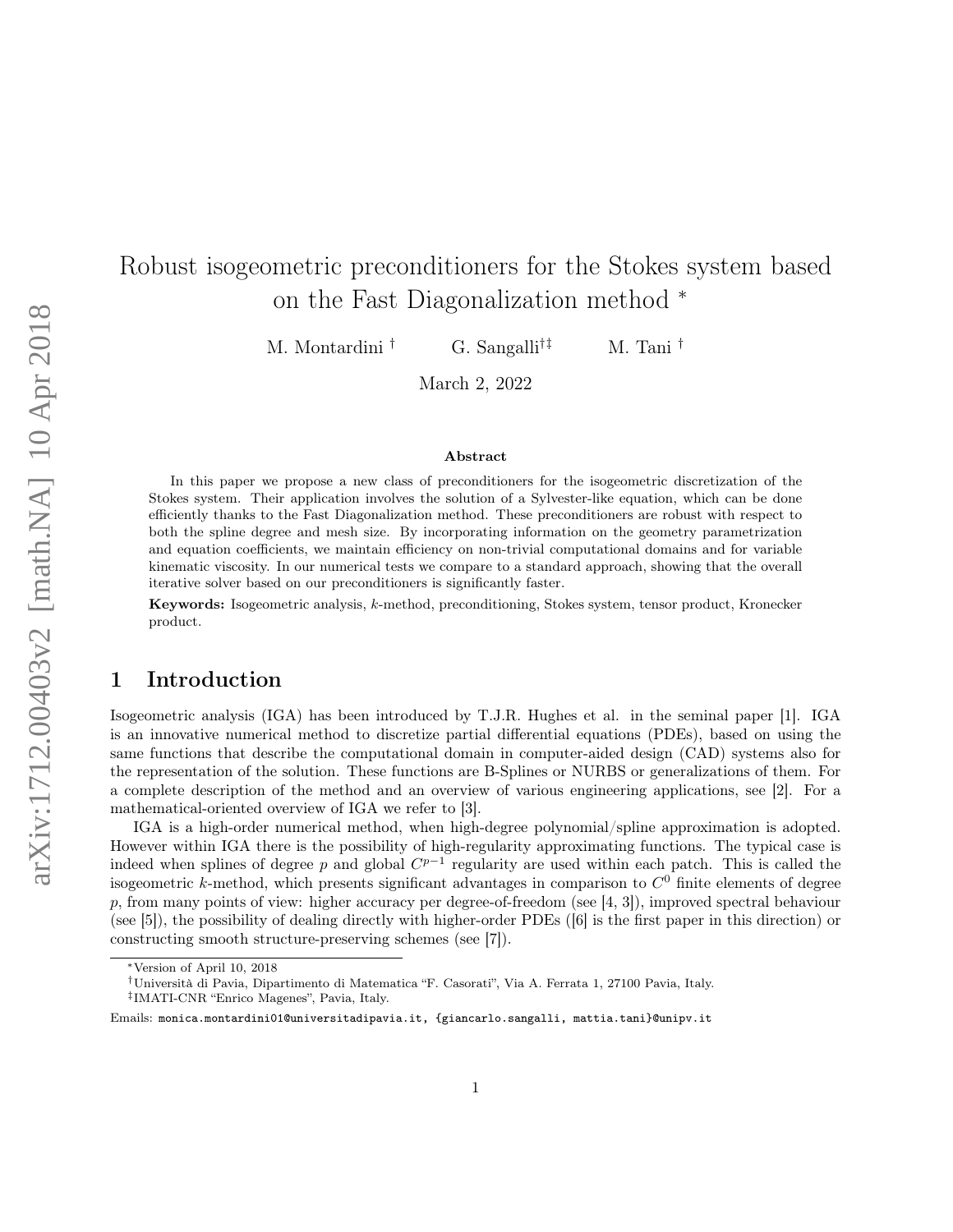In this paper the problem of interest is the Stokes system. We consider in particular two well-known isogeometric discretizations for which stability and convergence is known. One is the extension of the Taylor-Hood element, which is  $\inf\text{-}sup$  stable, see [8, 7, 9, 10, 11]. The other is the extension of the Raviart-Thomas element, which is stable and structure-preserving, in the sense that the discrete solution is pointwise divergence-free; see [9, 12] (and [13, 14] for its extension to Navier-Stokes). Both allow for arbitrary degree and regularity, in the spirit of the k-method.

The k-method is not costless: the computational cost per degree-of-freedom when dealing with the  $k$ method linear system grows as the degree and regularity increase. In this paper we focus on the cost of solving the system, which is only one part of the problem (the other important part is the formation of the system matrix, which is also an active research field). Linear solvers that are developed for finite elements (e.g., direct [15], iterative multilevel [16]) work well for low-degree isogeometric analysis but the computational performance deteriorates for the high-degree k-method. Recently, papers have appeared with preconditioners that behave robustly for the isogeometric k-method: [17] adopts a domain-decomposition approach, [18] and [19] are based on the multigrid idea (in particular, the latter contains a proof of robustness, based on the theory of [19]), and finally [20], which uses a direct solver at the preconditioner stage, and takes advantage of the tensor-product structure of the multivariate spline spaces. All these papers deal with the Poisson problem.

Isogeometric preconditioners for the Stokes system have also been studied in recent papers: [21, 22] consider block-diagonal and block-triangular preconditioners combined to black-box solvers (either algebraicmultigrid or incomplete factorization); [23] studies the domain-decomposition FETI-DP strategy; [24] focuses on a multigrid strategy; another multigrid approach, which extends the results of [19], can be found in [25].

In the present work, for both Taylor-Hood and Raviart-Thomas isogeometric discretizations of the Stokes system, we consider preconditioners having the classical block structure (see [26]) and using direct solvers to invert the diagonal blocks.

In the simplest approach, our pressure Schur complement preconditioner is the pressure mass matrix in parametric coordinates, which is solved by exploiting its Kronecker structure. Moreover, our preconditioner for the velocity blocks is a component-wise Laplacian in parametric coordinates, and its solution is the solution of a Sylvester-like equation. The latter equation is well studied in the numerical linear algebra community (see for example the overview [27]); among many methods, following [20] we adopt a direct solver named Fast Diagonalization (FD) method, see [28, 29].

An important problem we have to face is the treatment of the geometry parametrization. The simplest approach outlined above does not incorporate any geometry information in the preconditioner, causing a significant loss of efficiency on complex geometry parametrizations. To overcome this limitation, we propose a modification of the preconditioner for a partial inclusion of the geometry information, without increasing its computational cost. Even though the mathematical analysis of this modification is postponed to a later work, in our numerical benchmarking we show the clear benefits of this approach. Indeed, we show theoretically and numerically that our preconditioner is robust with respect to the mesh size h and spline degree p, both for the isogeometric Taylor-Hood and Raviart-Thomas methods. While previous papers considered low-degree splines only (typically quadratics and cubics), we are motivated to consider higher degrees in our tests (up to degree 6 for the velocity and 5 for the pressure, for memory constraints) by the fact that the computational cost of our preconditioner is almost independent of the degree. The iterative solver total computational time is  $O(n_{dof} p^3)$ , but it is heavily dominated by the matrix-vector multiplication which takes more than the 99% of the overall cost when the pressure degree is 5 and the velociy degree is 6, on a  $16<sup>3</sup>$  elements mesh. In this case our preconditioners is much faster than the alternatives known in literature: for example, about 3 orders of magnitude when comparing to a standard preconditioner based on the incomplete Cholesky factorization, which is known to be an effective choice (see, e.g., [21]).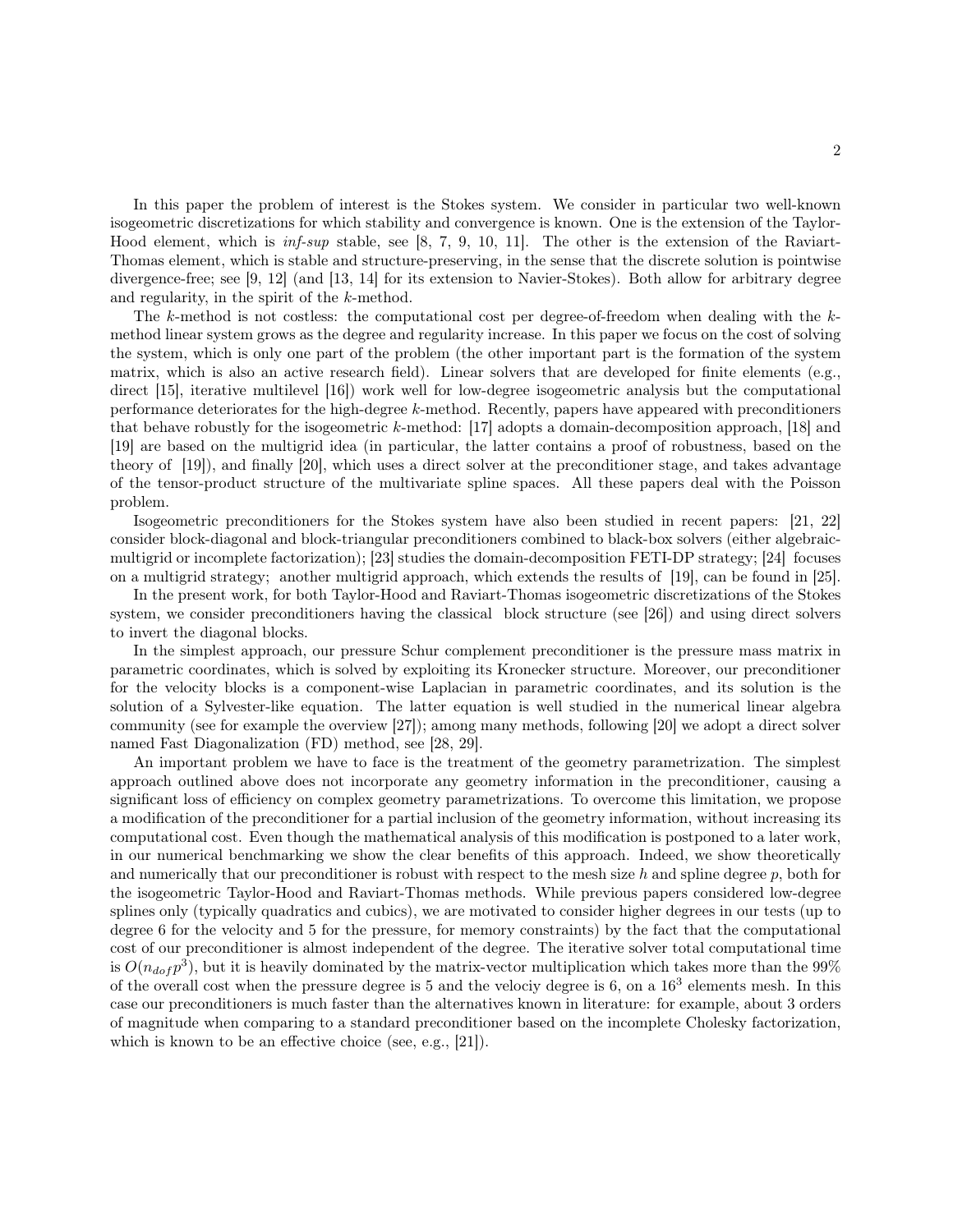In conclusion our numerical benchmarks confirm that the proposed preconditioner is very efficient and well suited for the k-method. Further advances in the solver performance can be achieved with a matrix-free approach, that accelerates the matrix-vector multiplication operation, for moderate or large degree. A first step in this research direction is [30].

The outline of the paper is as follows. In Section 2 we give a short review of the Taylor-Hood and Raviart-Thomas isogeometric discretizations for the Stokes system, and summarize the main properties of the Kronecker product. The derivation of the discrete Stokes system is given in Section 3, while in Section 4 we introduce some standard block-structured preconditioners that we will consider in the numerical tests. The core of the paper is Section 5, where we focus on the construction of the preconditioning matrices for the velocity and pressure blocks, discuss their properties and solution strategies. In the Section 6 we propose the modification aimed at improving the preconditioner efficiency by incorporating some information on the geometry parametrization. Numerical results on three different single-patch domains are reported in Section 7. Finally, in Section 8 we draw the conclusions and discuss future directions of research.

### 2 Preliminaries

#### 2.1 B-splines

In this section we summarize some basic concepts of B-spline based isogeometric analysis, referring to [2] for the details.

Given m and p two positive integers, we introduce a knot vector  $\Xi := \{0 = \xi_1 \leq ... \leq \xi_{m+p+1} = 1\}$  and the associated *breakpoint vector*  $\mathcal{Z} := \{\zeta_1, ..., \zeta_s\}$ , which contains knots without repetitions. We use *open* knot vectors, i.e. we suppose  $\xi_1 = ... = \xi_{p+1} = 0$  and  $\xi_m = ... = \xi_{m+p+1} = 1$ .

Then, according to Cox-De Boor recursion formulas [31], we define univariate B-splines as: for  $p = 0$ :

$$
\hat{b}^0_{\boldsymbol{\alpha},i}(\eta) = \begin{cases} 1 & \text{if } \xi_i \leq \eta < \xi_{i+1}, \\ 0 & \text{otherwise}; \end{cases}
$$

for  $p \geq 1$ :

$$
\hat{b}^{p}_{\alpha,i}(\eta) = \begin{cases}\n\frac{\eta - \xi_i}{\xi_{i+p} - \xi_i} \hat{b}^{p-1}_{\alpha,i}(\eta) + \frac{\xi_{i+p+1} - \eta}{\xi_{i+p+1} - \xi_{i+1}} \hat{b}^{p-1}_{\alpha,i+1}(\eta) & \text{if } \xi_i \le \eta < \xi_{i+p+1}, \\
0 & \text{otherwise},\n\end{cases}
$$

where we adopt the convention  $0/0 = 0$  and  $\alpha := \{-1, \alpha_2, ..., \alpha_{s-1}, -1\}$  represents the *regularity vector.* Therefore, B-splines are piecewise polynomials with  $\alpha_i$  continuous derivatives at  $\zeta_i$ . The sum of the continuity and the multiplicity at a breakpoint is equal to the degree  $p$ , see [2].

The corresponding univariate spline space is defined as

$$
\hat{\mathcal{S}}^p_{\alpha} := \text{span}\{\hat{b}^p_{\alpha,i}\}_{i=1}^m.
$$

To simplify the notation, we assume throughout this paper that the knot vector is uniform, i.e. with equally spaced breakpoints, and the mesh size is denoted by  $h$ . For the same reason, we consider uniform regularity  $\alpha = \{-1, \alpha, ..., \alpha, -1\}$ . Then we use the notation  $\hat{S}_{\alpha}^p$ ,  $\hat{b}_{\alpha,i}^p$  and set  $m_{\alpha}^p := m = \dim(\hat{S}_{\alpha}^p)$ . The extension of this framework to non-uniform knot vectors and arbitrary regularity is trivial (see, in this context, [11, Remark 4.4] and [7]) and is considered in our numerical tests.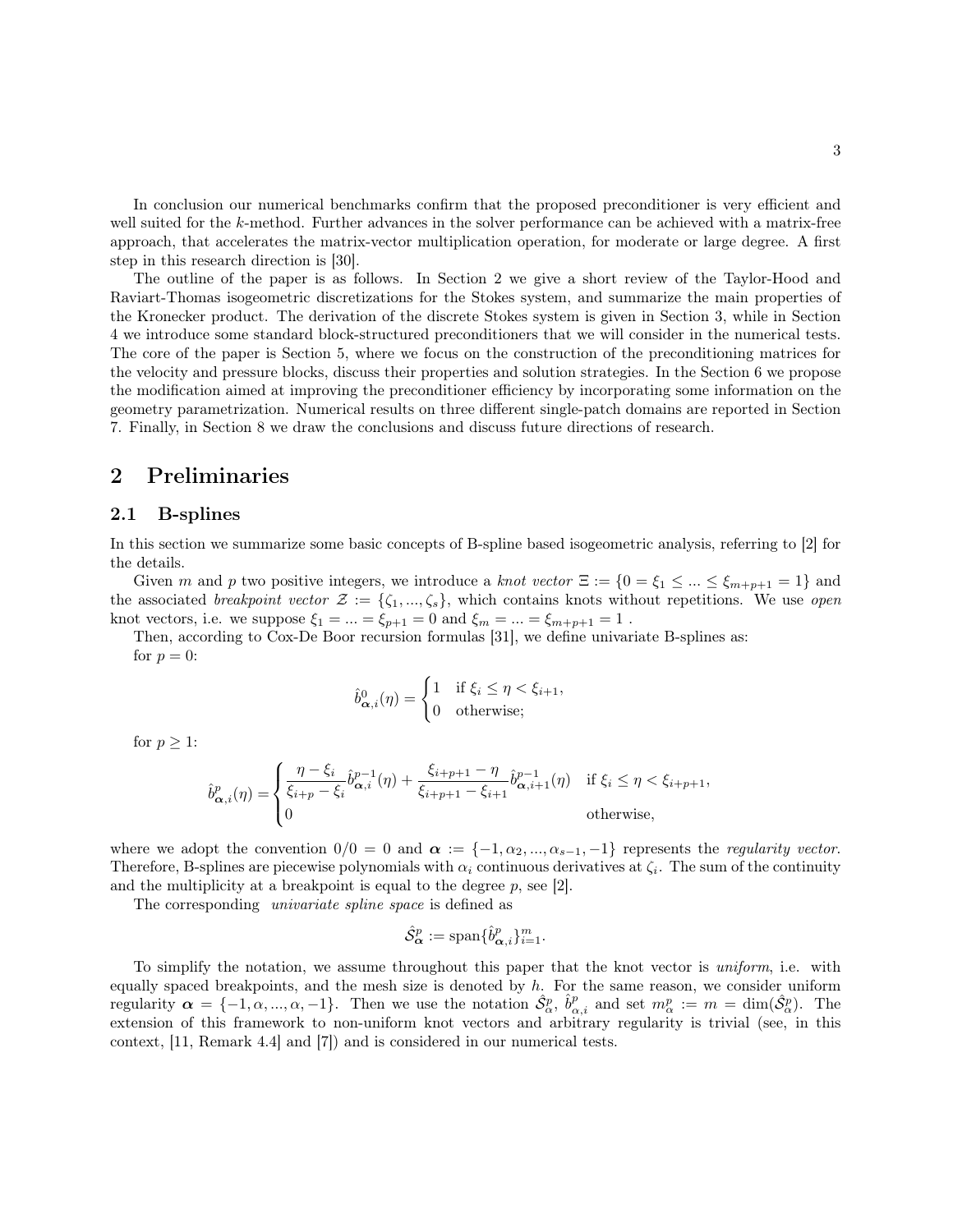We consider multivariate B-splines as tensor-products of univariate B-splines. For 3D problems, the case we address in this paper, the univariate knot vectors  $\Xi_l := \{\xi_{l,1},...,\xi_{l,m}^{p_l}_{\alpha_l+p_l+1}\}$  for  $l = 1,2,3$  and degree indices  $p = (p_1, p_2, p_3)$  are given and, for a multi-index  $\mathbf{i} = (i_1, i_2, i_3)$ , the multivariate B-spline is defined as

$$
\hat{B}^{\bm{p}}_{\bm{\alpha},\bm{i}}(\bm{\eta}):=\hat{b}^{p_1}_{\alpha_1,i_1}(\eta_1)\hat{b}^{p_2}_{\alpha_2,i_2}(\eta_2)\hat{b}^{p_3}_{\alpha_2,i_3}(\eta_3)
$$

where  $\boldsymbol{\eta} = (\eta_1, \eta_2, \eta_3)$ , and the *multivariate spline space* as

$$
\hat{\mathcal{S}}^{p_1,p_2,p_3}_{\alpha_1,\alpha_2,\alpha_3}:=\hat{\mathcal{S}}^{p_1}_{\alpha_1}\otimes \hat{\mathcal{S}}^{p_2}_{\alpha_2}\otimes \hat{\mathcal{S}}^{p_3}_{\alpha_3}=\text{span}\{\hat{B}^{\bm{p}}_{\bm{\alpha},\bm{i}}\mid i_k=1,...,m^{p_k}_{\alpha_k};k=1,2,3\}.
$$

Throughout this paper, we refer to spline spaces as spaces of splines defined on the parametric domain  $\widehat{\Omega} := [0, 1]^3.$ 

### 2.2 Isogeometric spaces

Let the computational domain  $\Omega \subset \mathbb{R}^3$  be given by a single-patch spline parametrization  $G \in \hat{\mathcal{S}}_{\alpha_1,\alpha_2,\alpha_3}^{p,p,p}$  $\hat{S}_{\alpha_1,\alpha_2,\alpha_3}^{p,p,p} \times \hat{S}_{\alpha_1,\alpha_2,\alpha_3}^{p,p,p}$  of degree p in each parametric direction. We assume that G is nonsingular, in the sense that its Jacobian is everywhere invertible.

Isogeometric spaces over  $\Omega$  are suitable push-forwards, through G, of spline spaces. In particular, in the context of the Stokes system, we focus on two discretizations of isogeometric spaces that have been proposed in [11] and [7] respectively. Their definition and properties are summarized in this section, see [8, 10, 11, 7, 12] for further details.

#### 2.2.1 Taylor-Hood isogeometric spaces

The Taylor-Hood (TH) spline spaces are defined as

$$
\hat{V}_h^{TH} := \hat{\mathcal{S}}_{\alpha_1, \alpha_2, \alpha_3}^{p+1, p+1, p+1} \times \hat{\mathcal{S}}_{\alpha_1, \alpha_2, \alpha_3}^{p+1, p+1, p+1} \times \hat{\mathcal{S}}_{\alpha_1, \alpha_2, \alpha_3}^{p+1, p+1, p+1}
$$
  

$$
\hat{Q}_h^{TH} := \hat{\mathcal{S}}_{\alpha_1, \alpha_2, \alpha_3}^{p, p, p}.
$$

For the velocity space we will also need

$$
\hat{V}_{h,0}^{TH} := \left\{ \hat{\mathbf{v}}_h \in \hat{V}_h^{TH} \mid \hat{\mathbf{v}}_h = 0 \text{ on } \partial \hat{\Omega} \right\}.
$$

A basis for  $\hat{V}_h^{TH}$  is

$$
\left\{ \mathbf{e}_{k} \hat{B}_{\alpha,i}^{p+1} \middle| i_{l} = 1, ..., m_{\alpha_{l}}^{p+1}; k, l = 1, 2, 3 \right\}.
$$

where  $p + 1 := (p + 1, p + 1, p + 1)$  and  $e_k$  is the k-th canonical basis vector of  $\mathbb{R}^3$ .

A basis for  $\hat{V}_{h,0}^{TH}$  is then

$$
\left\{ \mathbf{e}_{k} \hat{B}_{\alpha,i}^{p+1} \middle| i_{l} = 2, ..., m_{\alpha_{l}}^{p+1} - 1; k, l = 1, 2, 3 \right\}.
$$
\n(2.1)

To each multi-index i present in  $(2.1)$  we associate a scalar index i, corresponding to the lexicographical ordering of the internal degrees of freedom, such that

$$
i = i_1 - 1 + (i_2 - 2)(m_{\alpha_1}^{p+1} - 2) + (i_3 - 2)(m_{\alpha_1}^{p+1} - 2)(m_{\alpha_2}^{p+1} - 2)
$$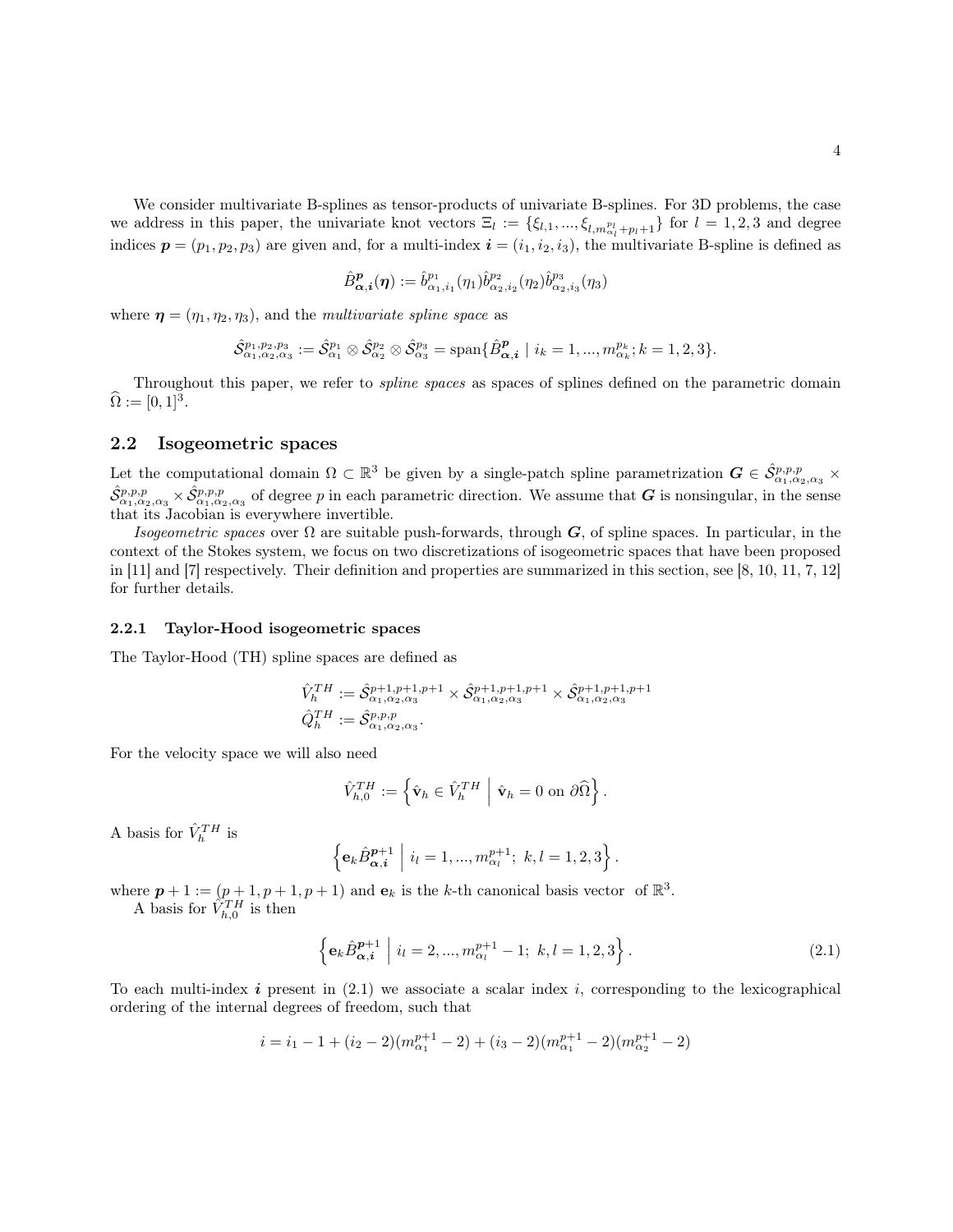and, with abuse of notation, we rewrite the basis of  $\hat{V}_{h,0}^{TH}$  as

$$
\left\{ \mathbf{e}_{k} \hat{B}_{\alpha,i}^{p+1} \middle| i = 1, ..., n_{V,k}^{TH}; k = 1, 2, 3 \right\},
$$
\nwhere  $n_{V,1}^{TH} = n_{V,2}^{TH} = n_{V,3}^{TH} := (m_{\alpha_1}^{p+1} - 2)(m_{\alpha_2}^{p+1} - 2)(m_{\alpha_3}^{p+1} - 2).$   
\nA basis for  $\hat{Q}_{h}^{TH}$  is\n
$$
\left\{ \hat{B}_{\alpha,i}^{p} \middle| i_{l} = 1, ..., m_{\alpha_{l}}^{p}; l = 1, 2, 3 \right\}.
$$
\n(2.2)

To each multi-index  $i$  present in (2.2) we associate a scalar index  $i$ , corresponding to the lexicographical ordering of the internal degrees of freedom, such that

$$
i = i_1 + (i_2 - 1)m_{\alpha_1}^p + (i_3 - 1)m_{\alpha_1}^p m_{\alpha_2}^p
$$
\n(2.3)

and, with abuse of notation, we rewrite the basis of  $\hat{Q}_{h}^{TH}$  as

$$
\left\{\hat{B}_{\alpha,i}^p \middle| i=1,...,n_Q^{TH}\right\},\tag{2.4}
$$

where

$$
n_Q^{TH} := \dim(\hat{Q}_h^{TH}) = m_{\alpha_1}^p m_{\alpha_2}^p m_{\alpha_3}^p.
$$
\n(2.5)

The TH isogeometric spaces are the isoparametric push-forwards (see [11, 7]):

$$
V_{h,0}^{TH} := \text{span}\left\{\phi_i^{k,TH} := \mathbf{e}_k \hat{B}_{\alpha,i}^{p+1} \circ \mathbf{G}^{-1} \middle| i = 1, ..., n_{V,k}^{TH}; k = 1,2,3\right\}
$$
(2.6a)

$$
Q_h^{TH} := \text{span}\left\{ \rho_i^{TH} := \hat{B}_{\alpha,i}^p \circ \mathbf{G}^{-1} \middle| i = 1, ..., n_Q^{TH} \right\}.
$$
 (2.6b)

For the discrete variational formulation of the Stokes system we will also need the space

$$
Q_{h,0}^{TH} := \left\{ q \in Q_h^{TH} \mid \int_{\Omega} q \, d\Omega = 0 \right\}.
$$
 (2.7)

### 2.2.2 Raviart-Thomas isogeometric spaces

The Raviart-Thomas (RT) spline spaces are defined as

$$
\hat{V}_h^{RT} := \hat{\mathcal{S}}_{\alpha_1+1,\alpha_2,\alpha_3}^{p+1,p,p} \times \hat{\mathcal{S}}_{\alpha_1,\alpha_2+1,\alpha_3}^{p,p+1,p} \times \hat{\mathcal{S}}_{\alpha_1,\alpha_2,\alpha_3+1}^{p,p,p+1}
$$
  

$$
\hat{Q}_h^{RT} := \hat{\mathcal{S}}_{\alpha_1,\alpha_2,\alpha_3}^{p,p,p}.
$$

For the velocity space we will also need

$$
\hat{V}_{h,0}^{RT} := \left\{ \hat{\mathbf{v}}_h \in \hat{V}_h^{RT} \mid \hat{\mathbf{v}}_h \cdot \mathbf{n} = 0 \text{ on } \partial \hat{\Omega} \right\}.
$$

A basis for  $\hat{V}_h^{RT}$  is

$$
\left\{ \mathbf{e}_{k} \hat{B}_{\alpha+\mathbf{e}_{k},i}^{p+\mathbf{e}_{k}} \; \Big| \; i_{k} = 1,...,m_{\alpha_{k}+1}^{p+1}; \; i_{l} = 1,...,m_{\alpha_{l}}^{p}; \; l \neq k; \; l, k = 1,2,3 \right\},\;
$$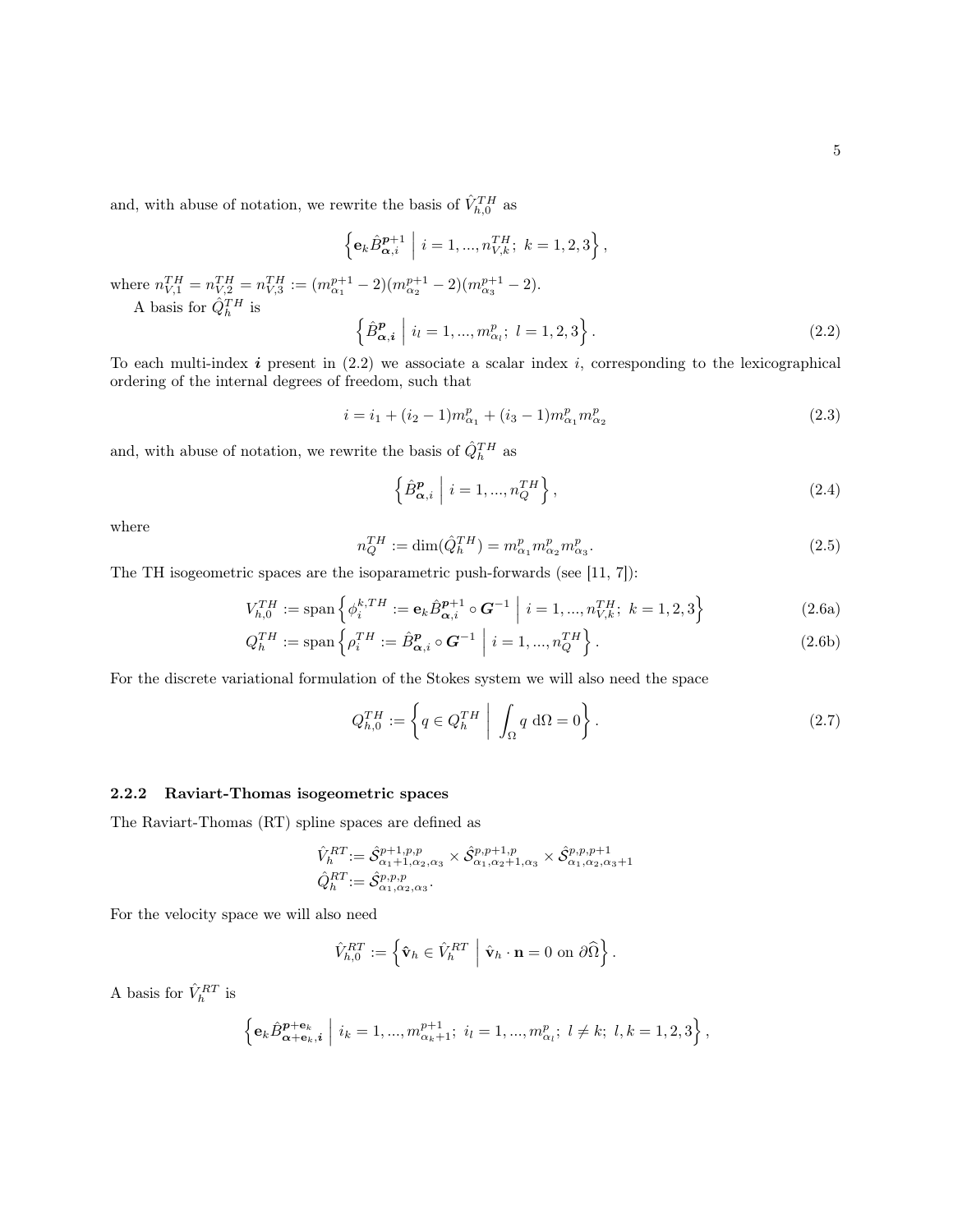where  $p + e_1 = (p + 1, p, p), p + e_2 = (p, p + 1, p), p + e_3 = (p, p, p + 1)$  and  $\alpha + e_1 = (\alpha_1 + 1, \alpha_2, \alpha_3)$ ,  $\alpha + e_2 = (\alpha_1, \alpha_2 + 1, \alpha_3), \alpha + e_3 = (\alpha_1, \alpha_2, \alpha_3 + 1).$ 

A basis for  $\hat{V}_{h,0}^{RT}$  is then

$$
\left\{ \mathbf{e}_{k} \hat{B}_{\alpha + \mathbf{e}_{k}, i}^{p + \mathbf{e}_{k}} \; \middle| \; i_{k} = 2, ..., m_{\alpha_{k}+1}^{p+1} - 1; \; i_{l} = 1, ..., m_{\alpha_{l}}^{p}; \; l \neq k; \; l, k = 1, 2, 3 \right\}.
$$

To each multi-index  $i$  present in (2.8) we associate a scalar index  $i$ , corresponding to the lexicographical ordering of the internal degrees of freedom, such that

for 
$$
k = 1
$$
  $i = i_1 - 1 + (i_2 - 1)(m_{\alpha_1+1}^{p+1} - 2) + (i_3 - 1)(m_{\alpha_1+1}^{p+1} - 2)m_{\alpha_2}^p$ ,  
for  $k = 2$   $i = i_1 + (i_2 - 2)m_{\alpha_1}^p + (i_3 - 1)m_{\alpha_1}^p(m_{\alpha_2+1}^{p+1} - 2)$ ,  
for  $k = 3$   $i = i_1 + (i_2 - 1)m_{\alpha_1}^p + (i_3 - 2)m_{\alpha_1}^p m_{\alpha_2}^p$ 

and, with abuse of notation, we rewrite the basis of  $\hat{V}_{h,0}^{RT}$  as

$$
\left\{ \mathbf{e}_{k} \hat{B}_{\alpha + \mathbf{e}_{k}, i}^{p + \mathbf{e}_{k}} \; \middle| \; i = 1, ..., n_{V, k}^{RT}; \; k = 1, 2, 3 \right\},\tag{2.9}
$$

where

$$
n_{V,1}^{RT} = (m_{\alpha_1+1}^{p+1} - 2)m_{\alpha_2}^p m_{\alpha_3}^p, \qquad n_{V,2}^{RT} = m_{\alpha_1}^p (m_{\alpha_2+1}^{p+1} - 2)m_{\alpha_3}^p, \qquad n_{V,3}^{RT} = m_{\alpha_1}^p m_{\alpha_2}^p (m_{\alpha_3+1}^{p+1} - 2).
$$

As  $\hat{Q}_h^{RT} = \hat{Q}_h^{TH}$ , a basis for  $\hat{Q}_h^{RT}$  is (2.4) and its dimension is denoted by  $n_Q^{RT} = n_Q^{TH} = n_Q$  (cfr. (2.5)). The RT isogeometric spaces are defined by suitable push-forwards:

$$
V_{h,0}^{RT} := \text{span}\left\{\phi_i^{k,RT} := \left( (\det(J_G))^{-1} J_G \mathbf{e}_k \hat{B}_{\alpha + \mathbf{e}_k, i}^{p + \mathbf{e}_k}\right) \circ G^{-1} \middle| i = 1, ..., n_{V,k}^{RT}; k = 1, 2, 3 \right\} \tag{2.10a}
$$

$$
Q_h^{RT} := \text{span}\left\{\rho_i^{RT} := \left( \left(\det(J_{\mathbf{G}})\right)^{-1} \hat{B}_{\alpha,i}^p \right) \circ \mathbf{G}^{-1} \middle| i = 1, ..., n_Q^{RT} \right\}.
$$
\n(2.10b)

The push-forward employed for  $V_{h,0}^{RT}$  is the Piola transform and its use is important to assure inf-sup stability, see [7] and Section 3.

We remark that although in the parametric domain  $\hat{Q}_h^{RT} = \hat{Q}_h^{TH}$ , in general  $Q_h^{RT} \neq Q_h^{TH}$ .

For the discrete variational formulation of the Stokes system we will also need the space

$$
Q_{h,0}^{RT} := \left\{ q \in Q_h^{RT} \mid \int_{\Omega} q \, d\Omega = 0 \right\}.
$$
\n(2.11)

#### 2.3 The Kronecker product

We restrict to the case of square matrices and we consider  $A \in \mathbb{R}^{n_1 \times n_1}$ ,  $B \in \mathbb{R}^{n_2 \times n_2}$  and  $C \in \mathbb{R}^{n_3 \times n_3}$ . The entries of the matrix A are denoted with  $[A]_{i,j}$ .

The Kronecker product between  $A$  and  $B$  is defined as

$$
A \otimes B := \begin{bmatrix} [A]_{1,1} B & \dots & [A]_{1,n_1} B \\ \vdots & \ddots & \vdots \\ [A]_{n_1,1} B & \dots & [A]_{n_1,n_1} B \end{bmatrix} \in \mathbb{R}^{n_1 n_2 \times n_1 n_2}.
$$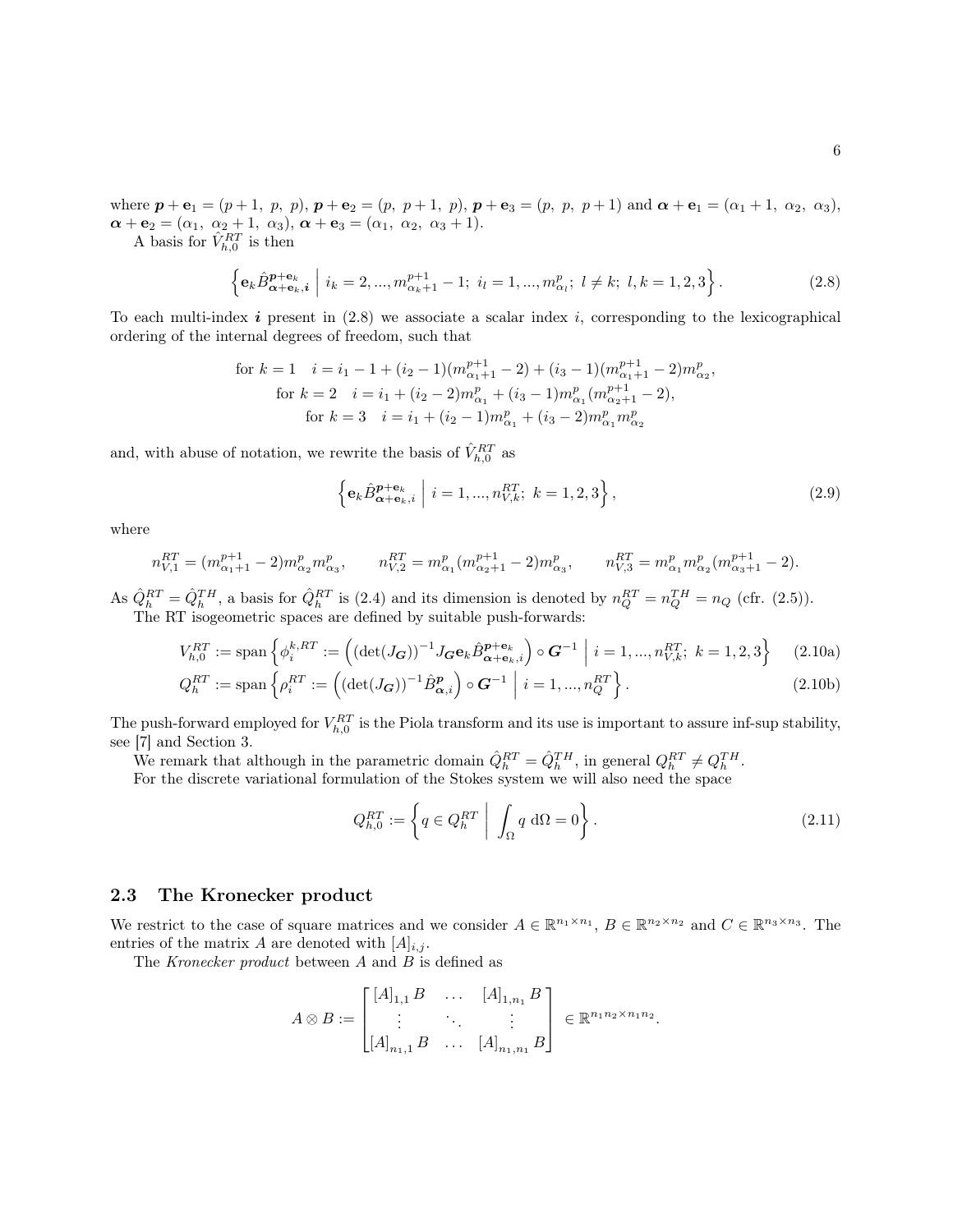This operation is associative:  $A \otimes B \otimes C = (A \otimes B) \otimes C = A \otimes (B \otimes C)$ .

Given a tensor  $\mathbb{W} \in \mathbb{R}^{n_1 \times n_2 \times n_3}$ , the vec operator converts  $\mathbb{W}$  to a vector vec $(\mathbb{W}) \in \mathbb{R}^{n_1 n_2 n_3}$  as

$$
[\text{vec}(\mathbb{W})]_i := [\mathbb{W}]_{i_1,i_2,i_3}
$$

where  $i = i_1 + (i_2 - 1)n_1 + (i_3 - 1)n_1n_2$ , for  $i_k = 1, ..., n_k$  and  $k = 1, 2, 3$ .

Let  $Y_m \in \mathbb{R}^{t \times n_m}$  for  $m = 1, 2, 3$  be three matrices. The m-mode product  $\times_m$  gives the following tensors

$$
[\mathbb{W} \times_1 Y_1]_{i_1, i_2, i_3} := \sum_{k=1}^{n_1} [Y_1]_{i_1, k} [\mathbb{W}]_{k, i_2, i_3} \quad [\mathbb{W} \times_2 Y_2]_{i_1, i_2, i_3} := \sum_{k=1}^{n_2} [Y_2]_{i_2, k} [\mathbb{W}]_{i_1, k, i_3}
$$

$$
[\mathbb{W} \times_3 Y_3]_{i_1, i_2, i_3} := \sum_{k=1}^{n_3} [Y_3]_{i_3, k} [\mathbb{W}]_{i_1, i_2, k}.
$$

See [32] for more details.

Being primarily interested in 3D problems, we will deal with matrices of the form  $A \otimes B \otimes C$ . We will need the following properties:

 $\bullet\,$  It holds

$$
(A \otimes B \otimes C)^T = A^T \otimes B^T \otimes C^T.
$$
\n(2.12)

In particular, if A, B and C are symmetric, then also  $A \otimes B \otimes C$  is symmetric.

• If  $A, B$  and  $C$  are nonsingular, then

$$
(A \otimes B \otimes C)^{-1} = A^{-1} \otimes B^{-1} \otimes C^{-1}.
$$
\n(2.13)

- Let  $\lambda_1,\ldots,\lambda_{n_1}$  denote the eigenvalues of A,  $\mu_1,\ldots,\mu_{n_2}$ , denote the eigenvalues of B and  $\nu_1,\ldots,\nu_{n_3}$ denote the eigenvalues of C. Then the eigenvalues of  $A \otimes B \otimes C$  are  $\lambda_i \mu_j \nu_k$ ,  $i = 1, \ldots, n_1, j = 1, \ldots, n_2$ ,  $k = 1, \ldots, n_3$ . In particular, if A, B and C are positive definite, then also  $A \otimes B \otimes C$  is positive definite.
- If  $\mathbb{X} \in \mathbb{R}^{n_1 \times n_2 \times n_3}$ , then

$$
(A \otimes B \otimes C)\text{vec}(\mathbb{X}) = \text{vec}(\mathbb{X} \times_1 A \times_2 B \times_3 C).
$$
 (2.14)

Thanks to this property the matrix  $A \otimes B \otimes C$  does not need to be formed to compute a matrix-vector product, resulting in a significant saving of memory and floating point operations (FLOPs).

• It holds (from  $(2.13)$  and  $(2.14)$ ):

$$
(A \otimes B \otimes C)^{-1} \text{vec}(\mathbb{X}) = \text{vec}(\mathbb{X} \times_1 A^{-1} \times_2 B^{-1} \times_3 C^{-1}).
$$
\n(2.15)

### 3 Isogeometric analysis of the Stokes system

The Stokes system reads as

$$
-\nabla \cdot (2\nu \nabla^s \mathbf{u}) + \nabla p = \mathbf{f} \qquad \text{in } \Omega
$$

$$
\nabla \cdot \mathbf{u} = 0 \qquad \text{in } \Omega
$$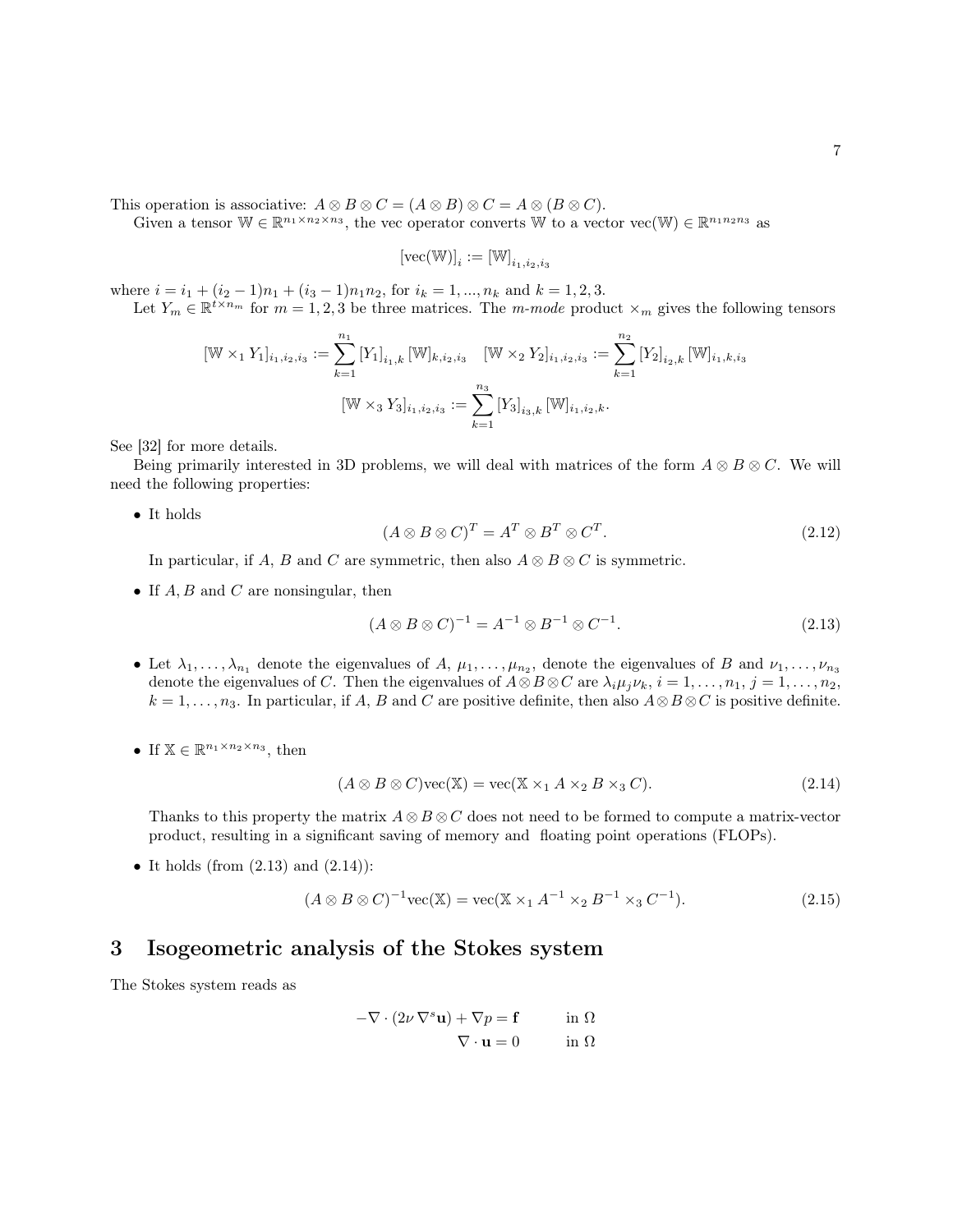where  $\nabla^s = \frac{1}{2} (\nabla + \nabla^T)$ , **u** is the velocity, *p* is the scalar pressure and  $\nu > 0$  is the kinematic viscosity. We assume  $\nu \in L^{\infty}(\Omega)$  and  $\mathbf{f} \in \mathbf{L}^{2}(\Omega)$ . We consider no-slip boundary conditions, that is we impose  $\mathbf{u} = 0$  on  $\partial \Omega$ . The pressure is determined up to a constant.

The standard (mixed) variational formulation of the problem reads: find  $\mathbf{u} \in \mathbf{H}^1_0(\Omega) := \{ \mathbf{v} \in \mathbf{H}^1(\Omega) \mid$  $\mathbf{v} = 0$  on  $\partial\Omega$  and  $p \in L_0^2(\Omega) := \{q \in L^2(\Omega) \mid \int_{\Omega} q \, d\Omega = 0\}$  such that

$$
a(\mathbf{u}, \mathbf{v}) + b(\mathbf{u}, p) = (\mathbf{f}, \mathbf{v})_{L^2} \qquad \forall \mathbf{v} \in \mathbf{H}_0^1(\Omega)
$$
 (3.1a)

$$
b(\mathbf{u}, q) = 0 \qquad \forall q \in L_0^2(\Omega), \tag{3.1b}
$$

where  $(\cdot, \cdot)_{L^2}$  denotes the  $L^2$  scalar product while the bilinear forms  $a(\cdot, \cdot)$  and  $b(\cdot, \cdot)$  are defined as

$$
a(\mathbf{w}, \mathbf{v}) = \int_{\Omega} 2\nu \nabla^s \mathbf{w} : \nabla^s \mathbf{v} d\Omega
$$
  
\n
$$
b(\mathbf{v}, q) = -\int_{\Omega} q \nabla \cdot \mathbf{v} d\Omega.
$$
\n(3.2)

The isogeometric Taylor-Hood (TH) discretization of Stokes system is a standard Galerkin method for (3.1) and reads: find  $\mathbf{u}_h^{TH} \in V_{h,0}^{TH}$  and  $p_h^{TH} \in Q_{h,0}^{TH}$  such that

$$
a(\mathbf{u}_h^{TH}, \mathbf{v}_h) + b(\mathbf{v}_h, p_h^{TH}) = (f, \mathbf{v}_h)_{L^2} \quad \forall \mathbf{v}_h \in V_{h,0}^{TH},
$$
\n(3.3a)

$$
b(\mathbf{u}_h^{TH}, q_h) = 0 \qquad \qquad \forall q_h \in Q_{h,0}^{TH}, \qquad (3.3b)
$$

where  $V_{h,0}^{TH}$  and  $Q_{h,0}^{TH}$  are defined as (2.6a) and (2.7). A detailed analysis on the well posedness of this problem can be found in [8, 10, 11].

The isogeometric Raviart-Thomas (RT) discretization we adopt is based on a Nitsche formulation for the weak imposition of the tangential Dirichlet boundary condition to ensure stability (see [12]).

The method reads: find  $\mathbf{u}_h^{RT} \in V_{h,0}^{RT}$  and  $p_h^{RT} \in Q_{h,0}^{RT}$  such that

$$
a(\mathbf{u}_h^{RT}, \mathbf{v}_h) + \sigma(\mathbf{u}_h^{RT}, \mathbf{v}_h) + b(\mathbf{v}_h, p_h^{RT}) = (f, \mathbf{v}_h)_{L^2} \quad \forall \mathbf{v}_h \in V_{h,0}^{RT},
$$
\n
$$
b(\mathbf{u}_h^{RT}, \mathbf{v}_h) = 0 \qquad \forall \mathbf{a}_h \in O_{h,0}^{RT}
$$
\n(3.4a)

$$
b(\mathbf{u}_h^{RT}, q_h) = 0 \qquad \qquad \forall q_h \in Q_{h,0}^{RT}, \qquad (3.4b)
$$

where  $V_{h,0}^{RT}$  and  $Q_{h,0}^{RT}$  are defined as (2.10a) and (2.11) and the bilinear form  $\sigma(\cdot,\cdot)$  is defined as

$$
\sigma(\mathbf{w}_h, \mathbf{v}_h) := \int_{\partial\Omega} 2\nu \left[ \frac{C_{pen}}{h} \mathbf{w}_h \cdot \mathbf{v}_h - \left( (\nabla^s \mathbf{w}_h) \mathbf{n} \right) \cdot \mathbf{v}_h - \left( (\nabla^s \mathbf{v}_h) \mathbf{n} \right) \cdot \mathbf{w}_h \right] d\Gamma,
$$
\n(3.5)

with  $C_{pen} > 0$  a penalty parameter. The well-posedness of RT discretization for Stokes problem and the choice of  $C_{pen}$  are analysed in [12].

In practice, we build the linear system by replacing  $Q_{h,0}^{TH}$  and  $Q_{h,0}^{RT}$  by  $Q_h^{TH}$  and  $Q_h^{RT}$ , respectively. This means that we do not incorporate the zero-mean-value constraint into the pressure space, since this will be taken care of by the Krylov iterative solver later.

Then, the discrete Stokes system matrix is

$$
\mathcal{A} = \begin{bmatrix} A & B^T \\ B & 0 \end{bmatrix},\tag{3.6}
$$

where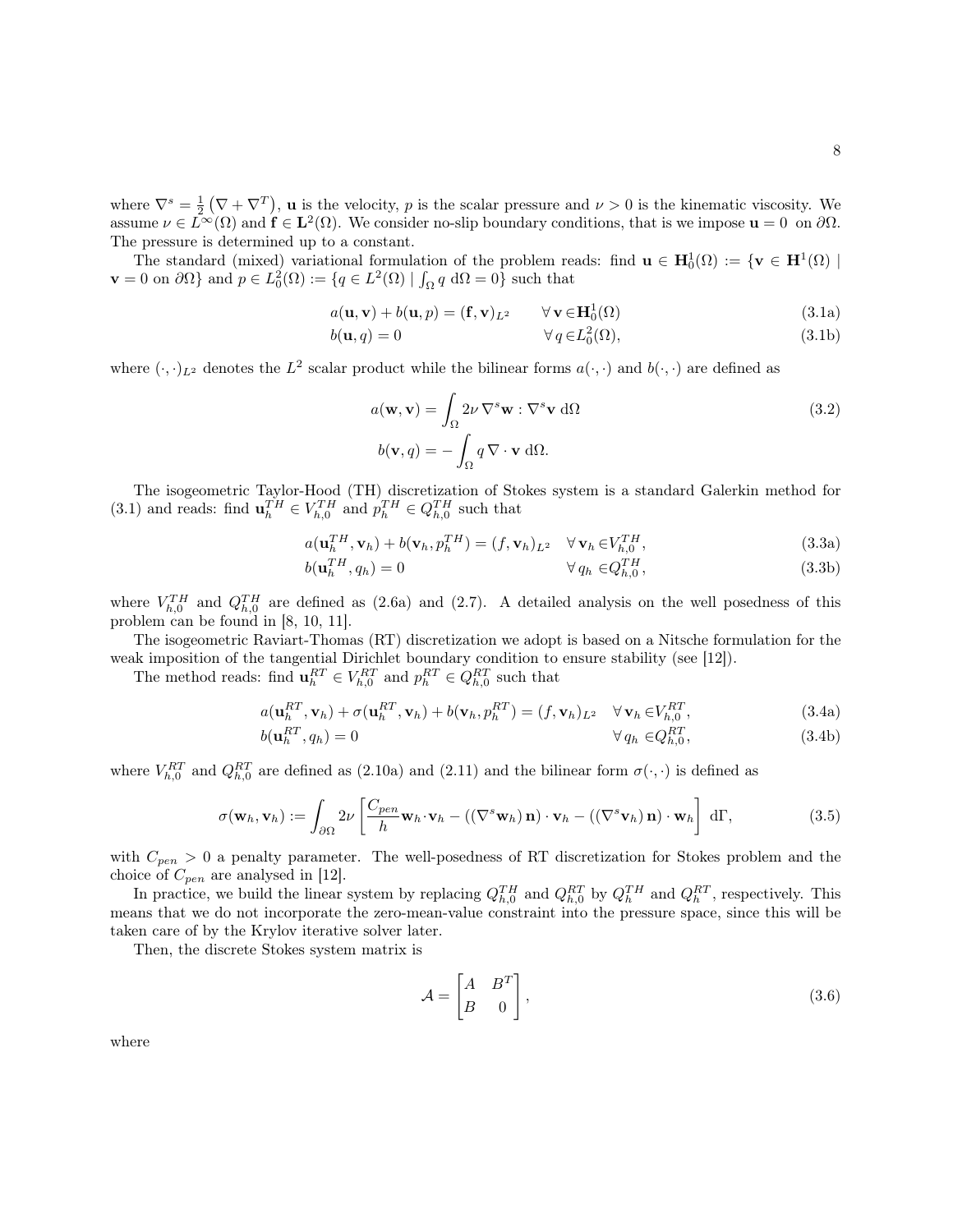$$
A = \begin{bmatrix} A_{11} & A_{12} & A_{13} \\ A_{21} & A_{22} & A_{23} \\ A_{31} & A_{32} & A_{33} \end{bmatrix}, \quad B = [B_1 \ B_2 \ B_3],
$$

and for TH discretization,  $i = 1, ..., n_{V,r}^{TH}$ ,  $j = 1, ..., n_{V,s}^{TH}$ ,  $r, s = 1, 2, 3$  and  $l = 1, ..., n_Q$ 

$$
[A_{rs}^{TH}]_{i,j} := a(\phi_i^{r,TH}, \phi_j^{s,TH}),
$$
  

$$
[B_r^{TH}]_{l,j} := b(\phi_j^{r,TH}, \rho_l^{TH}),
$$

while for RT discretization,  $i = 1, ..., n_{V,r}^{RT}$ ,  $j = 1, ..., n_{V,s}^{RT}$ ,  $r, s = 1, 2, 3$  and  $l = 1, ..., n_Q$ 

$$
\begin{aligned} [A^{RT}_{rs}]_{i,j} &:= a(\boldsymbol{\phi}_i^{r,RT}, \boldsymbol{\phi}_j^{s,RT}) + \sigma(\boldsymbol{\phi}_i^{r,RT}, \ \boldsymbol{\phi}_j^{s,RT}), \\ [B^{RT}_r]_{l,j} &:= b(\boldsymbol{\phi}_j^{r,RT}, \rho_l^{RT}), \end{aligned}
$$

referring to Section 2.2 for the notations of the basis.

In particular we have that for  $k = 1, 2, 3$ 

$$
\left[A_{kk}^{TH}\right]_{i,j} = \int_{\widehat{\Omega}} \left(\nabla \hat{B}_{\alpha,i}^{p+1}\right)^T \ \mathfrak{C}_k^{TH} \ \nabla \hat{B}_{\alpha,j}^{p+1} \ \mathrm{d}\eta,\tag{3.7}
$$

where

$$
\mathfrak{C}_k^{TH}(\boldsymbol{\eta}) = \nu(J_{\mathbf{G}}^{-1} J_{\mathbf{G}}^{-T} + D_k D_k^T) |\det(J_{\mathbf{G}})| \tag{3.8}
$$

and  $D_k := J_G^{-1} \mathbf{e}_k$ , while

$$
\begin{split}\n\left[A_{kk}^{RT}\right]_{i,j} &:= \int_{\widehat{\Omega}} \left(\nabla \hat{B}_{\alpha + \mathbf{e}_k, i}^{p + \mathbf{e}_k}\right)^T \mathfrak{C}_k^{RT} \nabla \hat{B}_{\alpha + \mathbf{e}_k, j}^{p + \mathbf{e}_k} d\boldsymbol{\eta} + \sigma \left(\left(\tilde{J}_{\mathbf{G}} \mathbf{e}_k \hat{B}_{\alpha + \mathbf{e}_k, i}^{p + \mathbf{e}_k}\right) \circ \mathbf{G}^{-1}, \left(\tilde{J}_{\mathbf{G}} \mathbf{e}_k \hat{B}_{\alpha + \mathbf{e}_k, j}^{p + \mathbf{e}_k}\right) \circ \mathbf{G}^{-1}\right) \\
&+ \int_{[0,1]^3} 2\nu \left\{\left[R_k \left(\nabla \hat{B}_{\alpha + \mathbf{e}_k, i}^{p + \mathbf{e}_k} J_{\mathbf{G}}^{-1}\right)\right]^s : \left[\left(\mathbb{H}_{\mathbf{G}} \mathbf{e}_k \hat{B}_{\alpha + \mathbf{e}_k, j}^{p + \mathbf{e}_k}\right) J_{\mathbf{G}}^{-1}\right]^s \\
&+ \left[\left(\mathbb{H}_{\mathbf{G}} \mathbf{e}_k \hat{B}_{\alpha + \mathbf{e}_k, i}^{p + \mathbf{e}_k}\right) J_{\mathbf{G}}^{-1}\right]^s : \left[R_k \left(\nabla \hat{B}_{\alpha + \mathbf{e}_k, j}^{p + \mathbf{e}_k} J_{\mathbf{G}}^{-1}\right)\right]^s \\
&+ \left\|\left[\left(\mathbb{H}_{\mathbf{G}} \mathbf{e}_k \hat{B}_{\alpha + \mathbf{e}_k, j}^{p + \mathbf{e}_k}\right) J_{\mathbf{G}}^{-1}\right]^s\right\|^2 \right\} \left|\det(J_{\mathbf{G}}) \right| d\boldsymbol{\eta},\n\end{split} \tag{3.9}
$$

where

$$
\mathfrak{C}_k^{RT}(\eta) = \nu |\det(J_G)| J_G^{-1} (||R_k||_2^2 I + R_k R_k^T) J_G^{-T},
$$
\n(3.10)

 $\tilde{J}_{\mathbf{G}} := (\det(J_{\mathbf{G}}))^{-1} J_{\mathbf{G}}, R_k := \tilde{J}_{\mathbf{G}} e_k$  and  $\mathbb{H}_{\mathbf{G}}$  is the (trivariate) Hessian tensor  $\mathbb{H}_{\mathbf{G}} := \nabla \tilde{J}_{\mathbf{G}}$ , with the convention that, for a given vector  $w \in \mathbb{R}^3$ ,

$$
\mathbb{H}_{\mathbf{G}}\boldsymbol{w}:=\left[\left(\partial_{\eta_1}\tilde{J}_{\mathbf{G}}\right)\boldsymbol{w},\quad\left(\partial_{\eta_2}\tilde{J}_{\mathbf{G}}\right)\boldsymbol{w},\quad\left(\partial_{\eta_3}\tilde{J}_{\mathbf{G}}\right)\boldsymbol{w}\right].
$$

Here and throughout,  $\|\cdot\|_2$  denotes the Euclidean vector norm and the induced matrix norm,  $\|\cdot\|_F$  refers to the Frobenius matrix norm and  $\lceil \cdot \rceil^s$  denotes the symmetric part. Note that the last integral in (3.9) is zero when  $G$  is the identity map.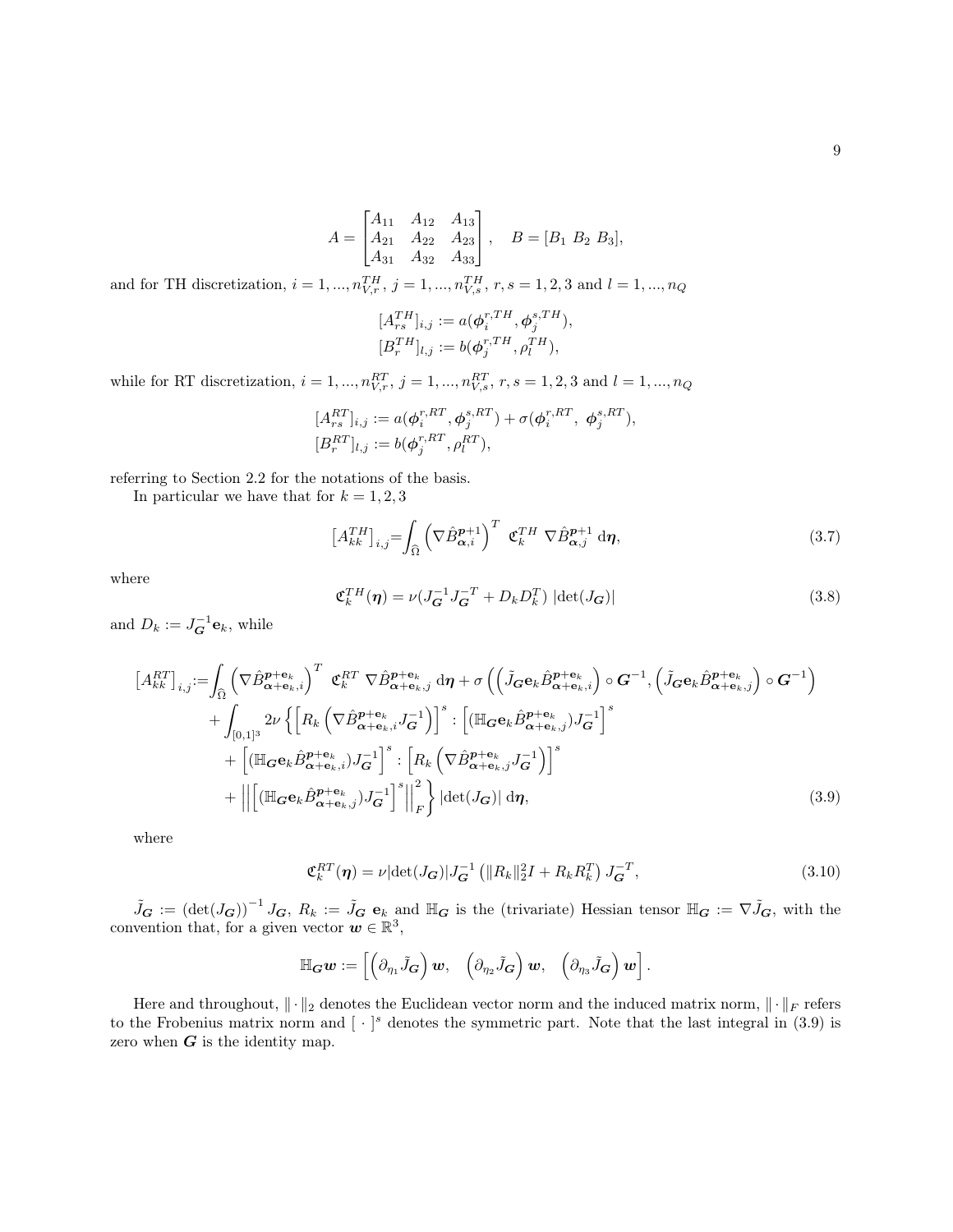### 4 Preconditioners for the whole system

In this section we introduce the preconditioning strategies that we consider in our numerical tests. In what follows  $P_V$  represents a preconditioning matrix for the block A and  $P_Q$  a preconditioning matrix for S, where

$$
S = BA^{-1}B^{T}
$$
\n
$$
(4.1)
$$

is the (negative) Schur complement.

Once  $P_V$  and  $P_Q$  are constructed (this will be discussed in the next section), one can set up suitable preconditioners to be used in the context of Krylov iterative methods [33, 26, 34, 35]. We select three approaches.

In the first one, we consider the block diagonal preconditioner [36]

$$
\mathcal{P}_D = \begin{bmatrix} P_V & 0 \\ 0 & P_Q \end{bmatrix},\tag{4.2}
$$

which, being symmetric and positive definite, preserves the symmetry of the problem. Therefore it can be coupled with a method for symmetric systems such as MINRES [37]. In the other two approaches, we respectively consider the block triangular [36] and constrained [38] preconditioners

$$
\mathcal{P}_T = \begin{bmatrix} P_V & B^T \\ 0 & -P_Q \end{bmatrix} \tag{4.3}
$$

and

$$
\mathcal{P}_C = \begin{bmatrix} P_V & B^T \\ B & B P_V^{-1} B^T - P_Q \end{bmatrix},\tag{4.4}
$$

both coupled with the GMRES method [39]. We remark that  $\mathcal{P}_C^{-1}$  can be applied efficiently thanks to the factorization

$$
\mathcal{P}_C^{-1} = \begin{bmatrix} I & -P_V^{-1}B^T \\ 0 & I \end{bmatrix} \begin{bmatrix} I & 0 \\ 0 & -P_Q^{-1} \end{bmatrix} \begin{bmatrix} I & 0 \\ -B & I \end{bmatrix} \begin{bmatrix} P_V^{-1} & 0 \\ 0 & I \end{bmatrix},
$$

where, here and throughout the paper,  $I$  denotes the identity matrix of conforming order.

# 5 Preconditioners for  $P_V$  and  $P_Q$ : the simple choice

Our choice for the preconditioning block  $P_V$  has a block diagonal structure:

$$
P_V := \begin{bmatrix} P_{V,1} & 0 & 0 \\ 0 & P_{V,2} & 0 \\ 0 & 0 & P_{V,3} \end{bmatrix};
$$
\n(5.1)

the blocks  $P_{V,k}$  are a simplified version of to the blocks  $A_{kk}$  where the geometry map and the kinematic viscosity are replaced by the identity map and identity function, respectively. In other words, analogously to (3.2) and (3.5), we define in the parametric domain

$$
\hat{a}(\hat{\mathbf{w}}, \hat{\mathbf{v}}) := \int_{\widehat{\Omega}} 2 \, \nabla^s \hat{\mathbf{w}} : \nabla^s \hat{\mathbf{v}} \, d\widehat{\Omega},
$$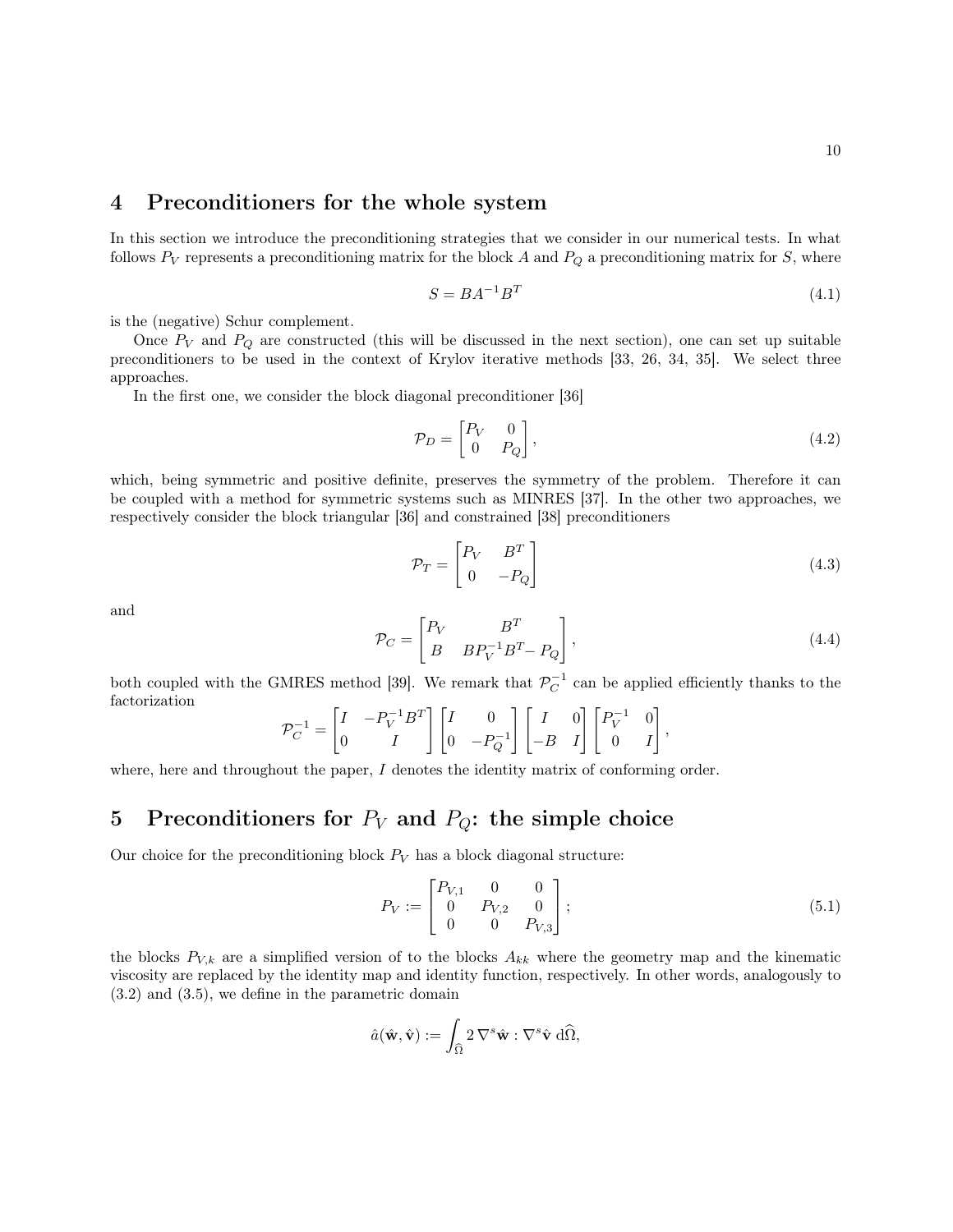$$
\hat{\sigma}(\hat{\mathbf{w}}, \hat{\mathbf{v}}) := \int_{\partial \widehat{\Omega}} 2 \left[ \frac{C_{pen}}{h} \hat{\mathbf{w}} \cdot \hat{\mathbf{v}} - ((\nabla^s \hat{\mathbf{w}}) \hat{\mathbf{n}}) \cdot \hat{\mathbf{v}} - ((\nabla^s \hat{\mathbf{v}}) \hat{\mathbf{n}}) \cdot \hat{\mathbf{w}} \right] d\widehat{\Gamma},
$$

where  $\hat{\mathbf{n}}$  is the exterior normal to the boundary  $\partial\Omega$ . Therefore for TH discretization, according to (3.7), for  $i, j = 1, ..., n_{V,k}^{TH}$  and  $k = 1, 2, 3$  we define

$$
\left[P_{V,k}^{TH}\right]_{i,j} := \hat{a}(\mathbf{e}_k \hat{B}_{\alpha,i}^{p+1}, \mathbf{e}_k \hat{B}_{\alpha,j}^{p+1}) = \int_{\widehat{\Omega}} \left(\nabla \hat{B}_{\alpha,i}^{p+1}\right)^T \mathfrak{T}_k \nabla \hat{B}_{\alpha,j}^{p+1} d\eta, \tag{5.2}
$$

where  $\mathfrak{T}_k = I + \mathbf{e}_k \mathbf{e}_k^T$ , while for RT discretization, according to (3.9), for  $i, j = 1, ..., n_{V,k}^{RT}$  and  $k = 1, 2, 3$  we define

$$
\begin{split} \left[P_{V,k}^{RT}\right]_{i,j} &:= \hat{a}(\mathbf{e}_{k}\hat{B}_{\alpha+\mathbf{e}_{k},i}^{\mathbf{p}+\mathbf{e}_{k}},\mathbf{e}_{k}\hat{B}_{\alpha+\mathbf{e}_{k},j}^{\mathbf{p}+\mathbf{e}_{k}}) + \hat{\sigma}\left(\mathbf{e}_{k}\hat{B}_{\alpha+\mathbf{e}_{k},i}^{\mathbf{p}+\mathbf{e}_{k}},\mathbf{e}_{k}\hat{B}_{\alpha+\mathbf{e}_{k},j}^{\mathbf{p}+\mathbf{e}_{k}}\right) \\ &= \int_{\hat{\Omega}} \left(\nabla \hat{B}_{\alpha+\mathbf{e}_{k},i}^{\mathbf{p}+\mathbf{e}_{k}}\right)^{T} \mathfrak{T}_{k}\nabla \hat{B}_{\alpha+\mathbf{e}_{k},j}^{\mathbf{p}+\mathbf{e}_{k}} \, \mathrm{d}\eta + \hat{\sigma}\left(\mathbf{e}_{k}\hat{B}_{\alpha+\mathbf{e}_{k},i}^{\mathbf{p}+\mathbf{e}_{k}},\mathbf{e}_{k}\hat{B}_{\alpha+\mathbf{e}_{k},j}^{\mathbf{p}+\mathbf{e}_{k}}\right). \end{split} \tag{5.3}
$$

Exploiting the tensor product structure of the basis functions, we can write

$$
P_{V,1}^{TH} = K_3^{TH} \otimes M_2^{TH} \otimes M_1^{TH} + M_3^{TH} \otimes K_2^{TH} \otimes M_1^{TH} + 2M_3^{TH} \otimes M_2^{TH} \otimes K_1^{TH}, \tag{5.4a}
$$

$$
P_{V,2}^{TH} = K_3^{TH} \otimes M_2^{TH} \otimes M_1^{TH} + 2M_3^{TH} \otimes K_2^{TH} \otimes M_1^{TH} + M_3^{TH} \otimes M_2^{TH} \otimes K_1^{TH},\tag{5.4b}
$$

$$
P_{V,3}^{TH} = 2K_3^{TH} \otimes M_2^{TH} \otimes M_1^{TH} + M_3^{TH} \otimes K_2^{TH} \otimes M_1^{TH} + M_3^{TH} \otimes M_2^{TH} \otimes K_1^{TH},\tag{5.4c}
$$

and

$$
P_{V,1}^{RT} = \widetilde{K}_3^{RT} \otimes \widetilde{M}_2^{RT} \otimes M_1^{RT} + \widetilde{M}_3^{RT} \otimes \widetilde{K}_2^{RT} \otimes M_1^{RT} + 2\widetilde{M}_3^{RT} \otimes \widetilde{M}_2^{RT} \otimes K_1^{RT},\tag{5.5a}
$$

$$
P_{V,2}^{RT} = \widetilde{K}_3^{RT} \otimes M_2^{RT} \otimes \widetilde{M}_1^{RT} + 2\widetilde{M}_3^{RT} \otimes K_2^{RT} \otimes \widetilde{M}_1^{RT} + \widetilde{M}_3^{RT} \otimes M_2^{RT} \otimes \widetilde{K}_1^{RT},\tag{5.5b}
$$

$$
P_{V,3}^{RT} = 2K_3^{RT} \otimes \widetilde{M}_2^{RT} \otimes \widetilde{M}_1^{RT} + M_3^{RT} \otimes \widetilde{K}_2^{RT} \otimes \widetilde{M}_1^{RT} + M_3^{RT} \otimes \widetilde{M}_2^{RT} \otimes \widetilde{K}_1^{RT},\tag{5.5c}
$$

where for  $k = 1, 2, 3$  the univariate matrix factors are

$$
\begin{aligned} \left[K_k^{TH}\right]_{l,s} &= \int_{[0,1]} (\hat{b}_{\alpha_k,l}^{p+1})'(\eta_k) (\hat{b}_{\alpha_k,s}^{p+1})'(\eta_k) \,\mathrm{d}\eta_k, \\ \left[M_k^{TH}\right]_{l,s} &= \int_{[0,1]} \hat{b}_{\alpha_k,l}^{p+1}(\eta_k) \; \hat{b}_{\alpha_k,s}^{p+1}(\eta_k) \,\mathrm{d}\eta_k, \end{aligned}
$$

for  $l, s = 2, ..., m_{\alpha_k}^{p+1} - 1$ , and

$$
\begin{aligned} \left[K_k^{RT}\right]_{l,s} &= \!\int_{[0,1]} (\hat{b}_{\alpha_k+1,l}^{p+1})'(\eta_k) (\hat{b}_{\alpha_k+1,s}^{p+1})'(\eta_k) \,\mathrm{d}\eta_k, \\ \left[M_k^{RT}\right]_{l,s} &= \!\int_{[0,1]} \hat{b}_{\alpha_k+1,l}^{p+1}(\eta_k) \; \hat{b}_{\alpha_k+1,s}^{p+1}(\eta_k) \,\mathrm{d}\eta_k, \end{aligned}
$$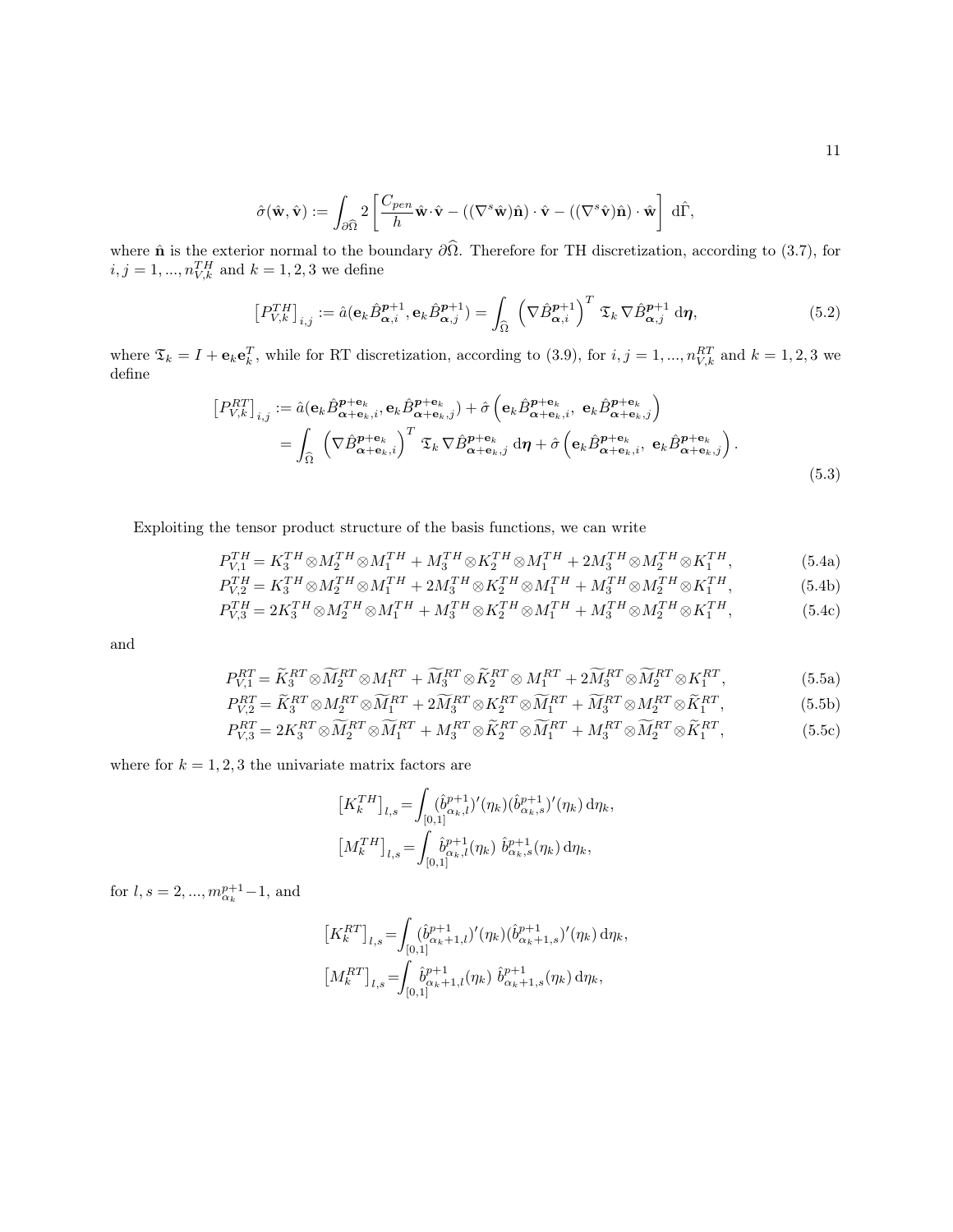for  $l, s = 2, ..., m_{\alpha_k+1}^{p+1} - 1$ , and finally

$$
\begin{split} \left[ \widetilde{K}^{RT}_k \right]_{l,s} =& \int_{[0,1]} (\hat{b}^p_{\alpha_k,l})' (\eta_k) (\hat{b}^p_{\alpha_k,s})' (\eta_k) \, \mathrm{d} \eta_k \\ & - \bigg[ (\hat{b}^p_{\alpha_k,l})' (1) \hat{b}^p_{\alpha_k,s} (1) - (\hat{b}^p_{\alpha_k,l})' (0) \hat{b}^p_{\alpha_k,s} (0) + (\hat{b}^p_{\alpha_k,s})' (1) \hat{b}^p_{\alpha_k,l} (1) \\ & - (\hat{b}^p_{\alpha_k,s})' (0) \hat{b}^p_{\alpha_k,l} (0) - 2 \frac{C_{pen}}{h} (\hat{b}^p_{\alpha_k,l} (1) \hat{b}^p_{\alpha_k,s} (1) + \hat{b}^p_{\alpha_k,l} (0) \hat{b}^p_{\alpha_k,s} (0)) \bigg], \\ \left[ \widetilde{M}^{RT}_k \right]_{l,s} =& \int_{[0,1]} \hat{b}^p_{\alpha_k,l} (\eta_k) \ \hat{b}^p_{\alpha_k,s} (\eta_k) \, \mathrm{d} \eta_k \end{split}
$$

for  $l, s = 1, ..., m_{\alpha_k}^p$ .

Now we consider the construction of  $P_Q$ . The Schur complement S is spectrally equivalent to the (weighted) pressure mass matrix

$$
\left[Q^{TH}\right]_{i,j} := \int_{\Omega} \nu^{-1} \rho_i^{TH} \rho_j^{TH} d\Omega = \int_{\widehat{\Omega}} \nu^{-1} \hat{B}_{\alpha,i}^{p} \hat{B}_{\alpha,j}^{p} g^{TH} d\eta,
$$

$$
\left[Q^{RT}\right]_{i,j} := \int_{\Omega} \nu^{-1} \rho_i^{RT} \rho_j^{RT} d\Omega = \int_{\widehat{\Omega}} \nu^{-1} \hat{B}_{\alpha,i}^{p} \hat{B}_{\alpha,j}^{p} g^{RT} d\eta,
$$

$$
(5.6)
$$

for  $i, j = 1, ..., n_Q$ , where  $g^{TH}(\eta) := |\text{det}(J_G)|$  and  $g^{RT}(\eta) := |\text{det}(J_G)|^{-1}$ . The equivalence holds uniformly with respect to a variable kinematic viscosity  $\nu$ , see [40]. However, as for  $P_V$ , in our simple approach we drop the dependence on  $\nu$  and the geometry mapping, by selecting:

$$
\left[P_{Q}^{TH}\right]_{i,j} := \left[P_{Q}^{RT}\right]_{i,j} := \int_{\widehat{\Omega}} \widehat{B}_{\alpha,i}^{p} \widehat{B}_{\alpha,j}^{p} d\eta \quad i,j = 1,...,n_Q;
$$

as for (5.2) and (5.3). Exploiting again the tensor product structure of the basis we can write  $P_Q$  as

$$
P_Q = M_3 \otimes M_2 \otimes M_1,\tag{5.7}
$$

where for  $k = 1, 2, 3$  and for  $l, s = 1, ..., n_Q$ 

$$
[M_k]_{l,s} = \int_{[0,1]} \hat{b}^p_{\alpha_k,l}(\eta_k) \; \hat{b}^p_{\alpha_k,s}(\eta_k) \, d\eta_k.
$$

### 5.1 Spectral properties

A desirable requirement for all the strategies proposed in Section 4 is that  $P_V$  and  $P_Q$  are spectrally equivalent to A and Q, respectively. We analyse here the spectral properties of  $P_V^{-1}A$  and  $P_Q^{-1}Q$ . We refer to [26, Section 4.2], where such properties are used to derive explicit bounds for the eigenvalues of the preconditioned system  $\mathcal{P}^{-1}\mathcal{A}$ , in the special case of the block diagonal preconditioner. In particular, if the eigenvalues of  $P_V^{-1}A$  and  $P_Q^{-1}Q$  are bounded away from 0 and infinity uniformly with respect to h and p, then so are the eigenvalues of the full system.

The bilinear forms  $a(\cdot, \cdot)$  and  $\hat{a}(\cdot, \cdot)$  satisfy

$$
2C_{\text{Korn}}\nu_{\text{min}}\left|\mathbf{v}\right|_{\mathbf{H}^{1}(\Omega)}^{2} \le a(\mathbf{v},\mathbf{v}) \le 2\nu_{\text{max}}\left|\mathbf{v}\right|_{\mathbf{H}^{1}(\Omega)}^{2} \quad \forall \mathbf{v} \in \mathbf{H}_{0}^{1}(\Omega),\tag{5.8}
$$

$$
2\hat{C}_{\text{Korn}}\left|\hat{\mathbf{v}}\right|_{\mathbf{H}^{1}(\widehat{\Omega})}^{2} \leq \hat{a}(\hat{\mathbf{v}}, \hat{\mathbf{v}}) \leq 2\left|\hat{\mathbf{v}}\right|_{\mathbf{H}^{1}(\widehat{\Omega})}^{2} \qquad \forall \hat{\mathbf{v}} \in \mathbf{H}_{0}^{1}(\widehat{\Omega}), \tag{5.9}
$$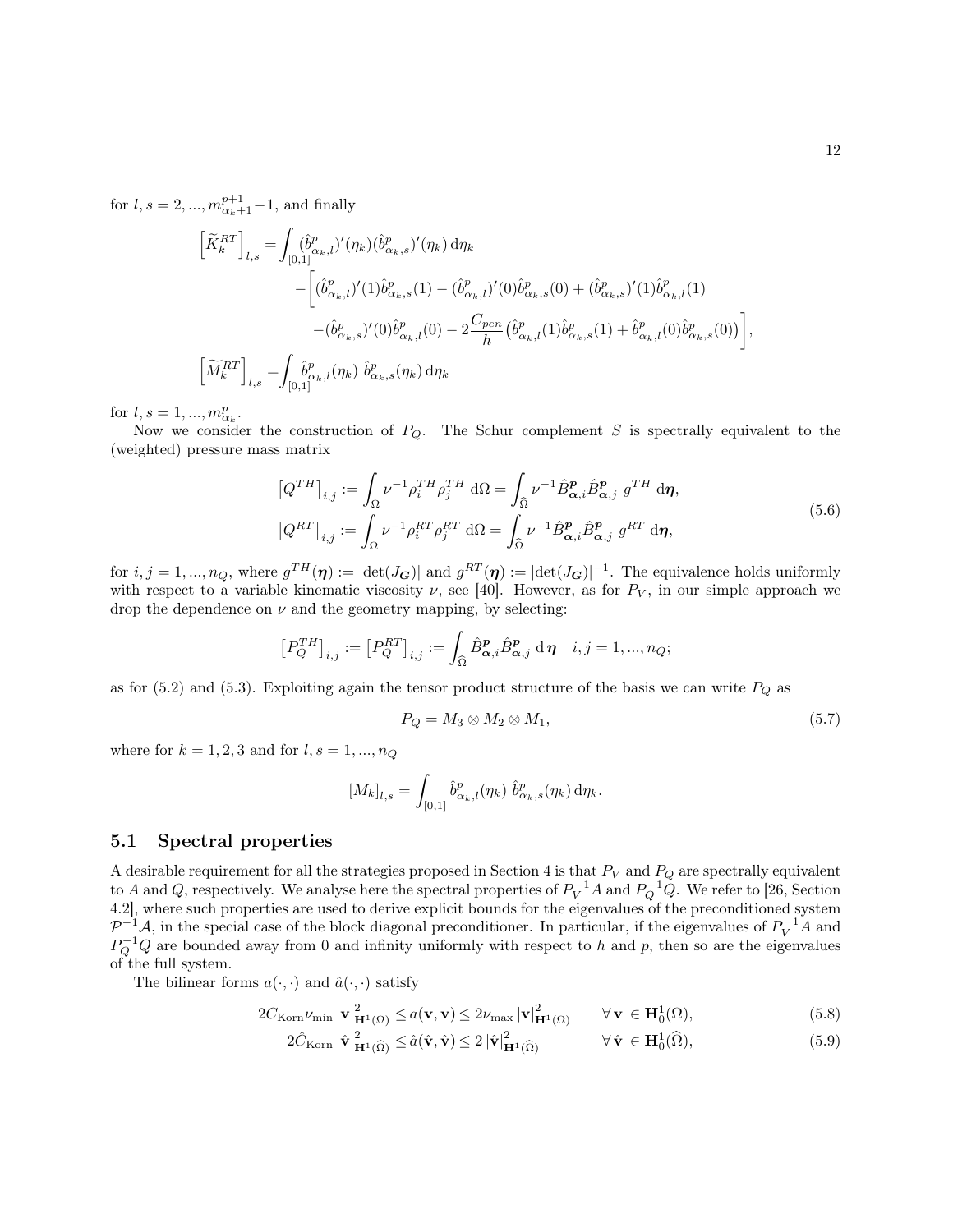where  $|\cdot|_{\mathbf{H}^1(\cdot)}$  denotes the usual  $\mathbf{H}^1$ -seminorm,  $C_{\text{Korn}}$  and  $\hat{C}_{\text{Korn}}$  are the Korn constants (for homogeneous Dirichlet boundary conditions on the whole boundary we have  $C_{\text{Korn}} = \hat{C}_{\text{Korn}} = 1/2$ , see [41, Section 6.3]) and

$$
\nu_{\min}:=\inf_{\Omega}\nu,\qquad \nu_{\max}:=\sup_{\Omega}\nu.
$$

We also have that the bilinear forms  $a(\cdot, \cdot) + \sigma(\cdot, \cdot)$  and  $\hat{a}(\cdot, \cdot) + \hat{\sigma}(\cdot, \cdot)$  in the discrete spaces satisfy

$$
C_1 \|\mathbf{v}_h\|_{\mathbf{H}_{pen}^1(\Omega)}^2 \le a(\mathbf{v}_h, \mathbf{v}_h) + \sigma(\mathbf{v}_h, \mathbf{v}_h) \le C_2 \|\mathbf{v}_h\|_{\mathbf{H}_{pen}^1(\Omega)}^2 \qquad \forall \mathbf{v}_h \in V_{h,0}^{RT},
$$
\n(5.10)

$$
\hat{C}_1 \|\hat{\mathbf{v}}_h\|_{\mathbf{H}_{pen}^1(\widehat{\Omega})}^2 \leq \hat{a}(\hat{\mathbf{v}}_h, \hat{\mathbf{v}}_h) + \hat{\sigma}(\hat{\mathbf{v}}_h, \hat{\mathbf{v}}_h) \leq \hat{C}_2 \|\hat{\mathbf{v}}_h\|_{\mathbf{H}_{pen}^1(\widehat{\Omega})}^2 \qquad \forall \,\hat{\mathbf{v}}_h \in \hat{V}_{h,0}^{RT},\tag{5.11}
$$

where the norm  $\|\cdot\|_{\mathbf{H}_{pen}^1(\widehat{\Omega})}$  is defined as  $\|\cdot\|_{\mathbf{H}_{pen}^1(\Omega)}^2 := \|\cdot\|_{\mathbf{H}^1(\Omega)}^2 + \frac{C_{pen}}{h} \|\cdot\|_{L^2(\partial\Omega)}^2$  and  $C_1$ ,  $C_2$ ,  $\widehat{C}_1$  and  $\hat{C}_2$  are constants depending on  $C_{pen}$  and on the inverse estimate constants of the discrete spaces  $V_{h,0}^{RT}$  and  $\hat{V}_{h,0}^{RT}$  respectively: these inequalities follows from [12, Lemma 6.2], [12, Lemma 6.3], [12, Eq. (6.9)] and the equivalence between  $\|\cdot\|_{\mathbf{H}_{pen}^1(\Omega)}$  and  $|\cdot|^2_{\mathbf{H}_{pen}^1(\Omega)} := |\cdot|^2_{\mathbf{H}^1(\Omega)} + \frac{C_{pen}}{h} \|\cdot\|^2_{L^2(\partial\Omega)}$ .

We start by proving bounds on the eigenvalues of  $P_V^{-1}A$ .

Theorem 1. It holds

$$
\delta \le \lambda_{\min} \left( P_V^{-1} A \right), \qquad \lambda_{\max} \left( P_V^{-1} A \right) \le \Delta, \tag{5.12}
$$

where  $\delta$  and  $\Delta$  are positive constants that do not depend on h or on p.

*Proof.* We begin with TH discretization case, proving (5.12) for  $\delta = \delta^{TH}$  and  $\Delta = \Delta^{TH}$ . Let  $\hat{\mathbf{v}}_h \in \hat{V}_{h,0}^{TH}$  and let  $\mathbf{v}_h := \hat{\mathbf{v}}_h \circ \mathbf{G}^{-1} \in V_{h,0}^{TH}$ . Moreover, let  $\mathbf{v}$  be the coordinate vector of  $\hat{\mathbf{v}}_h$  with respect to the basis (2.8). By the Courant-Fischer theorem, (5.12) is equivalent to find  $\delta^{TH}$  and  $\Delta^{TH}$  such that

$$
\delta^{TH} \leq \frac{{\boldsymbol{v}}^T A^{TH} {\boldsymbol{v}} }{{\boldsymbol{v}}^T P_V^{TH} {\boldsymbol{v}}} \leq \Delta^{TH}.
$$

Using (5.8), we have

$$
2C_{\mathrm{Korn}}\nu_{\mathrm{min}}\left|\mathbf{v}_{\mathbf{h}}\right|_{\mathbf{H}^{1}\left(\Omega\right)}^{2} \leq \boldsymbol{v}^{T}A^{TH}\boldsymbol{v}\leq 2\nu_{\mathrm{max}}\left|\mathbf{v}_{\mathbf{h}}\right|_{\mathbf{H}^{1}\left(\Omega\right)}^{2}.
$$

Using (5.9) and decomposing  $\hat{\mathbf{v}}_h = \hat{\mathbf{v}}_{h,1} + \hat{\mathbf{v}}_{h,2} + \hat{\mathbf{v}}_{h,3}$ , where  $\hat{\mathbf{v}}_{h,k}$  are the cartesian components of  $\hat{\mathbf{v}}_h$ , we have for  $k = 1, 2, 3$ ,

$$
2\hat{C}_{\mathrm{Korn}}\left|\hat{\mathbf{v}}_{h,k}\right|_{\mathbf{H}^{1}(\widehat{\Omega})}^{2} \leq \hat{a}(\hat{\mathbf{v}}_{h,k},\hat{\mathbf{v}}_{h,k}) \leq 2\left|\hat{\mathbf{v}}_{h,k}\right|_{\mathbf{H}^{1}(\widehat{\Omega})}^{2};
$$

summing the three bounds above and using  $\hat{a}(\hat{\mathbf{v}}_{h,1}, \hat{\mathbf{v}}_{h,1}) + \hat{a}(\hat{\mathbf{v}}_{h,2}, \hat{\mathbf{v}}_{h,2}) + \hat{a}(\hat{\mathbf{v}}_{h,3}, \hat{\mathbf{v}}_{h,3}) = \mathbf{v}^T P_V^{TH} \mathbf{v}$  yields

$$
2\hat{C}_{\mathrm{Korn}}\left|\hat{\mathbf{v}}_{h}\right|^{2}_{\mathbf{H}^{1}(\widehat{\Omega})} \leq \boldsymbol{v}^{T} P_{V}^{TH} \boldsymbol{v} \leq 2\left|\hat{\mathbf{v}}_{h}\right|^{2}_{\mathbf{H}^{1}(\widehat{\Omega})};
$$

in conclusion it suffices to prove

$$
\frac{\delta^{TH}}{C_{\text{Korn}}\nu_{\text{min}}} \le \frac{|\mathbf{v}_h|_{\mathbf{H}^1(\Omega)}^2}{|\hat{\mathbf{v}}_h|_{\mathbf{H}^1(\widehat{\Omega})}^2} \le \frac{\hat{C}_{\text{Korn}}\Delta^{TH}}{\nu_{\text{max}}},\tag{5.13}
$$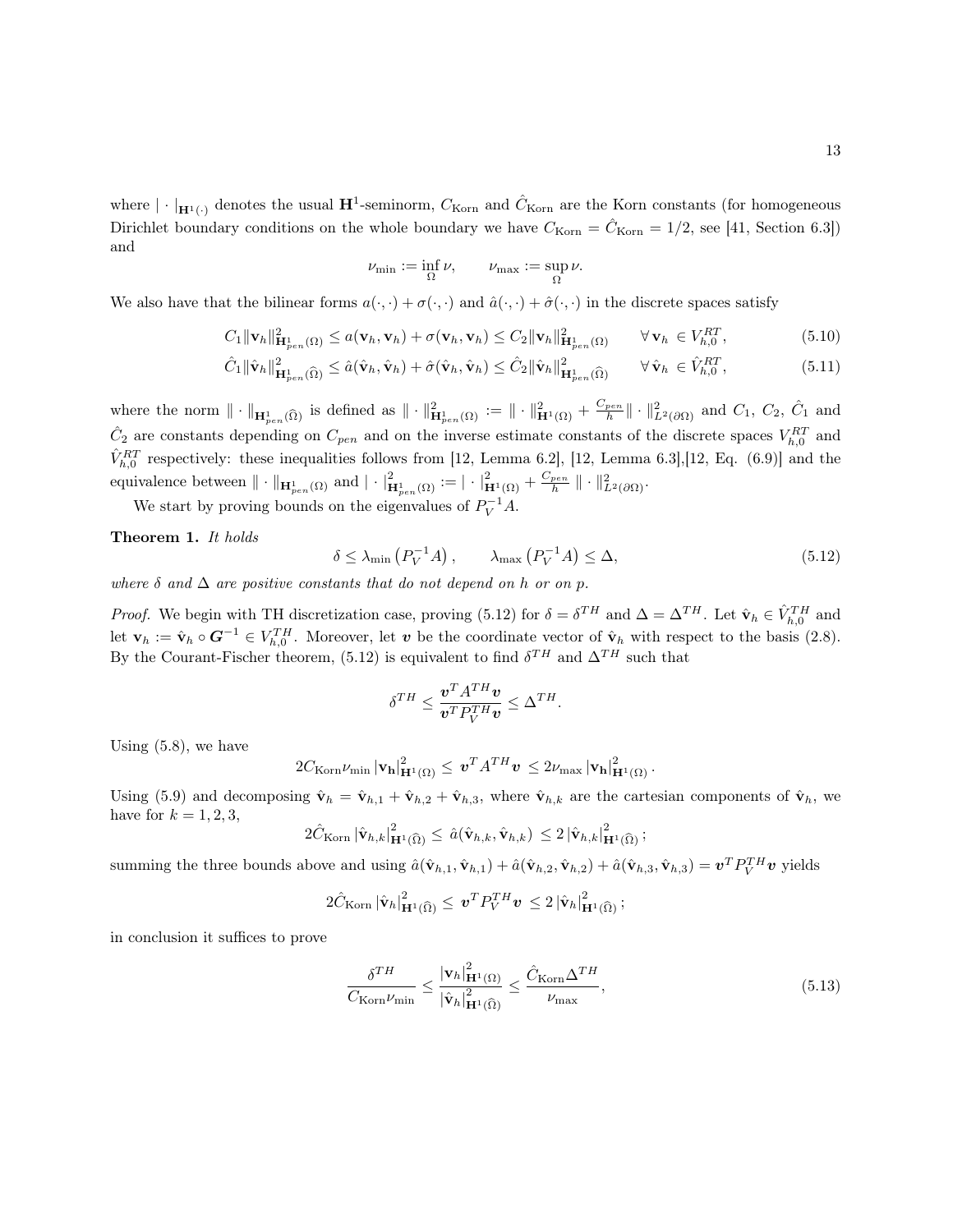for suitable  $\delta^{TH}$  and  $\Delta^{TH}$  and for all all  $\hat{\mathbf{v}}_h \in \hat{V}_{h,0}^{TH}$  with  $\mathbf{v}_h =: \hat{\mathbf{v}}_h \circ \mathbf{G}^{-1} \in V_{h,0}^{TH}$ . In other words, we just need to prove the equivalence between  $|{\bf v}_h|_{\mathbf{H}^1(\Omega)}$  and  $|\hat{\bf v}_h|_{\mathbf{H}^1(\widehat{\Omega})}$ . One of the two bounds is

$$
\begin{split} |\mathbf{v}_{h}|_{\mathbf{H}^{1}(\Omega)}^{2} &= \int_{\Omega} \left\| \nabla \mathbf{v}_{h} \right\|_{F}^{2} \, \mathrm{d}\Omega = \int_{\hat{\Omega}} \left| \det \left( J_{\mathbf{G}} \right) \right| \left\| \nabla \hat{\mathbf{v}}_{h} J_{\mathbf{G}}^{-1} \right\|_{F}^{2} \, \mathrm{d}\eta \\ &\leq \sup_{\hat{\Omega}} \left\{ \left| \det \left( J_{\mathbf{G}} \right) \right| \left\| J_{\mathbf{G}}^{-1} \right\|_{2}^{2} \right\} \int_{\hat{\Omega}} \left\| \nabla \hat{\mathbf{v}}_{h} \right\|_{F}^{2} \, \mathrm{d}\eta = \sup_{\hat{\Omega}} \left\{ \left| \det \left( J_{\mathbf{G}} \right) \right| \left\| J_{\mathbf{G}}^{-1} \right\|_{2}^{2} \right\} \left| \hat{\mathbf{v}}_{h} \right|_{\mathbf{H}^{1}(\hat{\Omega})}^{2}, \end{split} \tag{5.14}
$$

where we used the fact that, given any two matrices X, Y with conforming dimensions, it holds  $||XY||_F^2 \le$  $||X||_F^2 ||Y||_2^2$ . For the other bound, just observe that  $\hat{\mathbf{v}}_h := \mathbf{v}_h \circ \mathbf{G}$ , and then

$$
\left|\hat{\mathbf{v}}_{h}\right|_{\mathbf{H}^{1}(\widehat{\Omega})}^{2} \leq \sup_{\Omega} \left\{ \left|\det\left(J_{\mathbf{G}^{-1}}\right)\right| \left\|J_{\mathbf{G}^{-1}}^{-1}\right\|_{2}^{2} \right\} \left|\mathbf{v}_{h}\right|_{\mathbf{H}^{1}(\Omega)}^{2} = \sup_{\hat{\Omega}} \left\{ \frac{\left\|J_{\mathbf{G}}\right\|_{2}^{2}}{\left|\det\left(J_{\mathbf{G}}\right)\right|} \right\} \left|\mathbf{v}_{h}\right|_{\mathbf{H}^{1}(\Omega)}^{2};\tag{5.15}
$$

This conclude the proof for the TH case.

The RT case is similar, we just highlight the differences. As above, from (5.10) and (5.11), we get

 $C_1 \|\mathbf{v}_h\|_{\mathbf{H}_{pen}^{1}(\Omega)}^2 \leq \boldsymbol{v}^T A^{RT} \boldsymbol{v} \leq C_2 \|\mathbf{v}_h\|_{\mathbf{H}_{pen}^{1}(\Omega)}^2,$  (5.16)

$$
\hat{C}_1 \|\hat{\mathbf{v}}_h\|_{\mathbf{H}_{pen}^1(\widehat{\Omega})}^2 \le \boldsymbol{v}^T P_V^{RT} \boldsymbol{v} \le \hat{C}_2 \|\hat{\mathbf{v}}_h\|_{\mathbf{H}_{pen}^1(\widehat{\Omega})}^2, \tag{5.17}
$$

where  $\hat{\mathbf{v}}_h \in \hat{V}_{h,0}^{RT}$ ,  $\mathbf{v}_h = ((\det(J_G))^{-1} J_G \hat{\mathbf{v}}_h) \circ G^{-1} = (\tilde{J}_G \hat{\mathbf{v}}_h) \circ G^{-1} \in V_{h,0}^{RT}$  and  $v$  is the common coordinate vector. Then, we look for  $\delta^{RT}$  and  $\Delta^{RT}$  such that

$$
\delta^{RT}\frac{\hat{C}_2}{C_1} \leq \frac{\|\mathbf{v}_h\|_{\mathbf{H}^1_{pen}(\Omega)}^2}{\|\hat{\mathbf{v}}_h\|_{\mathbf{H}^1_{pen}(\widehat{\Omega})}^2} \leq \frac{\hat{C}_1}{C_2}\Delta^{RT}.
$$

Direct computation shows that  $\nabla \left( \tilde{J}_{\tilde{\mathbf{G}}} \hat{\mathbf{v}}_h \right) = \tilde{J}_{\tilde{\mathbf{G}}} \nabla \hat{\mathbf{v}}_h + \mathbb{H}_{\tilde{\mathbf{G}}} \hat{\mathbf{v}}_h$ , where  $\tilde{J}_{\tilde{\mathbf{G}}}$  and  $\mathbb{H}_{\tilde{\mathbf{G}}}$  as in Section 3. It holds

$$
\begin{split} \left\| \mathbf{v}_h \right\|_{\mathbf{H}^1(\Omega)}^2 &= \int_{\Omega} \left\| \nabla \mathbf{v}_h \right\|_F^2 \, \mathrm{d}\Omega = \int_{\widehat{\Omega}} \left| \det(J_{\mathbf{G}}) \right| \left\| \nabla \left( \tilde{J}_{\mathbf{G}} \hat{\mathbf{v}}_h \right) J_{\mathbf{G}}^{-1} \right\|_F^2 \, \mathrm{d}\widehat{\Omega} \\ &\leq 2 \int_{\widehat{\Omega}} \left| \det(J_{\mathbf{G}}) \right| \left( \left\| \tilde{J}_{\mathbf{G}} \nabla \hat{\mathbf{v}}_h J_{\mathbf{G}}^{-1} \right\|_F^2 + \left\| \left( \mathbb{H}_{\mathbf{G}} \hat{\mathbf{v}}_h \right) J_{\mathbf{G}}^{-1} \right\|_F^2 \right) \mathrm{d}\widehat{\Omega} \\ &\leq 2 \sup_{\widehat{\Omega}} \left\{ \left| \det(J_{\mathbf{G}}) \right| \left\| J_{\mathbf{G}}^{-1} \right\|_2^2 \left\| \tilde{J}_{\mathbf{G}} \right\|_2^2, \left| \det(J_{\mathbf{G}}) \right| \left\| J_{\mathbf{G}}^{-1} \right\|_2^2 \left\| \mathbb{H}_{\mathbf{G}} \right\|_F^2 \right\} \left\| \hat{\mathbf{v}}_h \right\|_{\mathbf{H}^1(\widehat{\Omega})}^2, \end{split}
$$

where  $\|\mathbb{H}_{G}\|_{F}^{2}$  is the Frobenius tensor norm of  $\mathbb{H}_{G}$ . Moreover, it holds

$$
\|\mathbf{v}_{h}\|_{L^{2}(\Omega)}^{2} = \int_{\Omega} |\mathbf{v}_{h}|^{2} d\Omega = \int_{\widehat{\Omega}} |\det(J_{\mathbf{G}})| \left\| \tilde{J}_{\mathbf{G}} \hat{\mathbf{v}}_{h} \right\|_{2}^{2} d\widehat{\Omega} \le \sup_{\widehat{\Omega}} \left\{ |\det(J_{\mathbf{G}})| \left\| \tilde{J}_{\mathbf{G}} \right\|_{2}^{2} \right\} \|\hat{\mathbf{v}}_{h}\|_{L^{2}(\widehat{\Omega})}^{2},
$$
  

$$
\|\mathbf{v}_{h}\|_{L^{2}(\partial\Omega)}^{2} = \int_{\partial\Omega} |\mathbf{v}_{h}|^{2} d\Gamma \le ||\mathrm{cof}(\nabla \mathbf{G})||_{L^{\infty}(\widehat{\Omega}),l} \int_{\partial\widehat{\Omega}} \left\| \tilde{J}_{\mathbf{G}} \hat{\mathbf{v}}_{h} \right\|_{2}^{2} d\widehat{\Gamma}
$$
  

$$
\le ||\mathrm{cof}(\nabla \mathbf{G})||_{L^{\infty}(\widehat{\Omega}),l} \sup_{\partial\widehat{\Omega}} \left\{ \left\| \tilde{J}_{\mathbf{G}} \right\|_{2}^{2} \right\} \|\hat{\mathbf{v}}_{h}\|_{L^{2}(\partial\widehat{\Omega})}^{2}
$$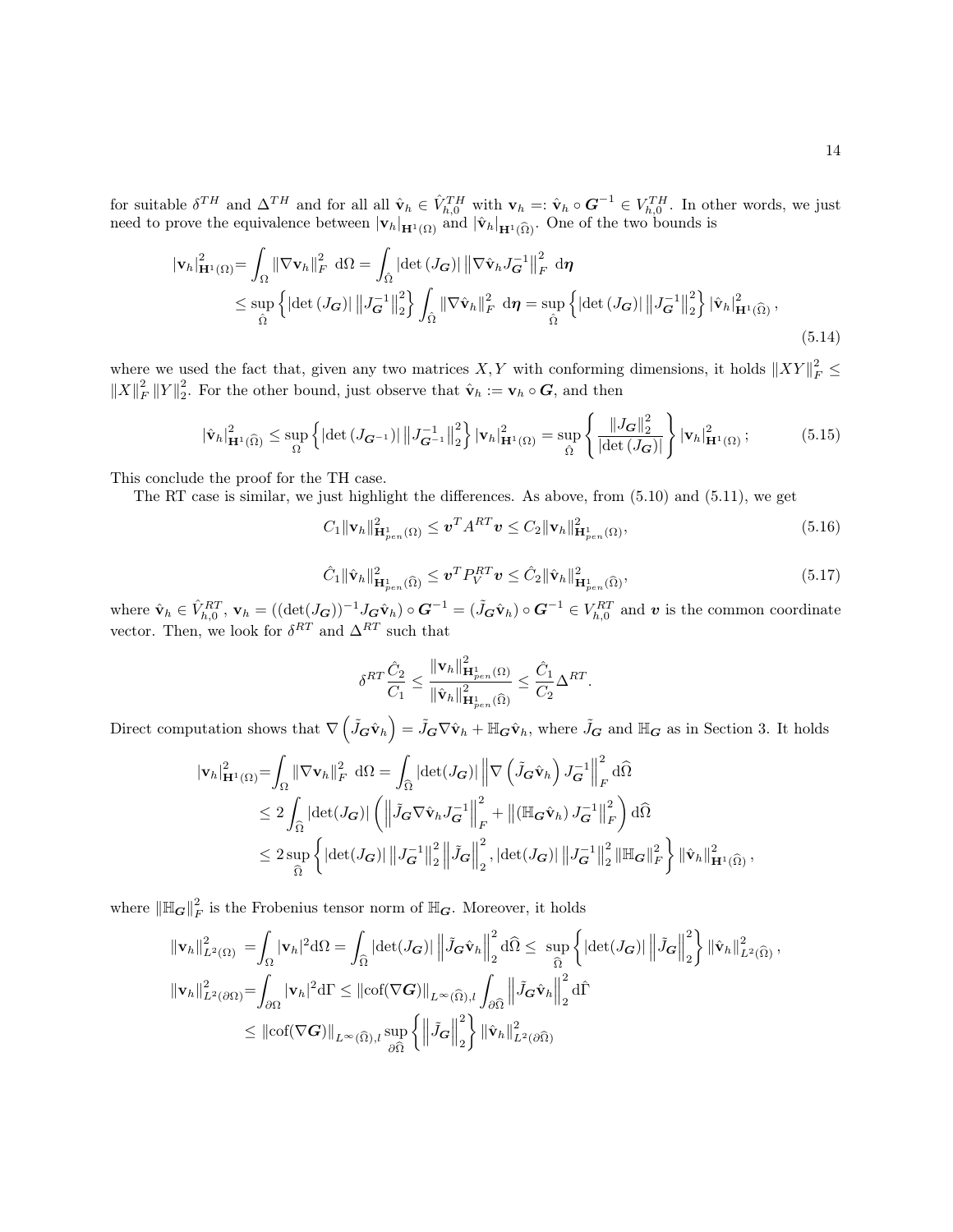where cof(·) refers to the matrix of the cofactors and  $\|\cdot\|_{L^{\infty}(\widehat{\Omega}),l}$  is defined as in [42].

By observing that  $\hat{\mathbf{v}}_h = (\tilde{J}_{\mathbf{G}^{-1}} \mathbf{v}_h) \circ \mathbf{G}$ , we can use similar argument to show that

$$
\begin{split}\n&\left\|\hat{\mathbf{v}}_{h}\right\|_{\mathbf{H}^{1}(\widehat{\Omega})}^{2} \leq 2 \sup_{\Omega} \left\{ \left|\det(J_{\mathbf{G}^{-1}})\right| \left\|J_{\mathbf{G}^{-1}}^{-1}\right\|_{2}^{2} \left\|\tilde{J}_{\mathbf{G}^{-1}}\right\|_{2}^{2}, \left|\det(J_{\mathbf{G}^{-1}})\right| \left\|J_{\mathbf{G}^{-1}}^{-1}\right\|_{2}^{2} \left\|\mathbb{H}_{\mathbf{G}^{-1}}\right\|_{F}^{2} \right\} \left\|\mathbf{v}_{h}\right\|_{\mathbf{H}^{1}(\Omega)}^{2}, \\
&\left\|\hat{\mathbf{v}}_{h}\right\|_{L^{2}(\widehat{\Omega})}^{2} \leq \sup_{\Omega} \left\{ \left|\det(J_{\mathbf{G}^{-1}})\right| \left\|\tilde{J}_{\mathbf{G}^{-1}}\right\|_{2}^{2} \right\} \left\|\mathbf{v}_{h}\right\|_{L^{2}(\Omega)}^{2}, \\
&\left\|\hat{\mathbf{v}}_{h}\right\|_{L^{2}(\partial\widehat{\Omega})}^{2} \leq \left\|\cot(\nabla \mathbf{G}^{-1})\right\|_{L^{\infty}(\Omega),l} \sup_{\partial\Omega} \left\{\left\|\tilde{J}_{\mathbf{G}^{-1}}\right\|_{2}^{2} \right\} \left\|\mathbf{v}_{h}\right\|_{L^{2}(\partial\Omega)}^{2}.\n\end{split}
$$

This concludes the analysis of the RT case.

We next analyse  $P_Q^{-1}Q$ .

Theorem 2. It holds

$$
\theta \ge \lambda_{\min} \left( P_Q^{-1} Q \right), \qquad \lambda_{\max} \left( P_Q^{-1} Q \right) \le \Theta, \tag{5.18}
$$

where  $\theta$  and  $\Theta$  are positive constants that do not depend on h or on p.

Proof. We report the proof for TH discretization. The proof for the RT discretization can be derived in a analogous way.

By Courant-Fischer theorem, we need to prove

$$
\theta \leq \frac{\langle Q \bm{g}, \bm{g} \rangle}{\langle P_Q \bm{g}, \bm{g} \rangle} \leq \Theta \quad \forall \, \bm{g} \in \mathbb{R}^{n_Q}.
$$

Let  $g \in \mathbb{R}^{n_Q}$  and  $g_h = \sum_{i=1}^{n_Q} [g]_i \hat{B}_{\alpha,i}^p$ . It holds

$$
\mathbf{g}^T Q^{TH} \mathbf{g} = \int_{\widehat{\Omega}} g_h^2 \nu^{-1} |\det(J_{\mathbf{G}})| \, d\widehat{\Omega} \le \sup_{\widehat{\Omega}} \left( |\det(J_{\mathbf{G}})| \, \nu^{-1} \right) \int_{\widehat{\Omega}} g_h^2 \, d\widehat{\Omega} \le \sup_{\widehat{\Omega}} \left( |\det(J_{\mathbf{G}})| \, \nu^{-1} \right) \mathbf{g}^T P_Q^{TH} \mathbf{g},\tag{5.19}
$$

and, in an analogous way, one can prove the other side of the inequality.

**Remark 1.** The constants  $\delta$ ,  $\Delta$ ,  $\theta$  and  $\Theta$  depend on the parametrization **G** and on the kinematic viscosity  $\nu$ . This dependence can be inferred from the proof of Theorems 1–2. Considering for example the TH case, from  $(5.13)$ – $(5.15)$  and using

$$
\left[\sup_{\hat{\Omega}} \left\{ \frac{\|J_{\mathbf{G}}\|_{2}^{2}}{|\text{det}\left(J_{\mathbf{G}}\right)|} \right\} \right]^{-1} = \inf_{\hat{\Omega}} \left\{ \frac{|\text{det}\left(J_{\mathbf{G}}\right)|}{\|J_{\mathbf{G}}\|_{2}^{2}} \right\},\
$$

we get to the following admissible choices

$$
\delta^{TH} = C_{\text{Korn}} \nu_{\text{min}} \inf_{\widehat{\Omega}} \left\{ \frac{\left| \det \left( J_{\mathbf{G}} \right) \right|}{\left\| J_{\mathbf{G}} \right\|_2^2} \right\} \ and \ \Delta^{TH} = \hat{C}_{\text{Korn}}^{-1} \nu_{\text{max}} \sup_{\widehat{\Omega}} \left\{ \left| \det \left( J_{\mathbf{G}} \right) \right| \left\| J_{\mathbf{G}} \right\|_2^2 \right\}.
$$

In a similar way, from (5.19), we have following admissible choices

$$
\theta^{TH} = \inf_{\widehat{\Omega}} (|\det(J_{\mathbf{G}})|\nu^{-1}), \quad \text{and} \quad \Theta^{TH} = \sup_{\widehat{\Omega}} (|\det(J_{\mathbf{G}})|\nu^{-1}).
$$

 $\Box$ 

 $\Box$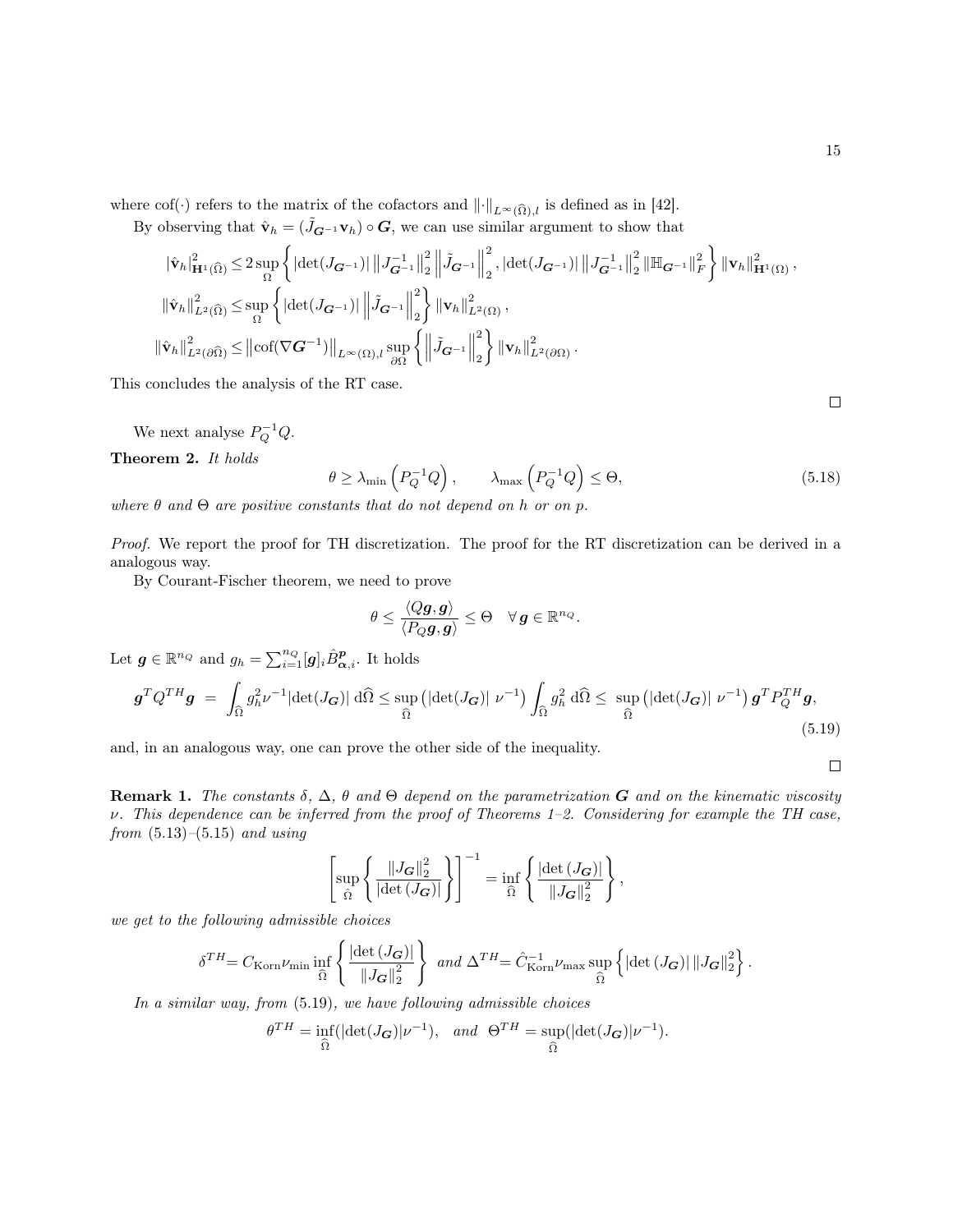#### 5.2 Preconditioners application: FD method

At each iteration of our iterative solver we have to solve

$$
\mathcal{P}s = r,\tag{5.20}
$$

where r is the current residual and  $P$  is a preconditioner, that can be either matrix from (4.2), (4.3) and (4.4). Besides multiplications by B or  $B<sup>T</sup>$ , to accomplish this task we need to solve the linear systems with matrices  $P_V$  and  $P_Q$ . Thanks to (2.15) and the band structure of the univariate factors in (5.7), the solution of a linear system with matrix  $P_Q$  is obtained in a direct way with only  $O(pn_Q)$  FLOPs.

On the other hand, the solution of a linear system with matrix  $P_V$  requires to solve three Sylvesterlike equations, one for each diagonal block  $P_{V,k}$ . Following [20], to accomplish this aim we use the Fast Diagonalization (FD) direct method of [29] and [28]. We now briefly explain its main features.

Consider the general Sylvester-like system:

$$
Rq := (K_3 \otimes M_2 \otimes M_1 + M_3 \otimes K_2 \otimes M_1 + M_3 \otimes M_2 \otimes K_1) \quad q = t,\tag{5.21}
$$

with both  $M_i$  and  $K_i$  symmetric and positive definite matrices for  $i = 1, 2, 3$ . Let

$$
K_i U_i = M_i U_i D_i, \quad i = 1, 2, 3,
$$
\n
$$
(5.22)
$$

be the eigendecomposition of the pencils  $(K_i, M_i)$ , where  $D_i$  are diagonal matrices containing the eigenvalues of  $M_i^{-1}K_i$  and  $U_i^T M_i U_i = I$ . We have  $M_i = U_i^{-T} U_i^{-1}$  and  $K_i = U_i^{-T} D_i U_i^{-1}$ . Then, we can factorize R as

$$
R = (U_3 \otimes U_2 \otimes U_1)^{-T} (I \otimes I \otimes D_1 + I \otimes D_2 \otimes I + D_3 \otimes I \otimes I)(U_3 \otimes U_2 \otimes U_1)^{-1}.
$$

Exploiting (2.12), (2.14) and the factorization above, the solution of (5.21) can be computed by the following algorithm.

#### Algorithm 1 3D FD method

- 1: Compute the generalized eigendecompositions (5.22)
- 2: Compute  $\tilde{t} = (U_1 \otimes U_2 \otimes U_3)^T t$
- 3: Compute  $\tilde{q} = (I \otimes I \otimes D_1 + I \otimes D_2 \otimes I + D_3 \otimes I \otimes I)^{-1} \tilde{t}$
- 4: Compute  $q = (U_1 \otimes U_2 \otimes U_3) \tilde{q}$

Assuming for simplicity that the matrices  $K_i$  and  $M_i$  all have the same order n, Algorithm 1 requires  $12n^4 + O(n^3) = 12n_{dof}^{4/3} + O(n_{dof})$  FLOPs, where  $n_{dof} = n^3$  denotes the order of R. Step 1 and step 3 are optimal as they require only  $O(n_{dof})$  FLOPs. The asymptotic dominant cost, i.e.  $12n_{dof}^{4/3}$  FLOPs, is related to the matrix-matrix products of step 2 and step 4, while step 1 and step 3 are optimal as they require only  $O(n_{dof})$  FLOPs. However step 2 and step 4, being BLAS level 3 operations, are typically implemented in a highly efficient way on modern computers. As a consequence, despite their superlinear computational cost, in practice they do not dominate the computational time of the overall iterative strategy (see the numerical experiments of [20] and the ones in the present paper for more details on this important point).

# 6 Preconditioners for  $P_V$  and  $P_Q$  including coefficients information

The proposed preconditioners  $P_V$  and  $P_Q$  from Section 5 are robust with respect to the mesh size and spline degree. However they do not incorporate any information from the coefficients (either the geometry map G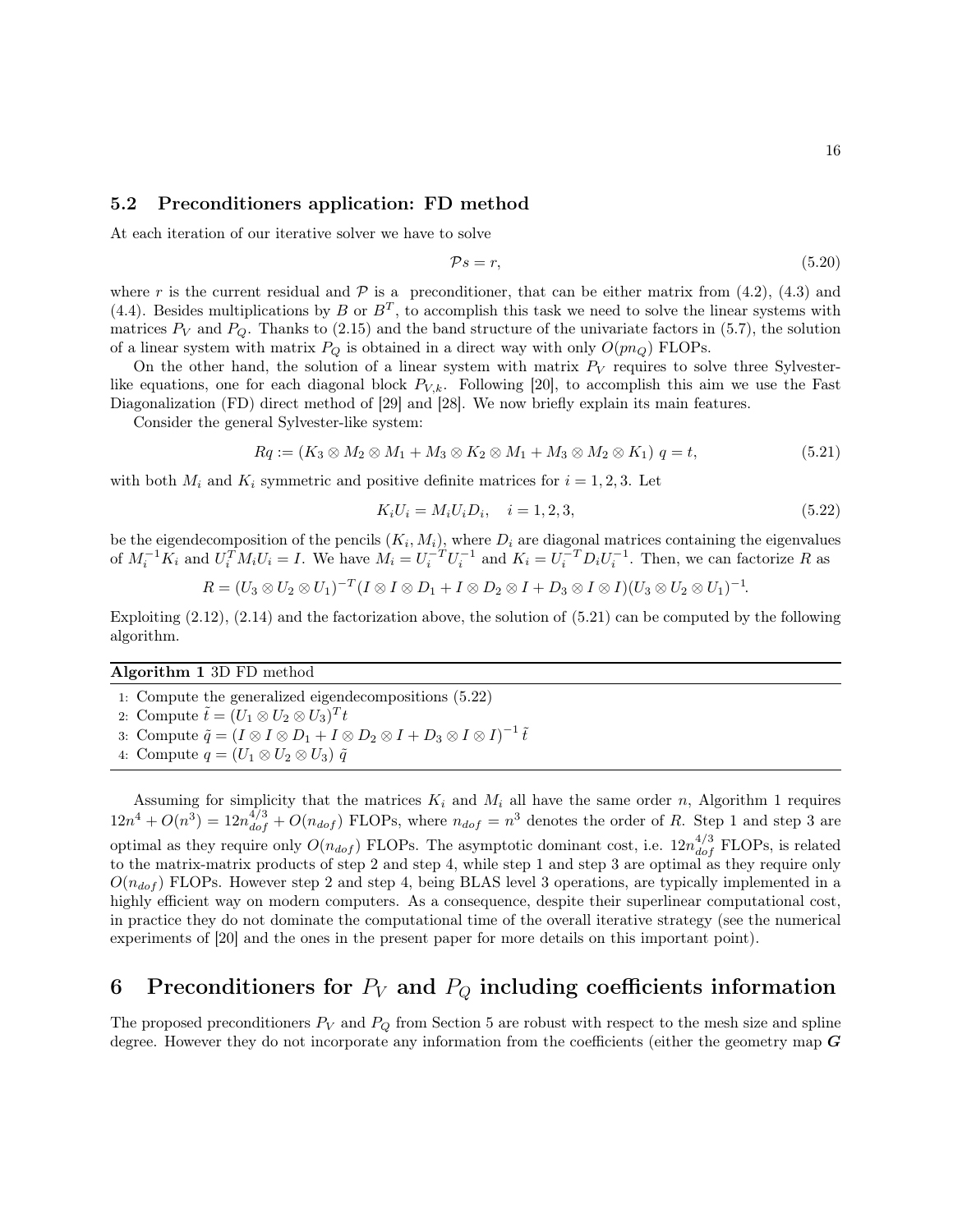and or the kinematic viscosity  $\nu$ ) and in fact the preconditioner's quality is affected from the coefficients. This is reflected in the analysis of Section 5.1 (see Remark 1 for the TH case). Numerical tests of Section 7 confirm this expectation. We therefore present two strategies that partially incorporate  $\nu$  and G in  $P_V$  and  $P_Q$ , without increasing the preconditioners computational cost.

First, we consider a diagonal scaling. In particular, we replace  $P_Q$  by  $P_Q^G := D_Q^{1/2} P_Q D_Q^{1/2}$ , where  $D_Q$  is a diagonal matrices having diagonal entries  $[D_Q]_{i,i} = [Q]_{i,i} / [P_Q]_{i,i}$ . Even though we postpone a mathematical analysis of it to a further work, the numerical tests in Section 7 show that this cheap modification of the preconditioner is sufficient to give  $P_Q^G$  robustness with respect to the coefficients (not only  $G$ , as indicated, but also  $\nu$ ).

The same idea, applied to  $P_V$ , while able to incorporate efficiently the contribution of the scalar coefficient  $\nu$ , is less effective when the geometry parametrization is far from a scaled identity. In this case we propose to incorporate some components of the geometry parametrization into the univariate matrix factors appearing in (5.4) and (5.5) (see the Appendix for details) in order to build a preconditioner  $\hat{P}_V$  such that Algorithm 1 can still be used. Then, we apply a diagonal scaling. This leads to an effective preconditioner having the form  $P_V^G := D_V^{1/2}$ V  $\widehat{P}_V D_V^{1/2}$  $V^{1/2}$ , where  $D_V$  has diagonal entries  $[D_V]_{i,i} = [A]_{i,i}/|\widehat{P}_V|$  $\sum_{i,i}$ 

We use the following notation:  $\mathcal{P}_D^G$ ,  $\mathcal{P}_T^G$  and  $\mathcal{P}_C^G$  are the preconditioner matrices for the Stokes system obtained by replacing  $P_V$  and  $P_Q$  with  $P_V^G$  and  $P_Q^G$  in (4.2), (4.3) and (4.4), respectively. The corresponding preconditioned strategies are then referred to as  $\mathcal{P}_{D}^{\mathbf{G}}$ -MINRES,  $\mathcal{P}_{T}^{\mathbf{G}}$ -GMRES and  $\mathcal{P}_{C}^{\mathbf{G}}$ -GMRES.

### 7 Numerical results

We present here numerical experiments to show the performance of our preconditioning strategies. All the tests are performed by Matlab (version 8.5.0.197613 R2015a) and using the GeoPDEs toolbox [43], on a Intel Xeon i7-5820K processor, running at 3.30 GHz, and with 64 GB of RAM. We restrict our tests to a single computational thread. Indeed, even though our strategy would likely benefit from parallelization on a multicore hardware, as its main computational efforts are matrix products, a careful analysis of the parallel implementation would require an in-depth study, which is beyond the scope of this work.

In the construction and application of our preconditioner the two dominant steps are the eigendecomposition of the univariate matrices (step 1 in Algorithm 1) and the multiplication of Kronecker matrices (steps 2 and 4 in Algorithm 1). These two key operations are performed by the eig Matlab function and by the Tensorlab toolbox [44], respectively. The partial inclusion of the geometry has a negligible cost (see the Appendix). The tolerance of both MINRES and GMRES is set to 10<sup>−</sup><sup>8</sup> and the initial guess is the null vector in all tests.

As a comparison, we consider a block-diagonal preconditioner based on an incomplete Cholesky factorization. In our case, the zero-fill incomplete Cholesky factorization, denoted IC(0), is computed by the MATLAB ichol routine for the matrix

$$
\begin{bmatrix} A_{11} & 0 & 0 & 0 \\ 0 & A_{22} & 0 & 0 \\ 0 & 0 & A_{33} & 0 \\ 0 & 0 & 0 & Q \end{bmatrix}
$$

and then used in a Conjugate Gradient (CG) inner iteration in order to approximate the application of the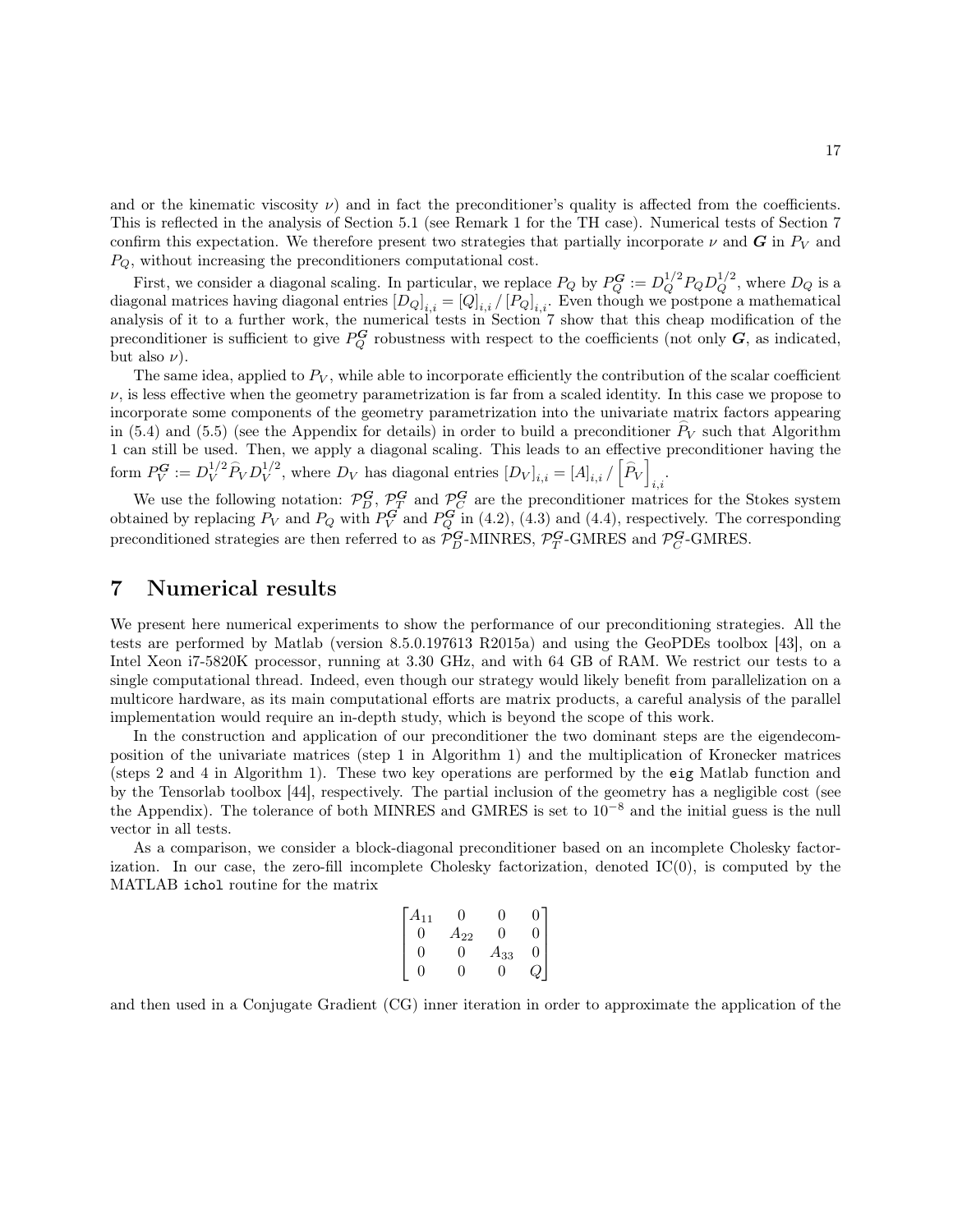ideal preconditioner

$$
\begin{bmatrix} A_{11} & A_{12} & A_{13} & 0 \\ A_{21} & A_{22} & A_{23} & 0 \\ A_{31} & A_{32} & A_{33} & 0 \\ 0 & 0 & 0 & Q \end{bmatrix}.
$$
 (7.1)

This strategy is denoted IC(0)-MINRES. The tolerance of this inner CG loop is set to  $10^{-2}$  as this maximizes the efficiency of the overall strategy in the numerical tests we consider below. The inner loop is needed to achieve robustness with respect to h, while robustness with respect to p is common for incomplete factorizations. For this reason, incomplete factorizations are often adopted in IGA as preconditioners: in the context of the Stokes system, see [21] where a similar approach is considered and benchmarked.

We remark that the geometry parametrization, without simplifications, is directly incorporated in the preconditioner (7.1). Therefore, as it is seen in the tests below, IC(0)-MINRES behaves quite robustly with respect to the geometry parametrizations (since  $\lambda_{\text{max}}(Q^{-1}BA^{-1}B^{T})$  and  $\lambda_{\text{min}}(Q^{-1}BA^{-1}B^{T})$  depend on  $\Omega$ , some dependence on the shape of the domain is unavoidable), while the geometry parametrization has a critical role in our strategies. Also for this reason,  $\rm IC(0)$ -MINRES is an important term of comparison.

We consider three different geometries, with increasing complexity (from the point of view of the geometry parametrization): the cube, the eighth of annulus, and a hollow torus with an eccentric annular cross-section (see Figure 1).

As discussed in Section 3, the Stokes problem is discretized using the spaces  $V_{h,0}^{TH}$ ,  $Q_{h,0}^{TH}$ ,  $V_{h,0}^{RT}$  and  $Q_{h,0}^{RT}$ defined respectively in  $(2.6a)$ ,  $(2.7)$ ,  $(2.10a)$  and  $(2.11)$ . In all our tests we choose a uniform regularity  $\alpha = (\alpha, \alpha, \alpha)$  with  $\alpha = p - 1$ , except for the hollow torus domain where the spaces are  $C^0$  at the boundary of the initial mesh elements, and  $C^{\alpha}$ ,  $\alpha = p - 1$ , once the mesh is refined. Note that p always refers to the spline degree of the pressure space. For Raviart-Thomas discretizations we choose  $C_{pen} = 5(\alpha + 1)$  in (3.5), as it numerically leads to stable schemes (see [12]).

Tables 1–10 report the total solving time, which includes the preconditioner setup and the MINRES/ GMRES iterations. However, we exclude the time for the formation of the pressure mass matrix Q, which is needed in IC(0) and  $\mathcal{P}_D^G$ ,  $\mathcal{P}_T^G$ ,  $\mathcal{P}_C^G$  setup (though only the main diagonal of Q is needed in our approaches, and, in all cases, only a low-order approximation of Q is needed for preconditioning). Indeed, it is well known that the formation of isogeometric matrices is expensive unless ad-hoc routines are adopted (e.g. the weighted-quadrature approach [45] or the low-rank approach [46]). In this paper, we only focus on the solver and do not address the efficient formation of the matrix. We denote by  $n_{el}$  the number of elements in each parametric direction. The symbol "\*" denotes the impossibility of formation of the matrix  $A$ , due to memory requirements.

In Table 7 we report, only for the eighth of annulus testcase, the preconditioner setup time and the preconditioner application time, separately, and in Table 8 we report the percentage of computing time spent in the preconditioner application. Finally, Table 11 contains number of iterations and solving times obtained with three different choices of variable kinematic viscosity  $\nu$  in the hollow torus domain.

**Cube** We first consider the symmetric driven cavity problem in  $\Omega = \hat{\Omega} = [0, 1]^3$  (Figure 1a). In this case, G is the identity map and therefore  $A_{kk} = P_{V,k}$ . Homogeneous boundary conditions for the velocity on the lateral sides of the cube and a velocity equal to  $[1, 0, 0]^T$  at the top and to  $[-1, 0, 0]^T$  at the bottom are imposed, while f is the null function and  $\nu = 1$ .

In Table 1 we report, for the TH discretization,  $\mathcal{P}_D$ -MINRES and IC(0)-MINRES performances. The former is much faster, especially for high degree.  $\mathcal{P}_D$ -MINRES results with RT discretization are reported in Table 2. The computational time is lower compared to TH discretization since, for equal mesh sizes, the TH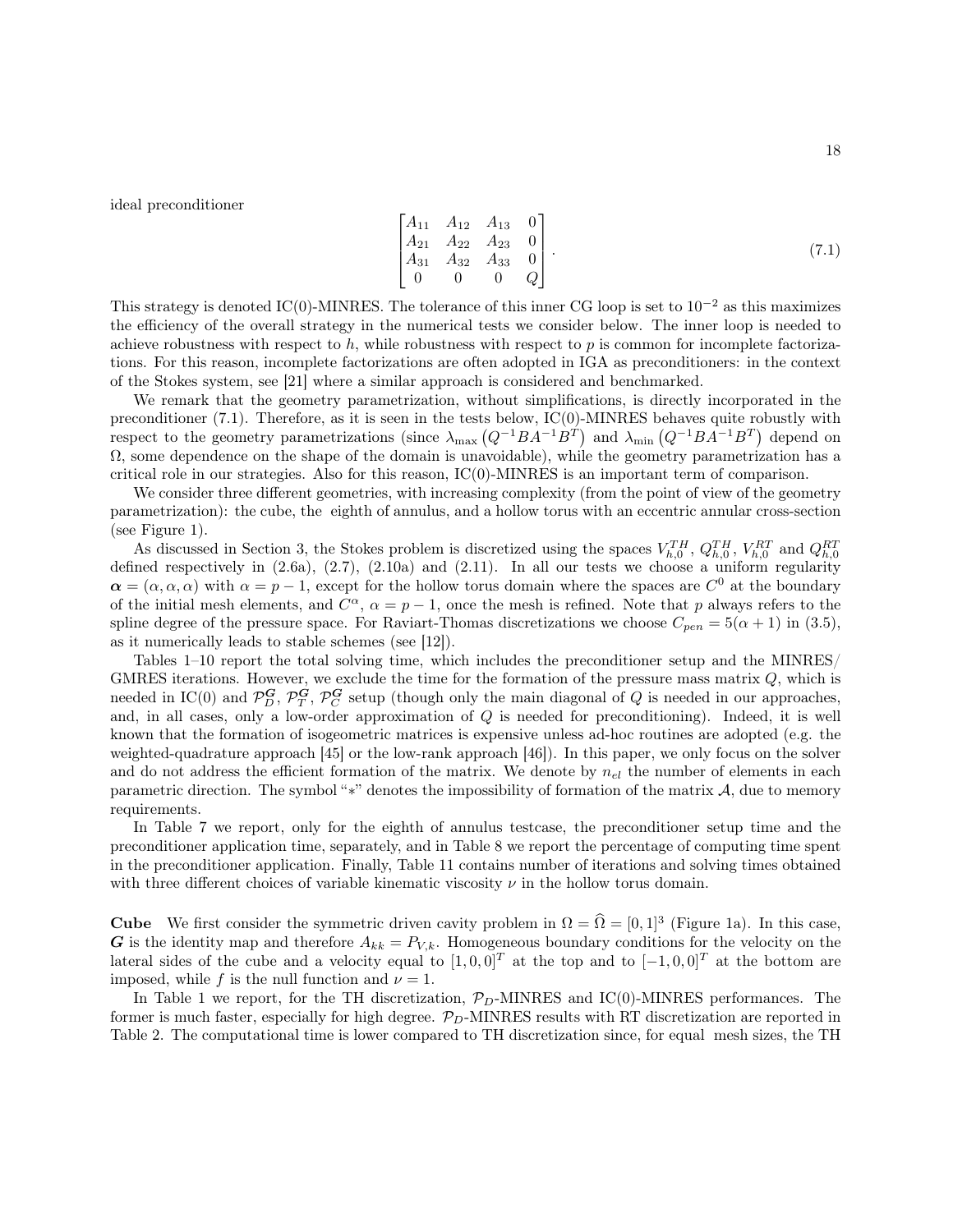

Figure 1: Computational domains.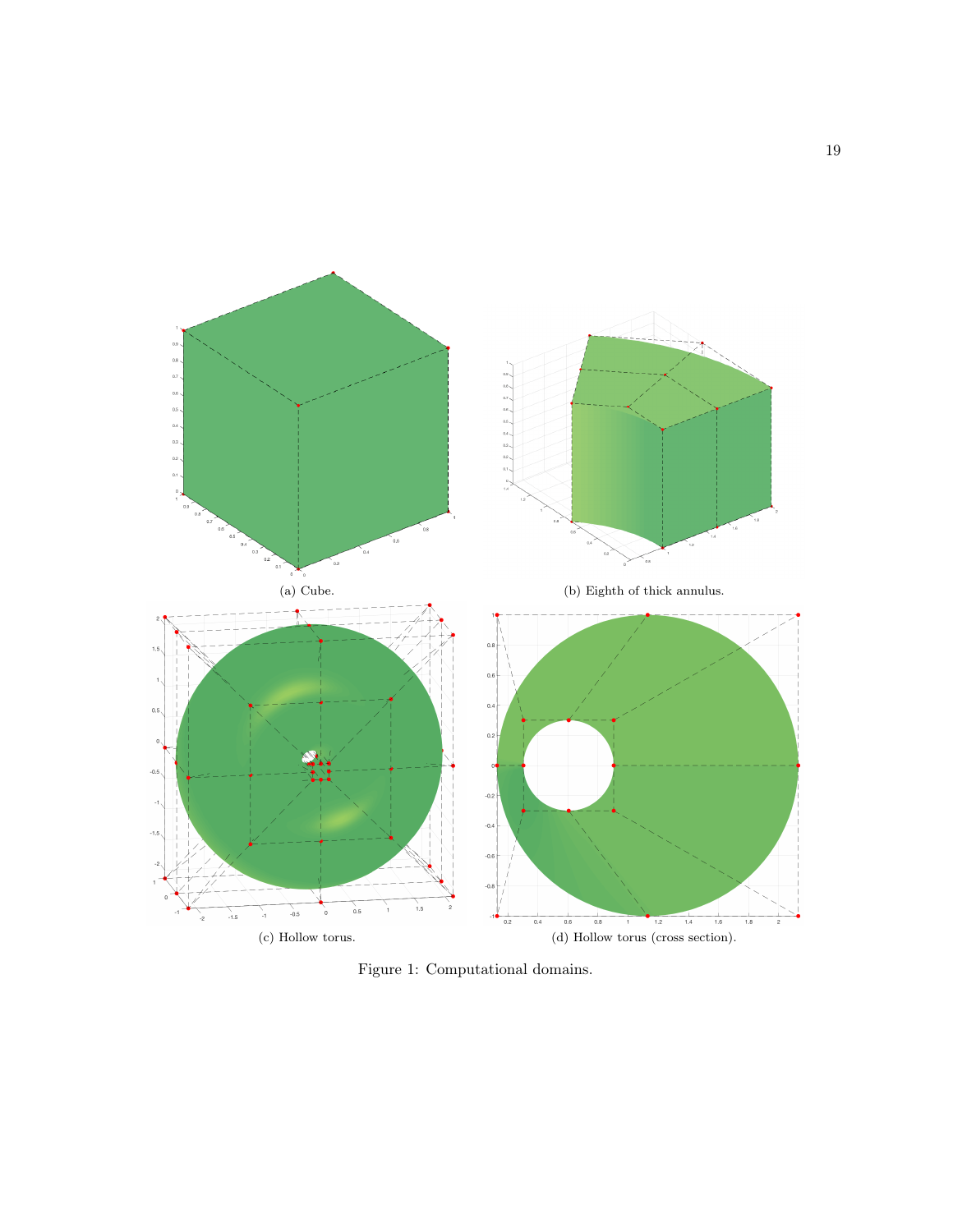|                | (TH)        | $PD$ -MINRES | Iterations / Time (sec) |        |
|----------------|-------------|--------------|-------------------------|--------|
| $n_{el}$       | $p=2$       | $p=3$        | $p=4$                   | $p=5$  |
| $\overline{4}$ | 48          | 0.21         | 0.43                    | 0.81   |
|                | 0.16        | 51/          | 52                      | 52     |
| 8              | 53          | 53/          | 53                      | 53     |
|                | 0.74        | 1.49         | 3.01                    | 5.70   |
| 16             | 56          | 12.76        | 26.54                   | 51.00  |
|                | 5.61        | 56           | 56                      | 56     |
| 32             | 52.23<br>56 | 114.07<br>56 | $\ast$                  | $\ast$ |

|                | (TH)         | $IC(0)$ -MINRES | Iterations / Time (sec) |        |
|----------------|--------------|-----------------|-------------------------|--------|
| $n_{el}$       | $p=2$        | $p=3$           | $p=4$                   | $p=5$  |
| $\overline{4}$ | 0.22         | 37              | 37/                     | 3.77   |
|                | 35           | 0.69            | 1.71                    | 37     |
| 8              | 2.82         | 7.22            | 35                      | 33.76  |
|                | 34           | 37              | 16.10                   | 36     |
| 16             | 35           | 35              | 151.87                  | 305.90 |
|                | 35.09        | 74.34           | 35                      | 35     |
| 32             | 482.25<br>36 | 902.51<br>36    | $\ast$                  | $\ast$ |

Table 1: Cube domain (TH). Performance of  $\mathcal{P}_D$ -MINRES (upper table) and IC(0)-MINRES (lower table).

|                | (RT)           | $P_D$ -MINRES | Iterations / Time (sec) |            |
|----------------|----------------|---------------|-------------------------|------------|
| $n_{el}$       | $p=2$          | $p=3$         | $p=4$                   | $p=5$      |
| $\overline{4}$ | 43/0.13        | 46 / 0.18     | 0.23<br>48              | 48 / 0.39  |
| 8              | 54 / 0.23      | 52 / 0.44     | 52/<br>0.85             | 52 / 1.59  |
| 16             | $/$ 0.95<br>55 | 2.56<br>53/   | 52/<br>4.77             | 9.02<br>52 |
| 32             | 6.39<br>55     | 16.67<br>54/  | 34.58<br>52/            | *          |

Table 2: Cube domain (RT). Performance of  $\mathcal{P}_D$ -MINRES.

velocity space is about  $2<sup>3</sup>$  times bigger than the one for RT. In all cases the number of iterations is uniformly bounded with respect to  $p$  and  $n_{el}$ .

Eighth of thick annulus Now we consider the eighth of a thick annulus domain (Figure 1b). The internal radius and the height are equal to 1, while the external radius is equal to 2. The boundary data represent a generalization of the symmetric driven cavity boundary conditions, i.e. the velocity is constrained to be  $[-1,0,0]^T$  on the set  $\{y=0\}$  and  $[\sqrt{2}/2,\sqrt{2}/2,0]^T$  on the opposite side, while homogeneous boundary conditions are imposed anywhere else. Note that in this case  $A_{kk} \neq P_{V,k}$ . The kinematic viscosity  $\nu$  is constant and equal to 1.

Table 3 shows the results of  $\mathcal{P}_D$ -MINRES,  $\mathcal{P}_D^G$ -MINRES and IC(0)-MINRES for TH discretization. Again, IC(0)-MINRES is not competitive with  $P_D$ -MINRES and  $\mathcal{P}_D^G$ -MINRES in terms of computing time. The use of  $\mathcal{P}_D^G$ -MINRES halves the number of iterations and the solving time w.r.t.  $\mathcal{P}_D$ -MINRES, indicating that the inclusion of some geometry information improves the performance of the preconditioner. In Table (4) we report results for  $\mathcal{P}_{D}^{\mathbf{G}}$ -MINRES with RT discretization. The performances of  $\mathcal{P}_{T}^{\mathbf{G}}$ -GMRES and  $\mathcal{P}_{C}^{\mathbf{G}}$ -GMRES with TH and RT discretizations are reported in Table 5 and Table 6 respectively. We do not report results for  $\mathcal{P}_T$ -GMRES and  $\mathcal{P}_C$ -GMRES, as the effect of not including any geometry in the preconditioners is similar to the case of the block diagonal preconditioner. We see that, though the number of iterations of both  $\mathcal{P}_T^G$ -GMRES and  $\mathcal{P}_C^G$ -GMRES is lower than  $\mathcal{P}_D^G$ -MINRES, they are comparable to it in terms of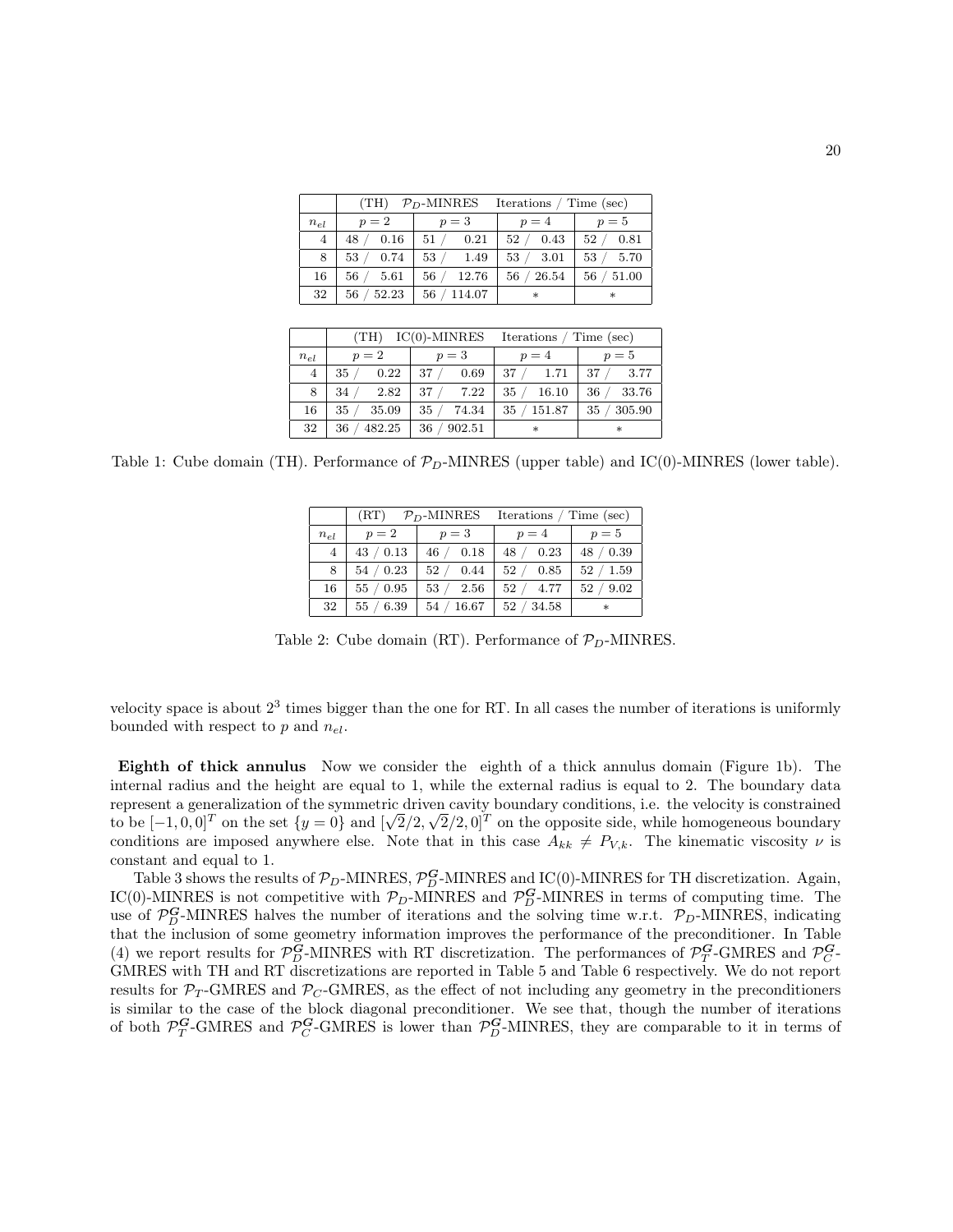CPU time. This is due the higher application cost of the block triangular and constraint preconditioners (which is mainly related to the matrix-vector products with  $B$  and  $B<sup>T</sup>$ ). We emphasize that, again, in all the FD-based strategies the number of iterations is uniformly bounded with respect to p and  $n_{el}$ .

In order to better understand the behaviour of the preconditioners, and identify directions of further improvements, we analyse in Table 7 the computational costs for the setup and the application of the preconditioners. We recall that for IC(0)-MINRES, the application corresponds to the execution of the inner CG iterative solver with residual tolerance  $10^{-2}$ . In all cases, we assume the pressure mass matrix Q is given. Table 7 reports the total time spent in the preconditioner setup and application. We clearly see that the FD-based preconditioners are much faster than the incomplete factorization. Note that the setup time for  $\mathcal{P}_D^G$  is higher than for  $\mathcal{P}_D$  due to the cost of computing the separable approximation of the geometry (see the Appendix): further studies and tune up of this procedure will be considered in our following works.

In Table 8, preconditioner application time is compared with the overall computation time of the iterative solver. With  $\mathcal{P}_{D}^G$ -MINRES strategy, the percentage of time spent for the preconditioner is negligible, e.g. when  $p = 5$  and  $n_{el} = 16$  it is less than 1%. The computation time is indeed mainly spent in the matrixvector multiplication. This situation suggests that further improvements could be obtained shifting towards a matrix-free implementation [30].

The results of Table 7 and 8 clearly show that the suboptimal asymptotic cost  $O(n_{dof}^{4/3})$  of the preconditioner is not seen in practice, up to the largest problem tested. Note in particular from Table 7 that the application times of the FD-based preconditioners scale with respect to  $h$  much better than the asymptotic cost would suggest. This is due to the high efficiency of the routines that computes the dense matrix-matrix products that are the core of the FD method.

Hollow torus The last domain examined is a torus with a hole (Figure 1c), obtained by revolving an eccentric annulus (Figure 1d) around the y axis. We take  $f = [\cos(\arctan(x/z))$ ,  $\sin(4\pi x)$ ,  $\sin(\arctan(x/z))]^T$ ,  $\nu = 1$  and we impose homogeneous Dirichlet boundary conditions anywhere on the external boundary. We consider here the periodic setting, imposing  $C^0$  periodic continuity in the function space. For this problem, we present only TH discretization results and focus on the effects of the geometry parametrization on the performances of the preconditioning strategies. Computing time and number of iterations of  $\mathcal{P}_D$ -MINRES,  $\mathcal{P}_D^G$ -MINRES and IC(0)-MINRES are reported in Table 9. As expected, the geometry parametrization of the hollow torus has a non-negligible influence on the performance of our preconditioners.

This is especially true for the  $P_D$ -MINRES strategy, that requires thousands of iterations to converge. On the other hand, this influence is greatly reduced with partial inclusion of the geometry ( $\mathcal{P}_D^G$ -MINRES). Here the number of iterations and the CPU times are two orders of magnitude lower than for  $\mathcal{P}_D$ -MINRES. CPU times for  $\mathcal{P}_{D}^G$ -MINRES are also significantly better than for IC(0)-MINRES, despite the fact the number of iterations is higher. Finally, we remark that the number of iterations for  $\mathcal{P}_{D}^{\mathbf{G}}$ -MINRES is only three times higher than  $P_D$ -MINRES on the cube.

**Hollow torus:** variable  $\nu$  In this paragraph we investigate the effect of a variable kinematic viscosity v on our preconditioning strategies. We consider the hollow torus domain with  $\nu = 1 + (k - 1)(1 +$  $\cos(\arctan(x/z))/2$  depending on a parameter k,  $p = 3$  and  $n_{el} = 32$  and we compare in Table 11 the performances of  $\mathcal{P}_D$ -MINRES,  $\mathcal{P}_D^G$ -MINRES and  $\mathcal{P}_T^G$ -GMRES.

 $P_D$ -MINRES is the worse strategy both in terms of number of iterations and in computing times for all values of k and in the case  $k = 10000$  it does not even converge. The geometry inclusion strategy, on the other hand, succeeds in capturing the effect of the variable  $\nu$ ; the number of iterations of  $\mathcal{P}_D^G$ -MINRES and  $\mathcal{P}_T^{\mathbf{G}}$ -GMRES remains stable when k varies.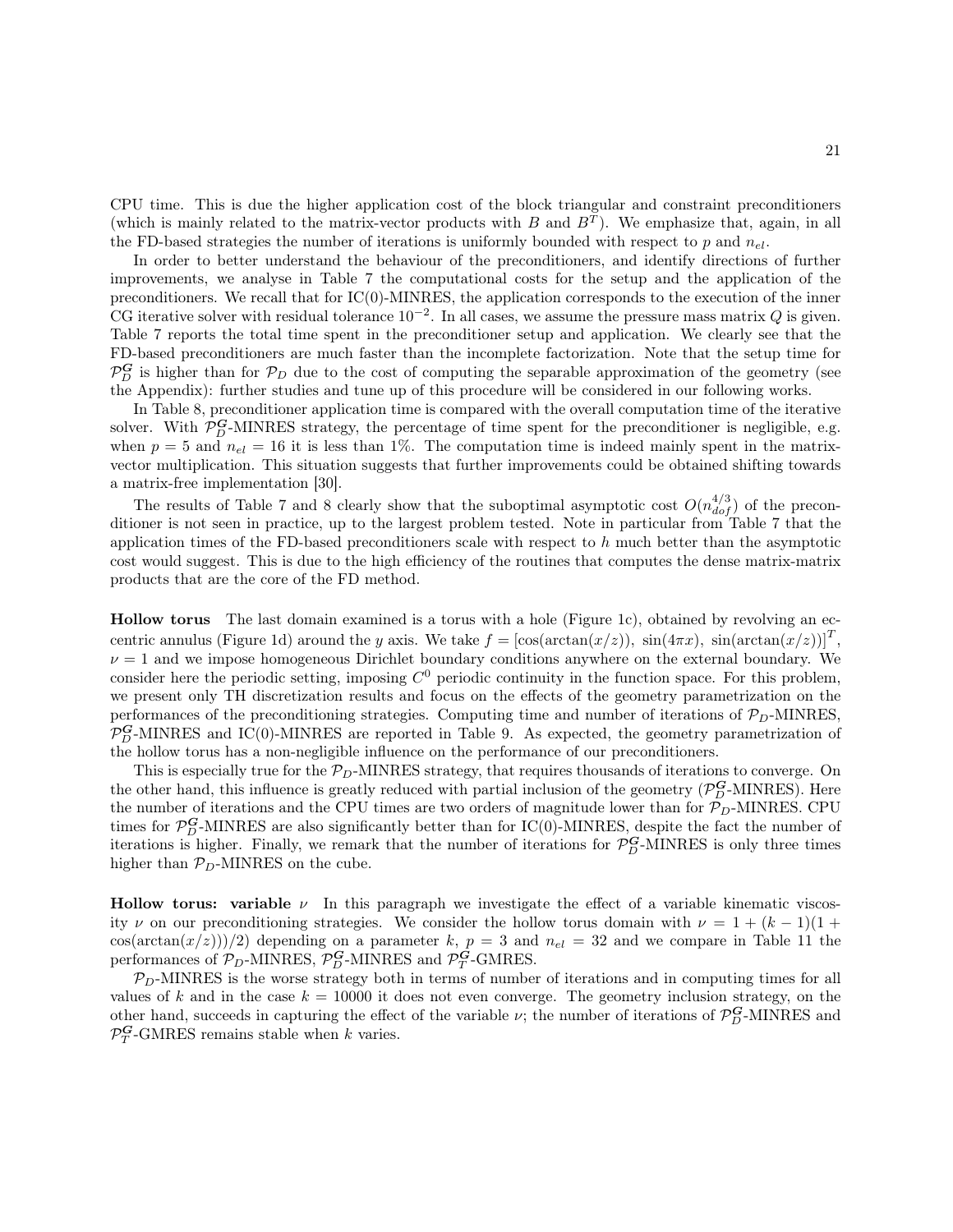|                | (TH)          | $P_D$ -MINRES | Iterations / Time (sec) |        |
|----------------|---------------|---------------|-------------------------|--------|
| $n_{el}$       | $p=2$         | $p=3$         | $p=4$                   | $p=5$  |
| $\overline{4}$ | 116           | 128           | 137                     | 146    |
|                | 0.39          | 0.56          | 1.12                    | 2.14   |
| 8              | 146           | 153           | 158                     | 16.83  |
|                | 1.66          | 4.02          | 8.79                    | 160    |
| 16             | 163           | 38.54         | 75.95                   | 138.17 |
|                | 16.53         | 164           | 165                     | 162    |
| 32             | 181.68<br>169 | 337.37<br>166 | $\ast$                  | $\ast$ |

|                | (TH)        | $\mathcal{P}_D^G$ -MINRES Iterations / Time (sec) |              |              |
|----------------|-------------|---------------------------------------------------|--------------|--------------|
| $n_{el}$       | $p=2$       | $p=3$                                             | $p=4$        | $p=5$        |
| $\overline{4}$ | 0.21<br>65  | 68/<br>0.33                                       | 0.57<br>69   | 72 / 1.09    |
| 8              | 0.91<br>72  | 74/<br>2.06                                       | 4.24<br>74/  | 75/<br>8.01  |
| 16             | 8.11        | 18.82<br>77/                                      | 36.70<br>77/ | 77/<br>67.74 |
| 32             | 90.56<br>79 | 168.60<br>79                                      | $\ast$       | $\ast$       |

|                | (TH)         | $IC(0)$ -MINRES | Iterations | Time (sec) |
|----------------|--------------|-----------------|------------|------------|
| $n_{el}$       | $p=2$        | $p=3$           | $p=4$      | $p=5$      |
| $\overline{4}$ | 0.28         | 39              | 1.64       | 32.69      |
|                | 39           | 0.79            | 41         | 41         |
| 8              | 3.13         | 39              | 39         | 32.69      |
|                | 39           | 7.44            | 16.47      | 39         |
| 16             | 39.44        | 39              | 157.37     | 281.24     |
|                | 40           | 80.53           | 37         | 37         |
| 32             | 611.55<br>38 | 1085.21<br>38   | $\ast$     | $\ast$     |

Table 3: Eighth of thick annulus domain (TH). Performance of  $\mathcal{P}_D$ -MINRES (upper table),  $\mathcal{P}_D^G$ -MINRES (middle table) and IC(0)-MINRES (lower table).

|                |            |             | $(RT)$ $\mathcal{P}_D^G$ -MINRES Iterations / Time (sec) |              |
|----------------|------------|-------------|----------------------------------------------------------|--------------|
| $n_{el}$       | $p=2$      | $p=3$       | $p=4$                                                    | $p=5$        |
| $\overline{4}$ | 59/0.22    | 58 / 0.17   | 62 / 0.30                                                | 0.54<br>63/  |
| 8              | 63 / 0.29  | 63/<br>0.58 | 61 / 1.09                                                | 2.10<br>64/  |
| 16             | 67 / 1.36  | 65/<br>3.23 | 65 / 6.37                                                | 12.07<br>66/ |
| 32             | 65<br>8.71 | 23.73<br>66 | 48.38<br>66                                              | $\ast$       |

Table 4: Eighth of thick annulus domain (RT). Performance of  $\mathcal{P}_{D}^{\mathbf{G}}$ -MINRES.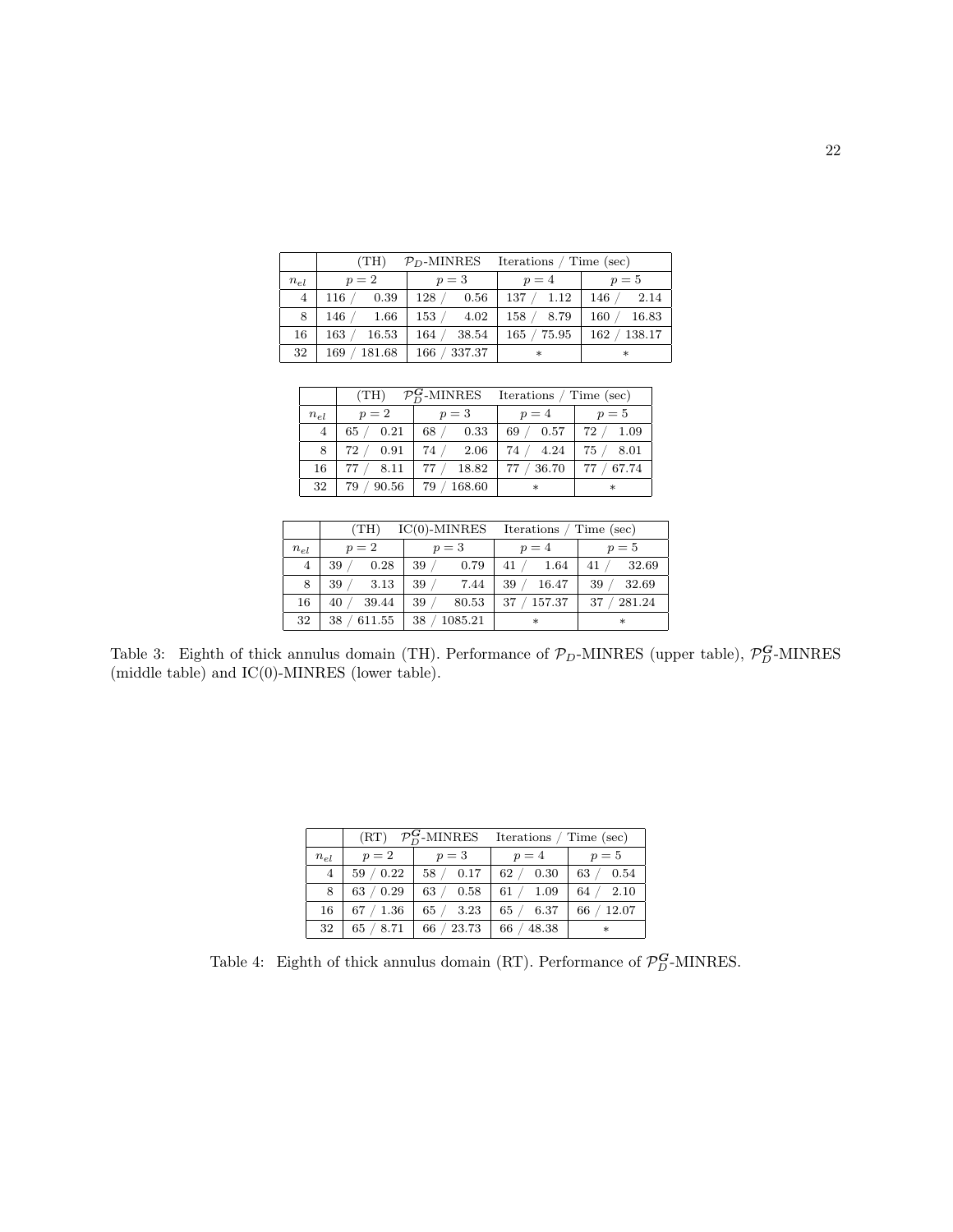|                |                                  | (TH) $\mathcal{P}_T^G$ -GMRES Iterations / Time (sec) |            |             |  |  |
|----------------|----------------------------------|-------------------------------------------------------|------------|-------------|--|--|
| $n_{el}$       | $p=2$                            | $p=3$                                                 | $p=4$      | $p=5$       |  |  |
| $\overline{4}$ | $\angle 0.20$<br>38 <sub>1</sub> | 42 / 0.28                                             | 42 / 0.56  | 47 / 1.17   |  |  |
| 8              | 0.78<br>41                       | 42 / 1.78                                             | 43 / 4.50  | 45/<br>8.50 |  |  |
| 16             | 43 / 7.57                        | 44/<br>$'$ 17.52                                      | 45 / 35.43 | 66.21<br>46 |  |  |
| 32             | 45 / 76.69                       | 165.72<br>46                                          | $\ast$     | $\ast$      |  |  |

|                | $\mathcal{P}_{G}^{G}$ -GMRES<br>(TH)<br>Iterations / Time (sec) |              |                |                                                                                             |  |
|----------------|-----------------------------------------------------------------|--------------|----------------|---------------------------------------------------------------------------------------------|--|
| $n_{el}$       | $p=2$                                                           | $p=3$        | $p=4$          | $p=5$                                                                                       |  |
| $\overline{4}$ | 0.21<br>35                                                      | 37/<br>0.30  | 0.59<br>39     | 41/<br>$\!\!\!\!\begin{array}{c} \text{-}\!\!\! \phantom{\!}1.15 \end{array}\!\!\!\!\!\!\!$ |  |
| 8              | 37<br>0.80                                                      | 38/<br>1.77  | 4.33<br>39     | 41 / 8.25                                                                                   |  |
| 16             | 38<br>7.19                                                      | 39<br>16.51  | ' 33.47<br>40/ | 62.98<br>41/                                                                                |  |
| 32             | 61.29<br>39                                                     | 152.44<br>40 | $\ast$         | $\ast$                                                                                      |  |

Table 5: Eighth of thick annulus domain (TH). Performance of  $\mathcal{P}_T^G$ -GMRES (upper table) and  $\mathcal{P}_C^G$ -GMRES (lower table).

|                |            |                           | $(RT)$ $\mathcal{P}_T^G$ -GMRES Iterations / Time (sec) |            |
|----------------|------------|---------------------------|---------------------------------------------------------|------------|
| $n_{el}$       | $p=2$      | $p=3$                     | $p=4$                                                   | $p=5$      |
| $\overline{4}$ | 41 / 0.19  | 44 / 0.20                 | 46 / 0.35                                               | 48 / 0.69  |
| 8              | 46<br>0.34 | 47 / 0.71                 | 49 / 1.48                                               | 50 / 5.55  |
| 16             | 47 / 1.72  | 49 / 7.77                 | 50 / 16.57                                              | 52 / 32.86 |
| 32             |            | $48 / 21.15$   50 / 56.50 | 52 / 120.06                                             | $\ast$     |

|                | (RT)        | $\mathcal{P}_{G}^{\mathbf{G}}$ -GMRES | Iterations / Time (sec) |               |
|----------------|-------------|---------------------------------------|-------------------------|---------------|
| $n_{el}$       | $p=2$       | $p=3$                                 | $p=4$                   | $p=5$         |
| $\overline{4}$ | 37          | 38/                                   | 39/                     | $\sqrt{0.68}$ |
|                | 0.19        | 0.22                                  | $0.36\,$                | 40            |
| 8              | 38          | 40/                                   | 41/                     | 42            |
|                | 0.34        | 0.71                                  | - 1.41                  | 4.98          |
| 16             | 39          | 6.81                                  | 14.42                   | 28.18         |
|                | 1.63        | 40/                                   | 41/                     | 42            |
| 32             | 18.30<br>39 | 48.05<br>40                           | 41 / 100.99             | $\ast$        |

Table 6: Eighth of thick annulus domain (RT). Performance of  $\mathcal{P}_T^G$ -GMRES (upper table) and  $\mathcal{P}_C^G$ -GMRES (lower table).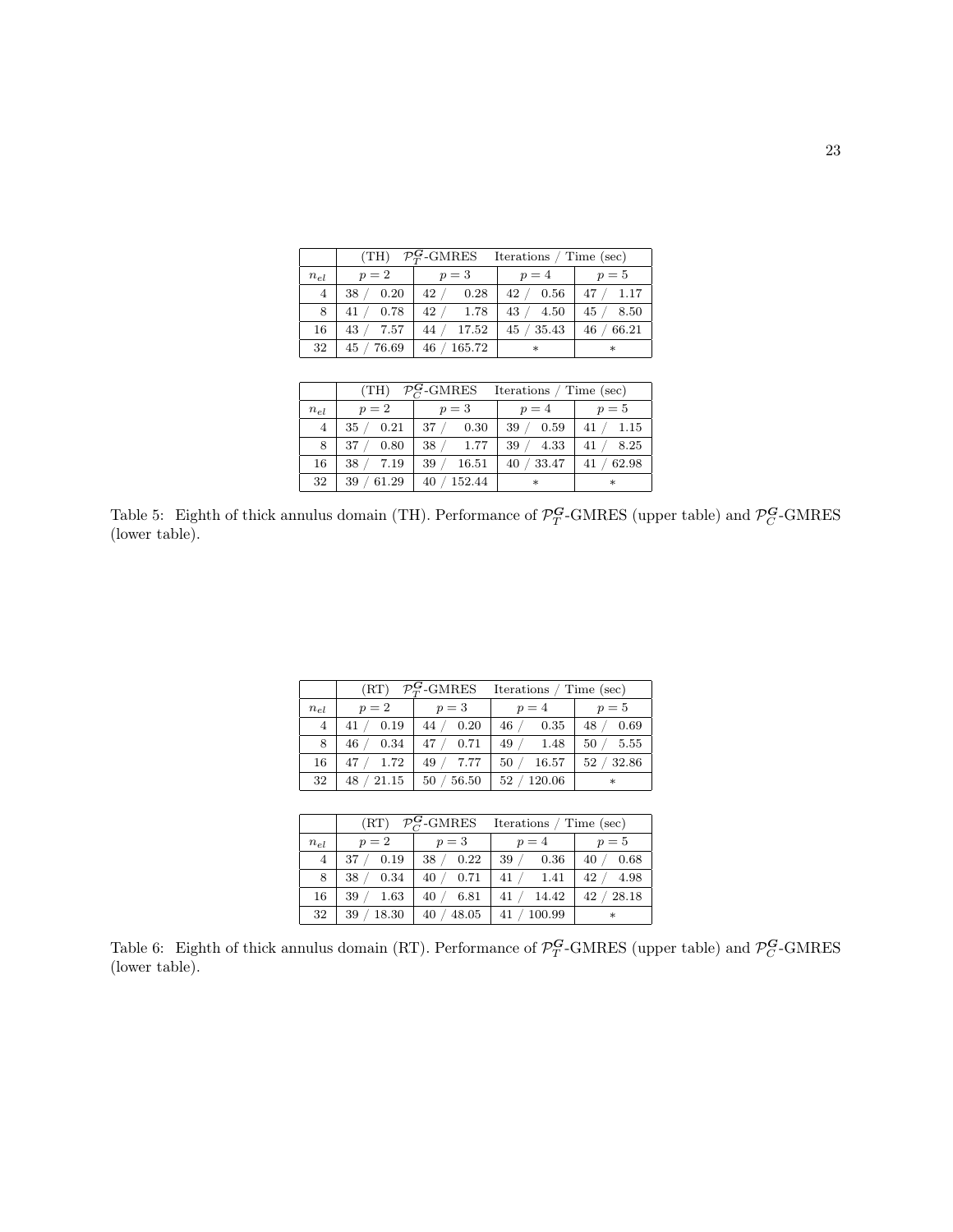|                | $\mathcal{P}_D$ Setup times / Total Application times ( $\mathcal{P}_D$ -MINRES) |             |             |             |  |
|----------------|----------------------------------------------------------------------------------|-------------|-------------|-------------|--|
| $n_{el}$       | $p=2$                                                                            | $p=3$       | $p=4$       | $p=5$       |  |
| $\overline{4}$ | 0.02 / 0.19                                                                      | 0.02 / 0.20 | 0.02 / 0.20 | 0.03 / 0.21 |  |
| 8              | 0.04 / 0.27                                                                      | 0.04 / 0.29 | 0.04 / 0.33 | 0.04 / 0.37 |  |
| 16             | 0.05 / 0.87                                                                      | 0.06 / 0.95 | 0.06 / 1.09 | 0.06 / 1.18 |  |
| 32             | /7.21<br>0.09                                                                    | 0.12 / 9.94 | $\ast$      | $\ast$      |  |

|                | $\mathcal{P}_{D}^{G}$ Setup times / Total Application times ( $\mathcal{P}_{D}^{G}$ -MINRES) |             |             |             |  |  |
|----------------|----------------------------------------------------------------------------------------------|-------------|-------------|-------------|--|--|
| $n_{el}$       | $p=2$                                                                                        | $p=3$       | $p=4$       | $p=5$       |  |  |
| $\overline{4}$ | 0.05 / 0.88                                                                                  | 0.06 / 0.10 | 0.06 / 0.10 | 0.07 / 0.11 |  |  |
| 8              | 0.09 / 0.13                                                                                  | 0.12 / 1.49 | 0.16 / 0.16 | 0.21 / 0.18 |  |  |
| 16             | 0.28 / 0.46                                                                                  | 0.49 / 0.51 | 0.76 / 0.56 | 1.14 / 0.62 |  |  |
| 32             | 1.57 / 3.86                                                                                  | 3.20 / 3.93 | $\ast$      | $\ast$      |  |  |

|          | $IC(0)$ Setup times / Total Application times $(IC(0)$ -MINRES) |                 |        |        |  |
|----------|-----------------------------------------------------------------|-----------------|--------|--------|--|
| $n_{el}$ | $p=2$                                                           | $p=3$           | $p=4$  | $p=5$  |  |
| 4        | 0.21                                                            | 0.03            | 1.43   | 0.38   |  |
|          | 0.01                                                            | 0.59            | 0.12   | 3.04   |  |
| 8        | 0.09                                                            | 0.45            | 1.46   | 23.98  |  |
|          | 2.55                                                            | 6.02            | 13.05  | 4.23   |  |
| 16       | 0.94                                                            | 4.36            | 125.35 | 207.12 |  |
|          | 34.49                                                           | 66.68           | 13.90  | 40.91  |  |
| 32       | 558.27<br>9.09                                                  | 46.65<br>889.03 | $\ast$ | $\ast$ |  |

Table 7: Eight of thick annulus domain (TH). Setup times and total application times of the preconditioners  $\mathcal{P}_D$  (top table),  $\mathcal{P}_D^G$  (middle table) and IC(0) (bottom table).

| $n_{el}$ | $p=2$    | $p=3$ | $p=4$  | $p=5$  |  |
|----------|----------|-------|--------|--------|--|
| 8        | 14.28%   | 6.79% | 3.77%  | 2.24\% |  |
| 16       | 5.67%    | 2.70% | 1.52%  | 0.91%  |  |
| 32       | $4.26\%$ | 2.33% | $\ast$ | $\ast$ |  |

|          | IC(0)  |        |        |        |  |
|----------|--------|--------|--------|--------|--|
| $n_{el}$ | $p=2$  | $p=3$  | $p=4$  | $p=5$  |  |
| 8        | 81.46% | 80.91% | 79.23% | 73.35% |  |
| 16       | 87.44% | 82.80% | 79.65% | 73.64% |  |
| 32       | 91.28% | 81.92% | $\ast$ | $\ast$ |  |

Table 8: Eight of thick annulus domain (TH). Percentage of computing time of the preconditioner application in each MINRES iteration:  $\mathcal{P}_{D}^{G}$  (top table) and IC(0) (bottom table).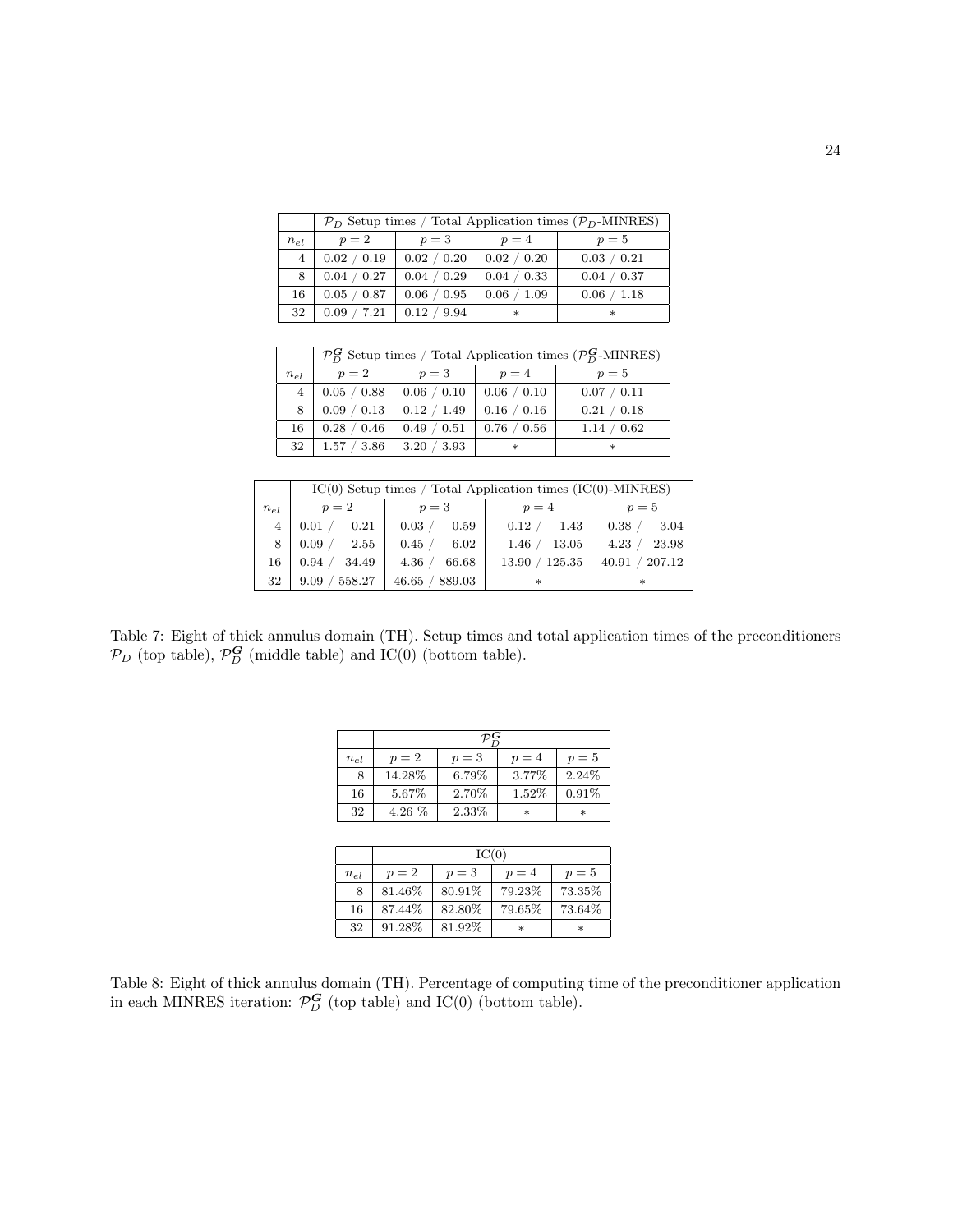|                | (TH)<br>$P_D$ -MINRES<br>Iterations<br>/ Time (sec) |                   |                    |                   |  |
|----------------|-----------------------------------------------------|-------------------|--------------------|-------------------|--|
| $n_{el}$       | $p=2$                                               | $p=3$             | $p=4$              | $p=5$             |  |
| $\overline{4}$ | 6.42<br>2004                                        | 4125<br>39.16     | 153.95<br>6411     | 478.69<br>8305    |  |
| 8              | 5524<br>80.73                                       | 7875<br>360.15    | 9914 / 1117.12     | 3286.67<br>11032  |  |
| 16             | 9931<br>1081.01                                     | 11780<br>3763.90  | 8776.73<br>12964 / | 18626.03<br>13553 |  |
| 32             | 10244.45<br>12864                                   | 13426<br>29344.81 | $\ast$             | $\ast$            |  |

|                | $\mathcal{P}_D^G$ -MINRES Iterations / Time (sec)<br>(TH) |               |               |                |  |
|----------------|-----------------------------------------------------------|---------------|---------------|----------------|--|
| $n_{el}$       | $p=2$                                                     | $p=3$         | $p=4$         | $p=5$          |  |
| $\overline{4}$ | 0.31<br>77                                                | 0.89<br>87    | 97/<br>2.59   | 6.24<br>104    |  |
| 8              | 96/<br>1.52                                               | 104/<br>4.99  | 12.82<br>110/ | 34.70<br>115/  |  |
| 16             | 119 / 13.87                                               | 124/<br>40.89 | 133/<br>91.82 | 197.30<br>139/ |  |
| 32             | 142 / 116.95                                              | 147 / 344.34  | $\ast$        | $\ast$         |  |

|          | (TH)         | $IC(0)$ -MINRES | Iterations   | Time (sec)   |
|----------|--------------|-----------------|--------------|--------------|
| $n_{el}$ | $p=2$        | $p=3$           | $p=4$        | $p=5$        |
| 4        | 1.05<br>49   | 46<br>3.74      | 11.79<br>50  | 31.42<br>50  |
| 8        | 45<br>5.42   | 18.52<br>45     | 45<br>51.18  | 126.83<br>45 |
| 16       | 45<br>45.11  | 43<br>125.60    | 307.79<br>45 | 660.63<br>45 |
| 32       | 493.12<br>45 | 1352.81<br>44   | $\ast$       | $\ast$       |

Table 9: Hollow torus domain (TH). Performance of  $\mathcal{P}_D$ -MINRES (upper table),  $\mathcal{P}_D^G$ -MINRES (middle table) and IC(0)-MINRES (lower table).

|                | $\mathcal{P}_T^{\mathbf{G}}$ -GMRES Iterations / Time (sec)<br>(TH) |                               |            |              |  |
|----------------|---------------------------------------------------------------------|-------------------------------|------------|--------------|--|
| $n_{el}$       | $p=2$                                                               | $p=3$                         | $p=4$      | $p=5$        |  |
| $\overline{4}$ | 0.30<br>44                                                          | 0.80<br>50/                   | 57 / 2.39  | 6.89<br>61   |  |
| 8              | 49<br>1.25                                                          | 54/<br>4.54                   | 58 / 11.98 | 62/<br>31.52 |  |
| 16             | 58/<br>10.78                                                        | 32.86<br>60/                  | 63 / 73.52 | 159.46<br>67 |  |
| 32             |                                                                     | 68 $/ 105.31$   71 $/ 275.54$ | $\ast$     | $\ast$       |  |

|                | $\mathcal{P}_C^{\mathbf{G}}$ -GMRES Iterations / Time (sec)<br>(TH) |           |        |        |  |
|----------------|---------------------------------------------------------------------|-----------|--------|--------|--|
| $n_{el}$       | $p=2$                                                               | $p=3$     | $p=4$  | $p=5$  |  |
| $\overline{4}$ | 0.28                                                                | 0.74      | 45     | 6.09   |  |
|                | 37                                                                  | 41        | 2.09   | 50     |  |
| 8              | 41                                                                  | 45        | 10.82  | 28.59  |  |
|                | 1.16                                                                | 4.07      | 49     | 53     |  |
| 16             | 10.27                                                               | 55/       | 72.91  | 158.12 |  |
|                | 51                                                                  | 31.73     | 59     | 63     |  |
| 32             | 113.81<br>69                                                        | 72/299.62 | $\ast$ | $\ast$ |  |

Table 10: Hollow torus domain (TH). Performance of  $\mathcal{P}_T^G$ -GMRES (upper table) and  $\mathcal{P}_C^G$ -GMRES (lower table)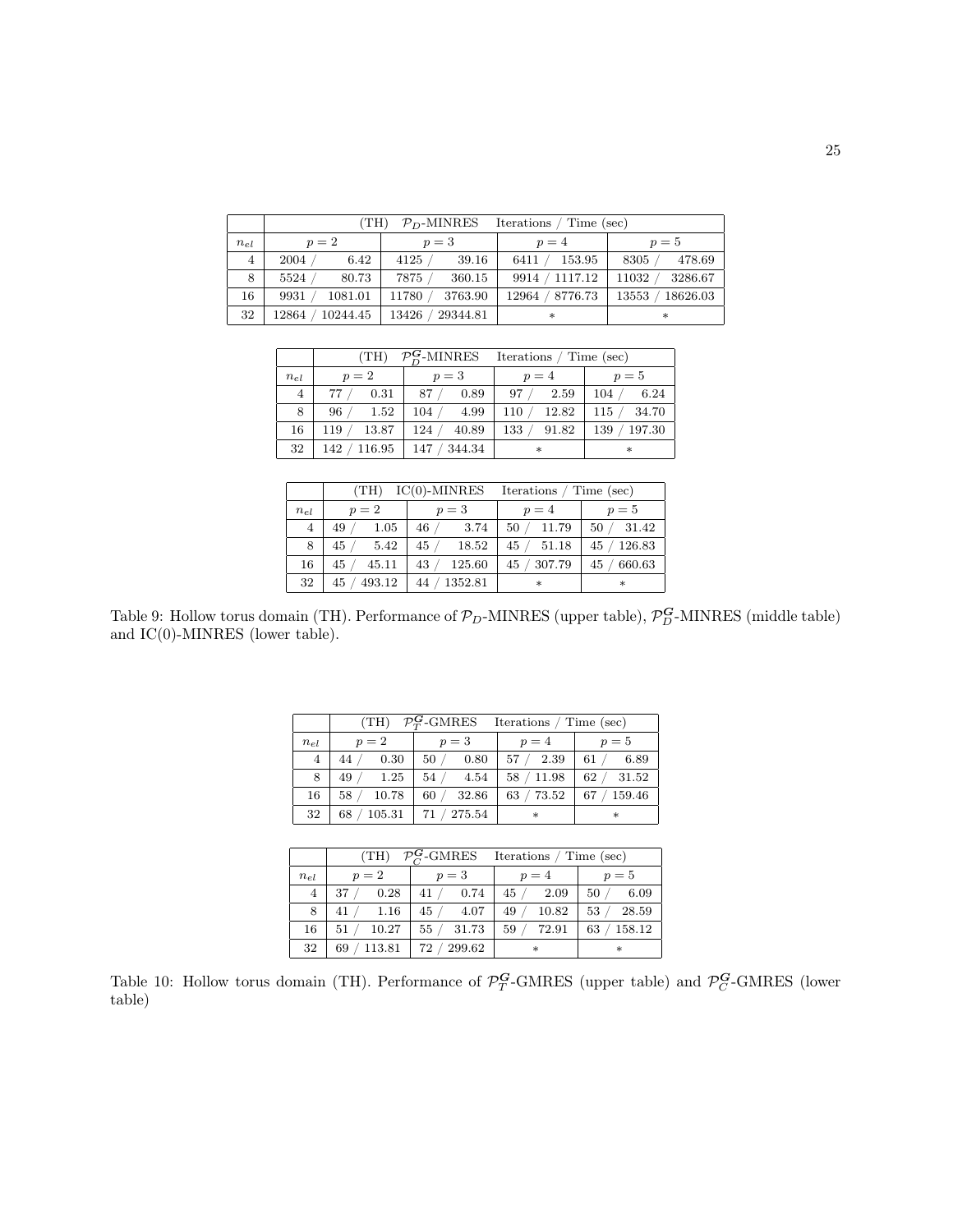|             | $PD$ -MINRES     | $\mathcal{P}_{D}^{G}$ -MINRES | $\mathcal{P}_{T}^{\mathbf{G}}$ -GMRES |
|-------------|------------------|-------------------------------|---------------------------------------|
| $k=1$       | 13426 / 29344.81 | 147 / 344.34                  | 71 / 275.54                           |
| $k=100$     | 17254 / 37667.04 | 180 / 400.46                  | 84 / 325.02                           |
| $k = 10000$ |                  | 180 / 407.68                  | 84 / 326.78                           |

Table 11: Hollow torus domain (TH). Performance of  $\mathcal{P}_D$ -MINRES,  $\mathcal{P}_D^G$ -MINRES and  $\mathcal{P}_T^G$ -GMRES for  $p=3$ and  $n_{el} = 32$ . The symbol "−" denotes the fact the the solver does not converge because of stagnation.

We remark that  $\mathcal{P}_C^G$ -GMRES has behaviour similar to  $\mathcal{P}_T^G$ -GMRES, as it is also highlighted in the previous testcases, and for this reason we do not consider it in the table.

# 8 Conclusions

In this work we have addressed the problem of finding good preconditioners for isogeometric discretizations of the Stokes system. Our approach exploits the tensor-product structure of the multivariate B-spline basis. The application of our preconditioners  $\mathcal{P}_D$ ,  $\mathcal{P}_T$  and  $\mathcal{P}_C$  (and their coefficients-including variants  $\mathcal{P}_D^G$ ,  $\mathcal{P}_T^G$ and  $\mathcal{P}_C^G$ ) requires the solution of linear systems that have a Kronecker structure, or a Sylvester-like equation structure. This can be performed by direct solvers with the highest efficiency. This also guarantees robustness with respect to both the spline degree p and mesh resolution. Numerical tests show that  $\mathcal{P}_D^G$ ,  $\mathcal{P}_T^G$  and  $\mathcal{P}_C^G$ allow to maintain the performance also in case of non-trivial geometries and highly oscillating coefficients.

We have performed a comparative numerical benchmarking with respect to a more common approach which uses a similar block structure for the preconditioner but applies it by an incomplete Cholesky factorization and an inner conjugate gradient. The solution time is always in favour of our preconditioners, despite that they are influenced by the geometry parametrization. Even more important is that our preconditioners are well suited for a matrix-free approach, which should lead to solvers that are orders of magnitude faster. This is the most promising research direction that we will consider in the near future [30].

There are other important extensions to this work that will be the topic of our future researches. Multipatch geometries are possible by combining our framework to known domain decomposition techniques, e.g. FETI-DP [23]. A challenging extension is to the Oseen system, in particular with a dominant transport term. Finally, we will work on space-time formulations.

# Appendix

In this appendix we report more details about the separation of variables strategy that we use to include in  $P_V$  some information on the geometry. A complete analysis of the geometry inclusion strategy will be addressed in a forthcoming work.

We incorporate in  $P_V$  some information on the parametrization present in the diagonal blocks  $A_{kk}$  by making approximations of the full matrix  $\mathfrak{C}_k$  (see equations (3.8), (3.10)), whose entries are functions of three variables that we denote with  $c_{ij}^k(\boldsymbol{\eta})$ :

$$
\mathfrak{C}_k(\boldsymbol{\eta}) = \begin{bmatrix} c_{11}^k(\boldsymbol{\eta}) & c_{12}^k(\boldsymbol{\eta}) & c_{13}^k(\boldsymbol{\eta}) \\ c_{21}^k(\boldsymbol{\eta}) & c_{22}^k(\boldsymbol{\eta}) & c_{23}^k(\boldsymbol{\eta}) \\ c_{31}^k(\boldsymbol{\eta}) & c_{32}^k(\boldsymbol{\eta}) & c_{33}^k(\boldsymbol{\eta}) \end{bmatrix}.
$$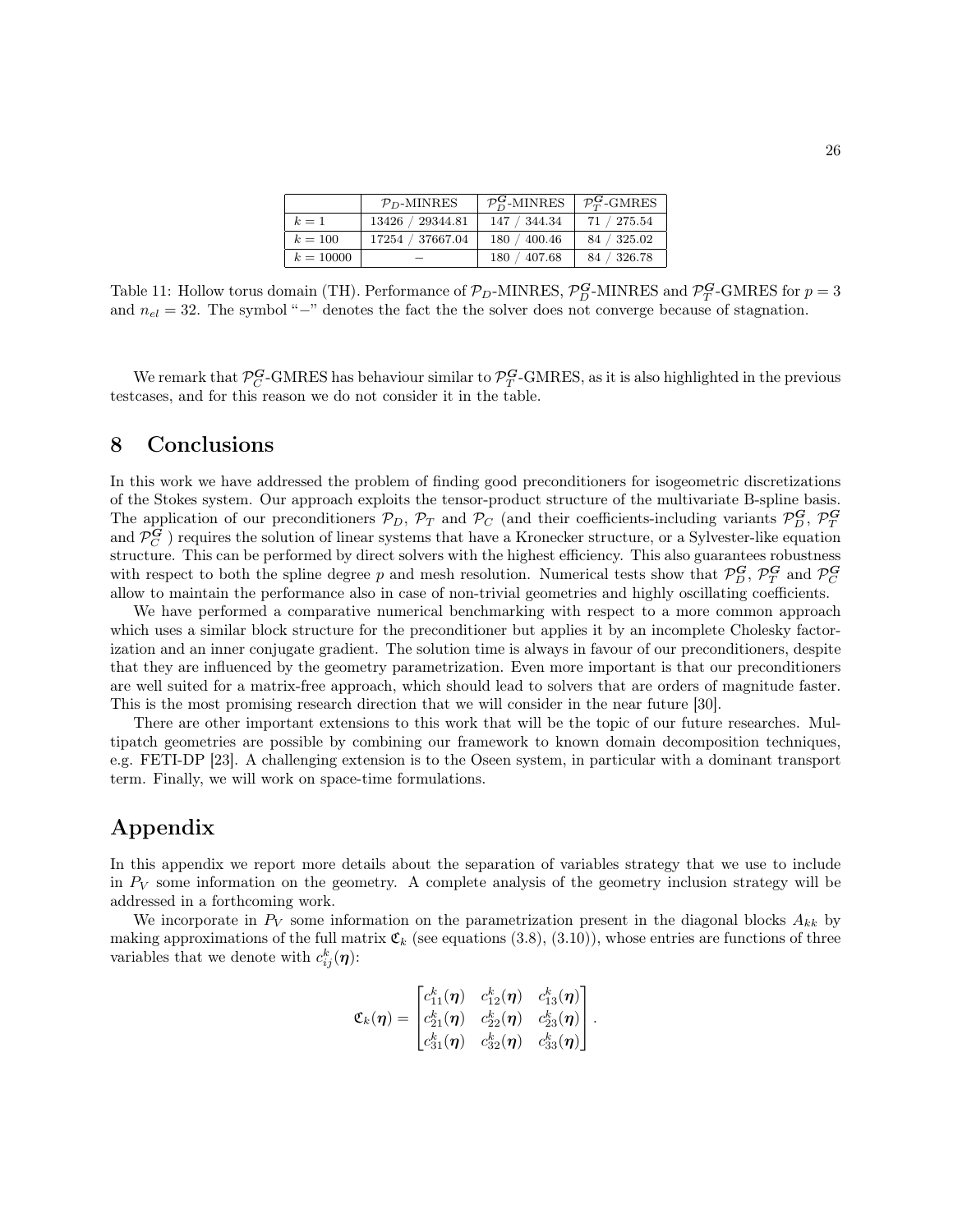We discard the off-diagonal terms and approximate the diagonal entries  $c_{11}^k(\eta)$ ,  $c_{22}^k(\eta)$  and  $c_{33}^k(\eta)$  as follows (by the algorithm in [47, 48, 49] )

$$
\mathfrak{C}_k(\boldsymbol{\eta}) \approx \widehat{\mathfrak{C}}_k(\boldsymbol{\eta}) := \begin{bmatrix} \tau_1^k(\eta_1) \mu_2^k(\eta_2) \mu_3^k(\eta_3) & 0 & 0 \\ 0 & \mu_1^k(\eta_1) \tau_2^k(\eta_2) \mu_3^k(\eta_3) & 0 \\ 0 & 0 & \mu_1^k(\eta_1) \mu_2^k(\eta_2) \tau_3^k(\eta_3) \end{bmatrix}.
$$

The approximation above is computed directly at the quadrature points, hence no function space has to be selected a-priori. The cost of this algorithm is proportional to the number of quadrature points, hence in our setting it requires  $O(n_{el}p^d)$  FLOPs. This cost could be easily reduced by computing the approximation on a coarser grid of points, and then extending by interpolation. However this is not necessary, since such cost is already negligible in the context of the iterative procedures considered in this paper, as can be seen e.g. by comparing Tables 3 and 7.

Keeping the block-diagonal structure of  $P_V$  (cfr. (5.1)), we define for the TH discretization,  $k = 1, 2, 3$ and  $i, j = 1, ..., n_{V,k}^{TH}$ 

$$
\left[\widehat{P}_{V,k}^{TH}\right]_{i,j}:=\int_{\widehat{\Omega}}\; \left(\nabla \hat{B}_{\boldsymbol{\alpha},i}^{p+1}\right)^T\, \widehat{\mathfrak{C}}_k^{TH}\, \nabla \hat{B}_{\boldsymbol{\alpha},j}^{p+1}\; \mathrm{d}\boldsymbol{\eta},
$$

while for the RT discretization,  $k = 1, 2, 3$  and  $i, j = 1, ..., n_{V,k}^{RT}$ 

$$
\begin{split}\n&\left[\widehat{P}_{V,k}^{RT}\right]_{i,j} := &\int_{\widehat{\Omega}} \left(\nabla \hat{B}_{\alpha+\mathbf{e}_k,i}^{p+\mathbf{e}_k}\right)^T \widehat{\mathfrak{C}}_k^{RT} \nabla \hat{B}_{\alpha+\mathbf{e}_k,j}^{p+\mathbf{e}_k} \, d\eta + 2 \int_{\partial \widehat{\Omega}} \left[\frac{C_{pen}}{h} \hat{B}_{\alpha+\mathbf{e}_k,i}^{p+\mathbf{e}_k} \mathbf{e}_k \cdot \left(\widehat{\mathfrak{C}}_k^{RT} \mathbf{e}_k \hat{B}_{\alpha+\mathbf{e}_k,j}^{p+\mathbf{e}_k}\right)\right. \\
&\left. - \left(\left(\nabla^s \left(\mathbf{e}_k \hat{B}_{\alpha+\mathbf{e}_k,i}^{p+\mathbf{e}_k}\right) \widehat{\mathbf{n}}\right)\right) \cdot \left(\widehat{\mathfrak{C}}_k^{RT} \mathbf{e}_k \hat{B}_{\alpha+\mathbf{e}_k,j}^{p+\mathbf{e}_k}\right) - \left(\left(\nabla^s \left(\mathbf{e}_k \hat{B}_{\alpha+\mathbf{e}_k,j}^{p+\mathbf{e}_k}\right) \widehat{\mathbf{n}}\right)\right) \cdot \left(\widehat{\mathfrak{C}}_k^{RT} \mathbf{e}_k \hat{B}_{\alpha+\mathbf{e}_k,i}^{p+\mathbf{e}_k}\right)\right] d\widehat{\Gamma}.\n\end{split}
$$

The preconditioners  $\widehat{P}_{V,k}$  maintain the tensor structure of (5.4) and (5.5):

$$
\begin{aligned} &\widehat{P}_{V,1}^{TH}=K_{3}^{1,TH}\otimes M_{2}^{1,TH}\otimes M_{1}^{1,TH}+M_{3}^{1,TH}\otimes K_{2}^{1,TH}\otimes M_{1}^{1,TH}+M_{3}^{1,TH}\otimes M_{2}^{1,TH}\otimes K_{1}^{1,TH},\\ &\widehat{P}_{V,2}^{TH}=K_{3}^{2,TH}\otimes M_{2}^{2,TH}\otimes M_{1}^{2,TH}+M_{3}^{2,TH}\otimes K_{2}^{2,TH}\otimes M_{1}^{2,TH}+M_{3}^{2,TH}\otimes M_{2}^{2,TH}\otimes K_{1}^{2,TH},\\ &\widehat{P}_{V,3}^{TH}=K_{3}^{3,TH}\otimes M_{2}^{3,TH}\otimes M_{1}^{3,TH}+M_{3}^{3,TH}\otimes K_{2}^{3,TH}\otimes M_{1}^{3,TH}+M_{3}^{3,TH}\otimes M_{2}^{3,TH}\otimes K_{1}^{3,TH},\\ &\widehat{P}_{V,1}^{RT}=\widetilde{K}_{3}^{1,RT}\otimes \widetilde{M}_{2}^{1,RT}\otimes M_{1}^{1,RT}+\widetilde{M}_{3}^{1,RT}\otimes \widetilde{K}_{2}^{1,RT}\otimes M_{1}^{1,RT}+\widetilde{M}_{3}^{1,RT}\otimes \widetilde{M}_{2}^{1,RT}\otimes K_{1}^{1,RT},\\ &\widehat{P}_{V,2}^{RT}=\widetilde{K}_{3}^{2,RT}\otimes M_{2}^{2,RT}\otimes \widetilde{M}_{1}^{2,RT}+\widetilde{M}_{3}^{2,RT}\otimes \widetilde{K}_{2}^{2,RT}\otimes \widetilde{M}_{1}^{2,RT}+\widetilde{M}_{3}^{2,RT}\otimes M_{2}^{2,RT}\otimes \widetilde{K}_{1}^{2,RT},\\ &\widehat{P}_{V,3}^{RT}=K_{3}^{3,RT}\otimes \widetilde{M}_{2}^{3,RT}\otimes \widetilde{M}_{1}^{3,RT}+M_{3}^{3,RT}\otimes \widetilde{K}_{2}^{3,RT}\otimes \widetilde{M}_{1}^{3,RT}+M_{3}^{3,RT}\otimes \widetilde{M}_{2}^{3,RT}\otimes \widetilde{K}_{1}^{3,RT}, \end{aligned}
$$

where, for  $d, k = 1, 2, 3$ , the new pairs  $(K_k^d, M_k^d)$  and  $(\tilde{K}_k^d, \tilde{M}_k^d)$  are

$$
\begin{aligned}\n\left[K_k^{d,TH}\right]_{l,s} &= \!\int_{[0,1]} \!\!\!\tau_k^{d,TH}(\eta_k) (\hat{b}_{\alpha_k,l}^{p+1})'(\eta_k) (\hat{b}_{\alpha_k,s}^{p+1})'(\eta_k) \,\mathrm{d}\eta_k, \\
\left[M_k^{d,TH}\right]_{l,s} &= \!\!\int_{[0,1]} \!\!\!\mu_k^{d,TH}(\eta_k) \hat{b}_{\alpha_k,l}^{p+1}(\eta_k) \,\,\hat{b}_{\alpha_k,s}^{p+1}(\eta_k) \,\mathrm{d}\eta_k,\n\end{aligned}
$$

for  $l, s = 2, ..., m_{\alpha_k}^{p+1} - 1$ , and

$$
\begin{aligned} &\left[K_k^{d,RT}\right]_{l,s}=\!\!\int_{[0,1]} &\tau_k^{d,RT}(\eta_k) (\hat{b}_{\alpha_k+1,l}^{p+1})'(\eta_k) (\hat{b}_{\alpha_k+1,s}^{p+1})'(\eta_k)\,\mathrm{d}\eta_k,\\ &\left[M_k^{d,RT}\right]_{l,s}=\!\!\int_{[0,1]} &\mu_k^{d,RT}(\eta_k) \hat{b}_{\alpha_k+1,l}^{p+1}(\eta_k)\ \hat{b}_{\alpha_k+1,s}^{p+1}(\eta_k)\,\mathrm{d}\eta_k, \end{aligned}
$$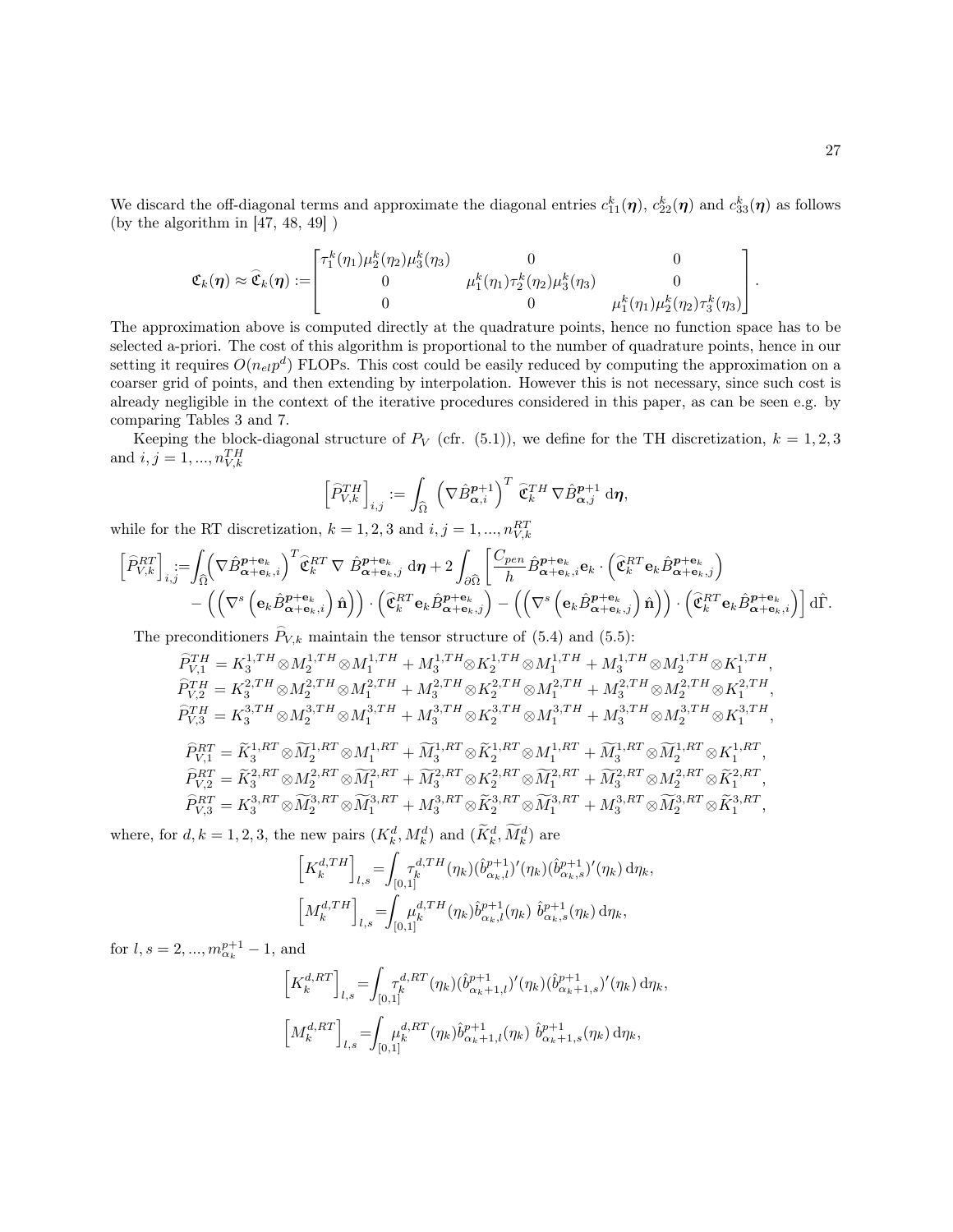for  $l, s = 2, ..., m_{\alpha_k+1}^{p+1} - 1$ , and finally

$$
\begin{split}\n\left[\widetilde{K}_{k}^{d,RT}\right]_{l,s} &= \int_{[0,1]} \tau_{k}^{d,RT}(\eta_{k}) (\widehat{b}_{\alpha_{k},l}^{p})'(\eta_{k}) (\widehat{b}_{\alpha_{k},s}^{p})'(\eta_{k}) \, \mathrm{d}\eta_{k} - \left[\tau_{k}^{d,RT}(1) (\widehat{b}_{\alpha_{k},l}^{p})'(1) \widehat{b}_{\alpha_{k},s}^{p}(1) - \tau_{k}^{d,RT}(0) (\widehat{b}_{\alpha_{k},l}^{p})'(0) \widehat{b}_{\alpha_{k},s}^{p}(0) + \tau_{k}^{d,RT}(1) (\widehat{b}_{\alpha_{k},s}^{p})'(1) \widehat{b}_{\alpha_{k},l}^{p}(1) - \tau_{k}^{d,RT}(0) (\widehat{b}_{\alpha_{k},s}^{p})'(0) \widehat{b}_{\alpha_{k},l}^{p}(0) - 2 \frac{C_{pen}}{h} \left(\tau_{k}^{d,RT}(1) \widehat{b}_{\alpha_{k},l}^{p}(1) \widehat{b}_{\alpha_{k},s}^{p}(1) - \tau_{k}^{d,RT}(0) \widehat{b}_{\alpha_{k},l}^{p}(0) \widehat{b}_{\alpha_{k},l}^{p}(0) \right), \\
& \left[\widetilde{M}_{k}^{d,RT}\right]_{l,s} = \int_{[0,1]} \mu_{k}^{d,RT}(\eta_{k}) \widehat{b}_{\alpha_{k},l}^{p}(\eta_{k}) \ \widehat{b}_{\alpha_{k},s}^{p}(\eta_{k}) \, \mathrm{d}\eta_{k},\n\end{split}
$$

for  $l, s = 1, ..., m_{\alpha_k}^p$ .

## Acknowledgments

The authors were partially supported by the European Research Council through the FP7 Ideas Consolidator Grant HIGEOM n.616563. The authors are members of the Gruppo Nazionale Calcolo Scientifico-Istituto Nazionale di Alta Matematica (GNCS-INDAM), and the third author was partially supported by GNCS-INDAM for this research. This support are gratefully acknowledged.

### References

- [1] T. J. R. Hughes, J. A. Cottrell, Y. Bazilevs, Isogeometric analysis: CAD, finite elements, NURBS, exact geometry and mesh refinement, Computer Methods in Applied Mechanics and Engineering 194 (39) (2005) 4135–4195.
- [2] J. A. Cottrell, T. J. R. Hughes, Y. Bazilevs, Isogeometric analysis: toward integration of CAD and FEA, John Wiley & Sons, 2009.
- [3] L. Beirão da Veiga, A. Buffa, G. Sangalli, R. Vázquez, Mathematical analysis of variational isogeometric methods, Acta Numerica 23 (2014) 157–287.
- [4] J. A. Evans, Y. Bazilevs, I. Babuška, T. J. R. Hughes, n-widths, sup-infs, and optimality ratios for the k-version of the isogeometic finite element method, Comput. Methods Appl. Mech. Engrg. 198 (2009) 1726–1741.
- [5] T. J. R. Hughes, A. Reali, G. Sangalli, Duality and unified analysis of discrete approximations in structural dynamics and wave propagation: comparison of  $p$ -method finite elements with  $k$ -method NURBS, Comput. Methods Appl. Mech. Engrg. 197 (49-50) (2008) 4104–4124.
- [6] H. Gómez, V. Calo, Y. Bazilevs, T. J. R. Hughes, Isogeometric analysis of the Cahn-Hilliard phase field model, Comput. Methods Appl. Mech. Engrg. 49–50 (2008) 4333 – 4352.
- [7] A. Buffa, J. Rivas, G. Sangalli, R. Vázquez, Isogeometric discrete differential forms in three dimensions, SIAM Journal on Numerical Analysis 49 (2) (2011) 818–844.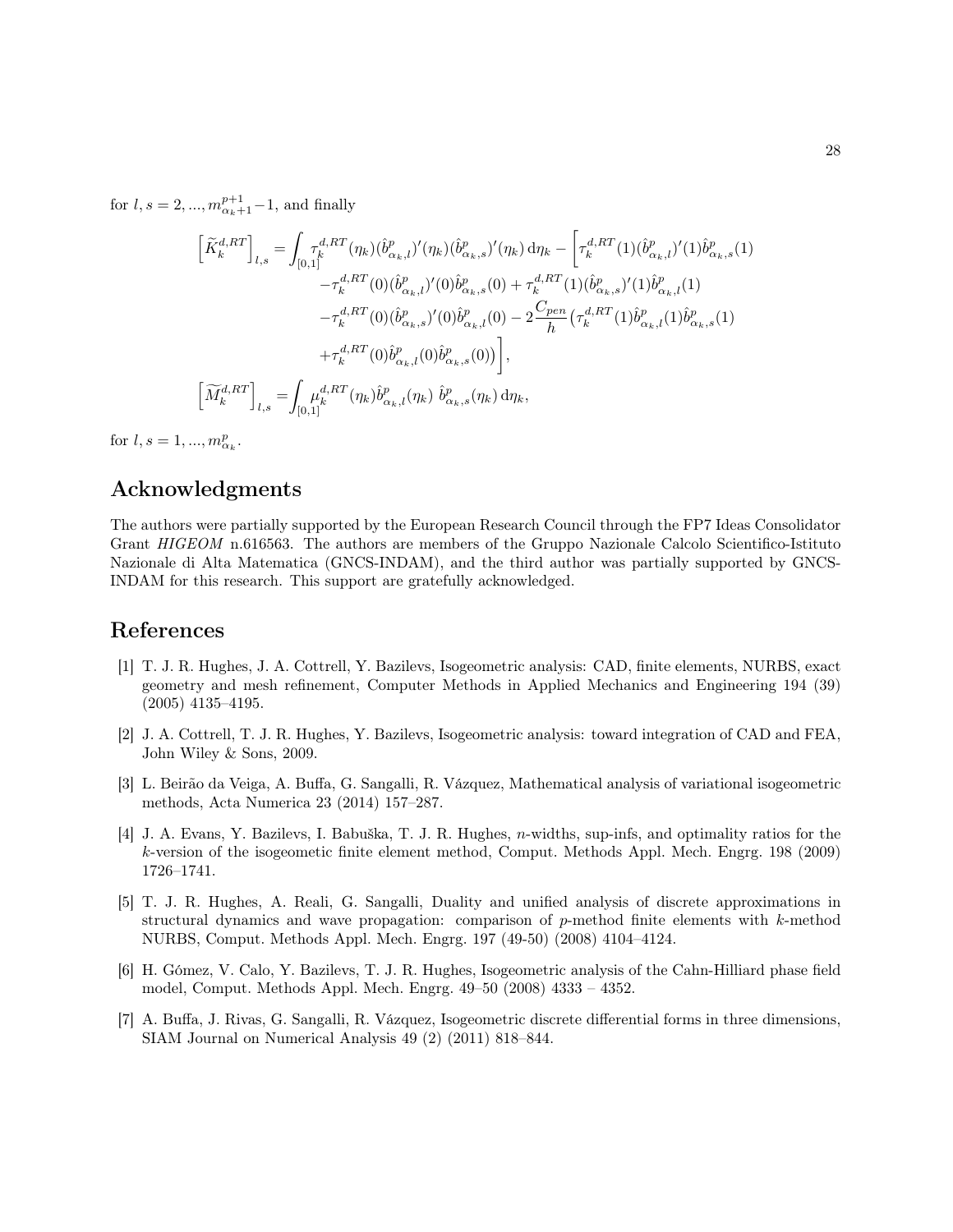- [8] Y. Bazilevs, L. Beirao da Veiga, J. A. Cottrell, T. J. R. Hughes, G. Sangalli, Isogeometric analysis: approximation, stability and error estimates for h-refined meshes, Math. Mod. and Meth. Appl. Sc. 16 (07) (2006) 1031–1090.
- [9] A. Buffa, C. De Falco, G. Sangalli, Isogeometric analysis: stable elements for the 2d Stokes equation, International Journal for Numerical Methods in Fluids 65 (11-12) (2011) 1407–1422.
- [10] A. Bressan, Isogeometric regular discretization for the Stokes problem, IMA journal of numerical analysis 31 (4) (2010) 1334–1356.
- [11] A. Bressan, G. Sangalli, Isogeometric discretizations of the Stokes problem: stability analysis by the macroelement technique, IMA Journal of Numerical Analysis 33 (2) (2012) 629–651.
- [12] J. A. Evans, T. J. R. Hughes, Isogeometric divergence-conforming B-splines for the Darcy–Stokes– Brinkman equations, Mathematical Models and Methods in Applied Sciences 23 (04) (2013) 671–741.
- [13] J. A. Evans, T. J. R. Hughes, Isogeometric divergence-conforming B-splines for the steady Navier–Stokes equations, Mathematical Models and Methods in Applied Sciences 23 (08) (2013) 1421–1478.
- [14] J. A. Evans, T. J. R. Hughes, Isogeometric divergence-conforming B-splines for the unsteady Navier– Stokes equations, Journal of Computational Physics 241 (2013) 141–167.
- [15] N. Collier, D. Pardo, L. Dalcin, M. Paszynski, V. M. Calo, The cost of continuity: a study of the performance of isogeometric finite elements using direct solvers, Computer Methods in Applied Mechanics and Engineering 213 (2012) 353–361.
- [16] A. Buffa, H. Harbrecht, A. Kunoth, G. Sangalli, BPX-preconditioning for isogeometric analysis, Computer Methods in Applied Mechanics and Engineering 265 (2013) 63–70.
- [17] L. Beirão da Veiga, D. Cho, L. F. Pavarino, S. Scacchi, BDDC preconditioners for isogeometric analysis, Mathematical Models and Methods in Applied Sciences 23 (06) (2013) 1099–1142.
- [18] M. Donatelli, C. Garoni, C. Manni, S. Serra-Capizzano, H. Speleers, Robust and optimal multi-iterative techniques for IgA Galerkin linear systems, Computer Methods in Applied Mechanics and Engineering 284 (2015) 230–264.
- [19] C. Hofreither, S. Takacs, Robust multigrid for isogeometric analysis based on stable splittings of spline spaces, SIAM Journal on Numerical Analysis 55 (4) (2017) 2004–2024.
- [20] G. Sangalli, M. Tani, Isogeometric preconditioners based on fast solvers for the Sylvester equation, SIAM Journal on Scientific Computing 38 (6) (2016) A3644–A3671.
- [21] A. M. Côrtes, A. L. G. A. Coutinho, L. Dalcin, V. M. Calo, Performance evaluation of block-diagonal preconditioners for the divergence-conforming B-spline discretization of the Stokes system, Journal of Computational Science 11 (2015) 123–136.
- [22] A. M. Côrtes, L. Dalcin, A. F. Sarmiento, N. Collier, V. M. Calo, A scalable block-preconditioning strategy for divergence-conforming B-spline discretizations of the Stokes problem, Computer Methods in Applied Mechanics and Engineering 316 (2017) 839–858.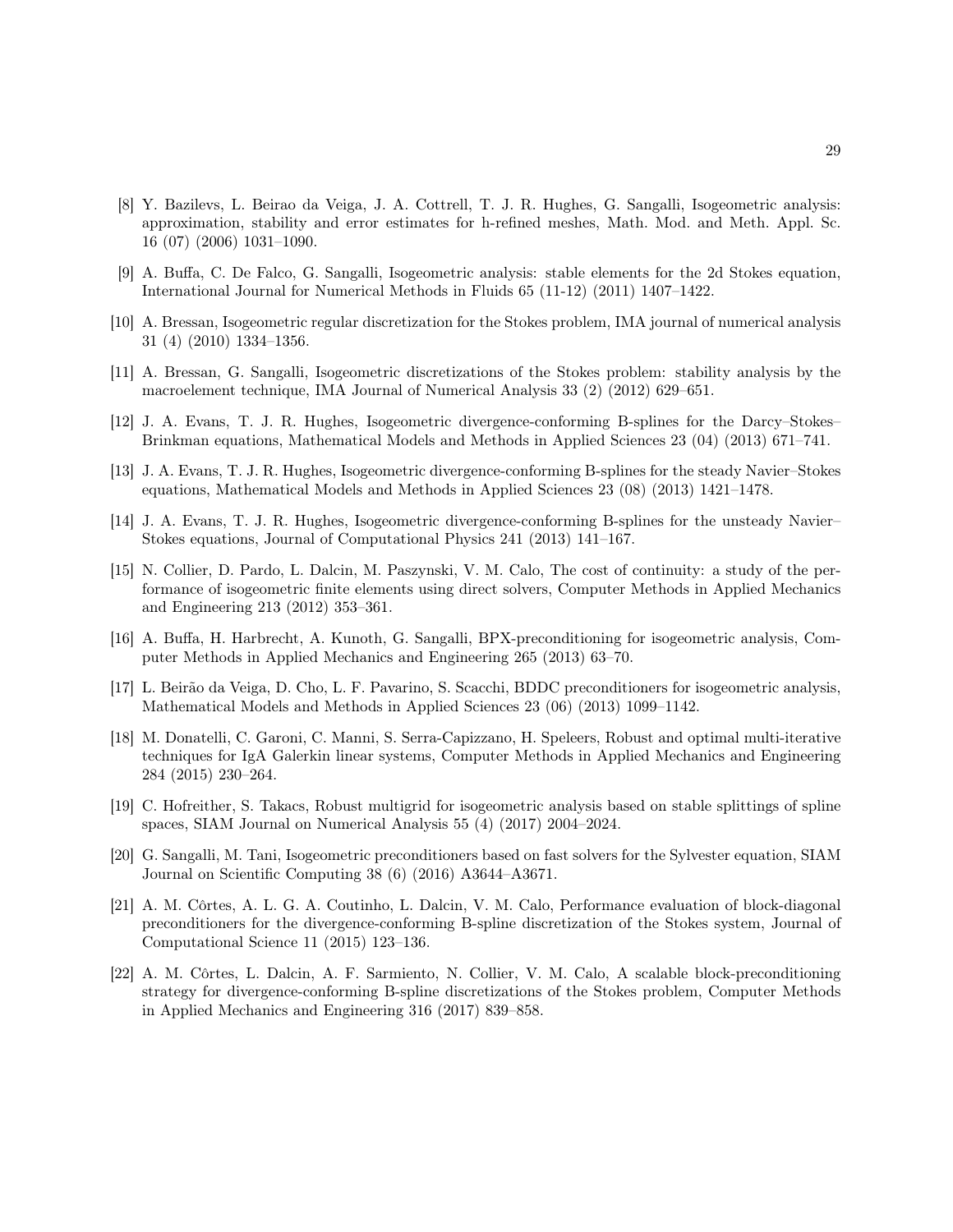- [23] L. Pavarino, S. Scacchi, Isogeometric block FETI-DP preconditioners for the Stokes and mixed linear elasticity systems, Computer Methods in Applied Mechanics and Engineering 310 (2016) 694–710.
- [24] C. Coley, J. Benzaken, J. A. Evans, A geometric multigrid method for isogeometric compatible discretizations of the generalized Stokes and Oseen problems, arXiv preprint arXiv:1705.09282.
- [25] S. Takacs, Robust multigrid methods for isogeometric discretizations of the Stokes equations, arXiv preprint arXiv:1705.04481.
- [26] H. C. Elman, D. J. Silvester, A. J. Wathen, Finite elements and fast iterative solvers: with applications in incompressible fluid dynamics, Numerical Mathematics & Scientific Computation, 2014.
- [27] V. Simoncini, Computational methods for linear matrix equations, SIAM Review 58 (3) (2016) 377–441.
- [28] M. O. Deville, P. F. Fischer, E. H. Mund, High-order methods for incompressible fluid flow, Cambridge University Press, 2002.
- [29] R. E. Lynch, J. R. Rice, D. H. Thomas, Direct solution of partial difference equations by tensor product methods, Numerische Mathematik 6 (1) (1964) 185–199.
- [30] G. Sangalli, M. Tani, Matrix-free isogeometric analysis: the computationally efficient k-method, arXiv preprint arXiv:1712.08565.
- [31] C. De Boor, A practical guide to splines; rev. ed., Applied Mathematical Sciences, Springer, Berlin, 2001.
- [32] T. G. Kolda, B. W. Bader, Tensor decompositions and applications, SIAM review 51 (3) (2009) 455–500.
- [33] M. Benzi, G. H. Golub, J. Liesen, Numerical solution of saddle point problems, Acta numerica 14 (2005) 1–137.
- [34] A. Wathen, D. Silvester, Fast iterative solution of stabilised Stokes systems. Part I: Using simple diagonal preconditioners, SIAM Journal on Numerical Analysis 30 (3) (1993) 630–649.
- [35] D. Silvester, A. Wathen, Fast iterative solution of stabilised Stokes systems Part II: Using general block preconditioners, SIAM Journal on Numerical Analysis 31 (5) (1994) 1352–1367.
- [36] M. F. Murphy, G. H. Golub, A. J. Wathen, A note on preconditioning for indefinite linear systems, SIAM J. Sci. Comput. 21 (6) (2000) 1969–1972.
- [37] C. C. Paige, M. A. Saunders, Solution of sparse indefinite systems of linear equations, SIAM journal on numerical analysis 12 (4) (1975) 617–629.
- [38] C. Keller, N. I. M. Gould, A. J. Wathen, Constraint preconditioning for indefinite linear systems, SIAM J. Matrix Anal. Appl. 21 (4) (2000) 1300–1317.
- [39] Y. Saad, M. H. Schultz, GMRES: A generalized minimal residual algorithm for solving nonsymmetric linear systems, SIAM Journal on scientific and statistical computing 7 (3) (1986) 856–869.
- [40] P. P. Grinevich, M. A. Olshanskii, An iterative method for the stokes-type problem with variable viscosity, SIAM Journal on Scientific Computing 31 (5) (2009) 3959–3978.